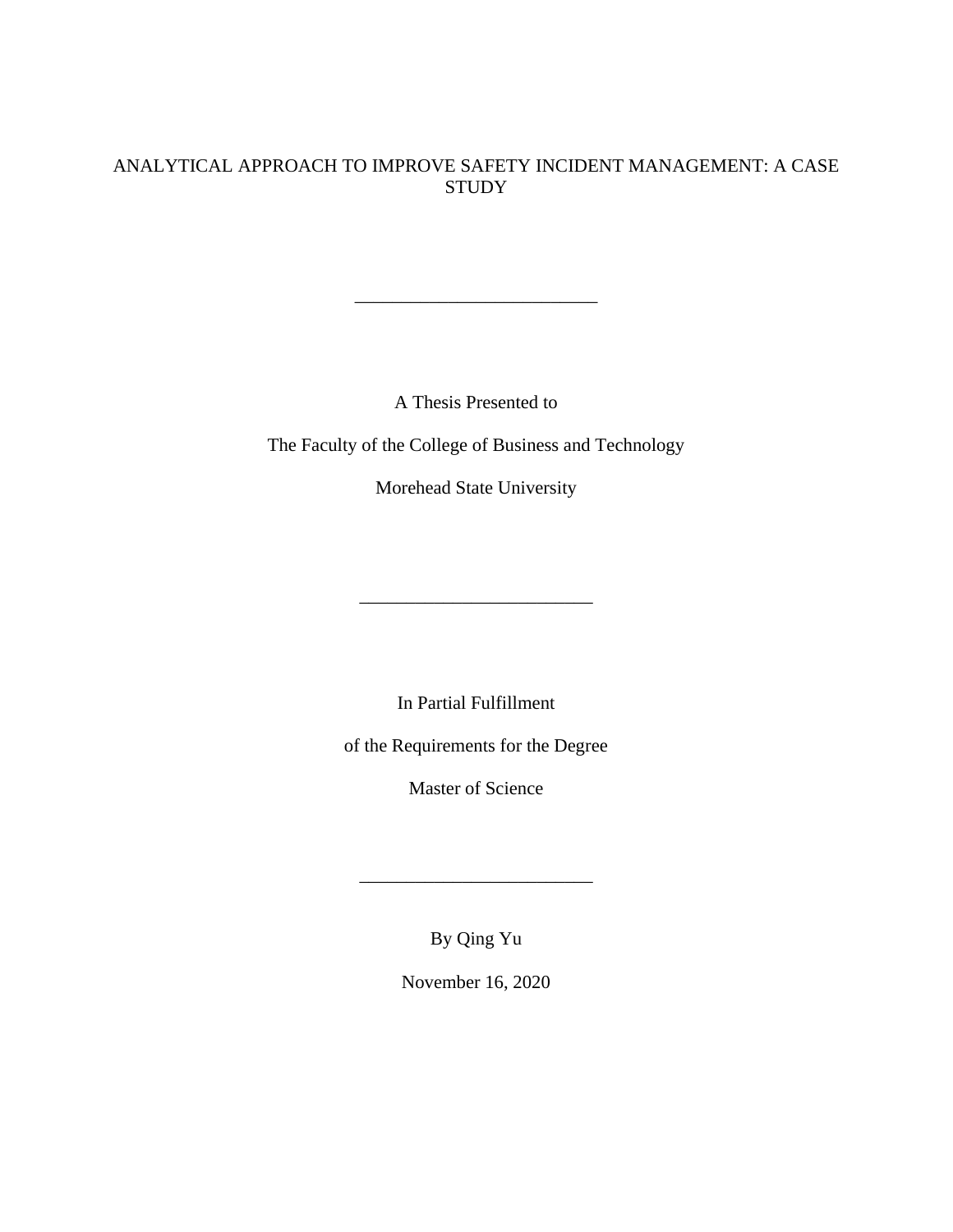ProQuest Number: 28157614

All rights reserved

INFORMATION TO ALL USERS The quality of this reproduction is dependent on the quality of the copy submitted.

In the unlikely event that the author did not send a complete manuscript and there are missing pages, these will be noted. Also, if material had to be removed, a note will indicate the deletion.



ProQuest 28157614

Published by ProQuest LLC (2020). Copyright of the Dissertation is held by the Author.

All Rights Reserved. This work is protected against unauthorized copying under Title 17, United States Code Microform Edition © ProQuest LLC.

> ProQuest LLC 789 East Eisenhower Parkway P.O. Box 1346 Ann Arbor, MI 48106 - 1346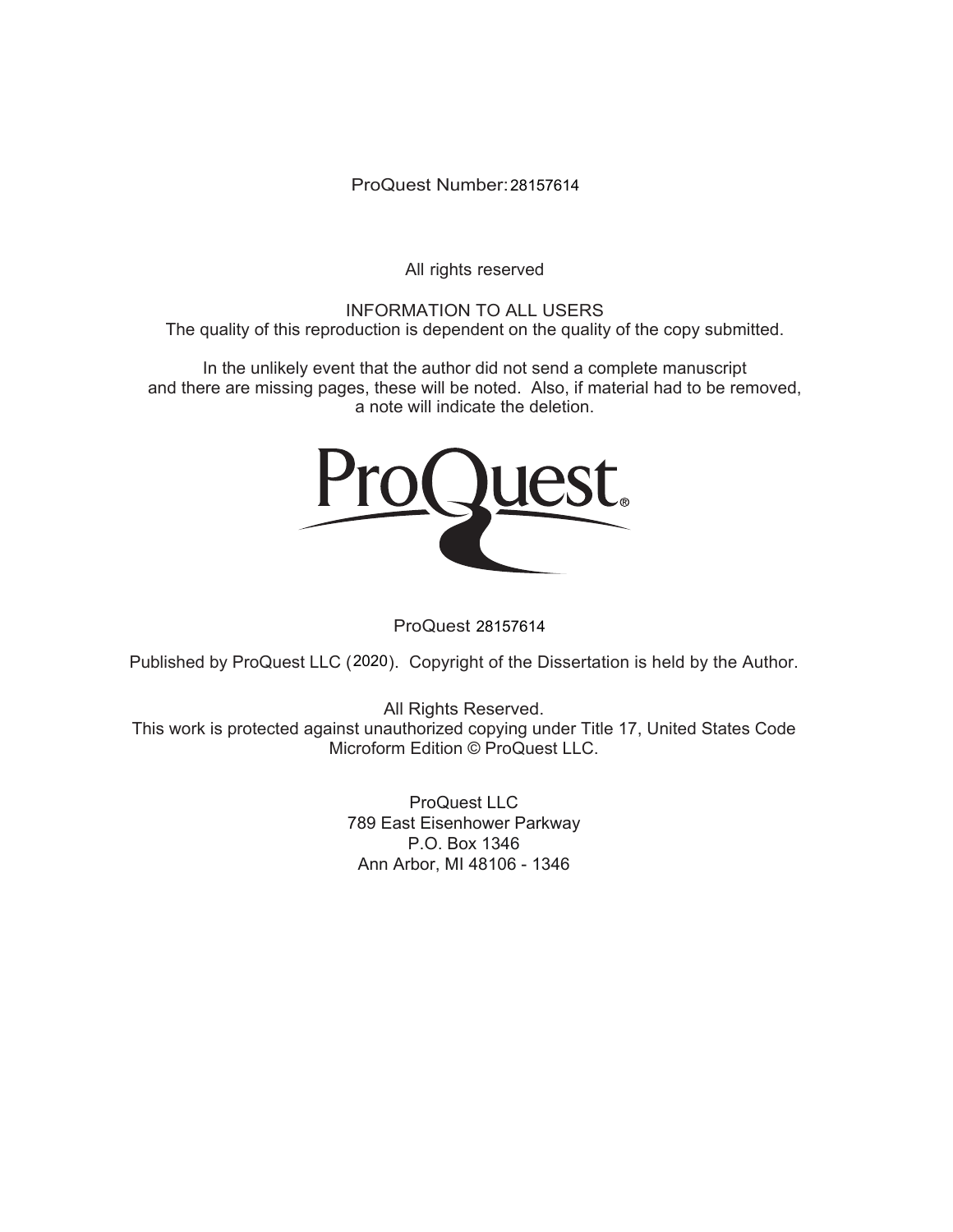Accepted by the faculty of the College of Business and Technology, Morehead State University, in partial fulfillment of the requirements for the Master of Science degree.

> \_\_\_\_\_\_\_\_\_\_\_\_\_\_\_\_\_\_\_\_\_\_\_\_\_\_\_\_ Dr. Kouroush Jenab Director of Thesis

Master's Committee: \_\_\_\_\_\_\_\_\_\_\_\_\_\_\_\_\_\_\_\_\_\_\_\_\_\_\_\_\_\_\_\_, Chair

\_\_\_\_\_\_\_\_\_\_\_\_\_\_\_\_\_\_\_\_\_\_\_\_

Dr. Ahmad Zargari

\_\_\_\_\_\_\_\_\_\_\_\_\_\_\_\_\_\_\_\_\_\_\_\_\_\_\_\_\_\_\_\_\_ Dr. Nilesh Joshi

Date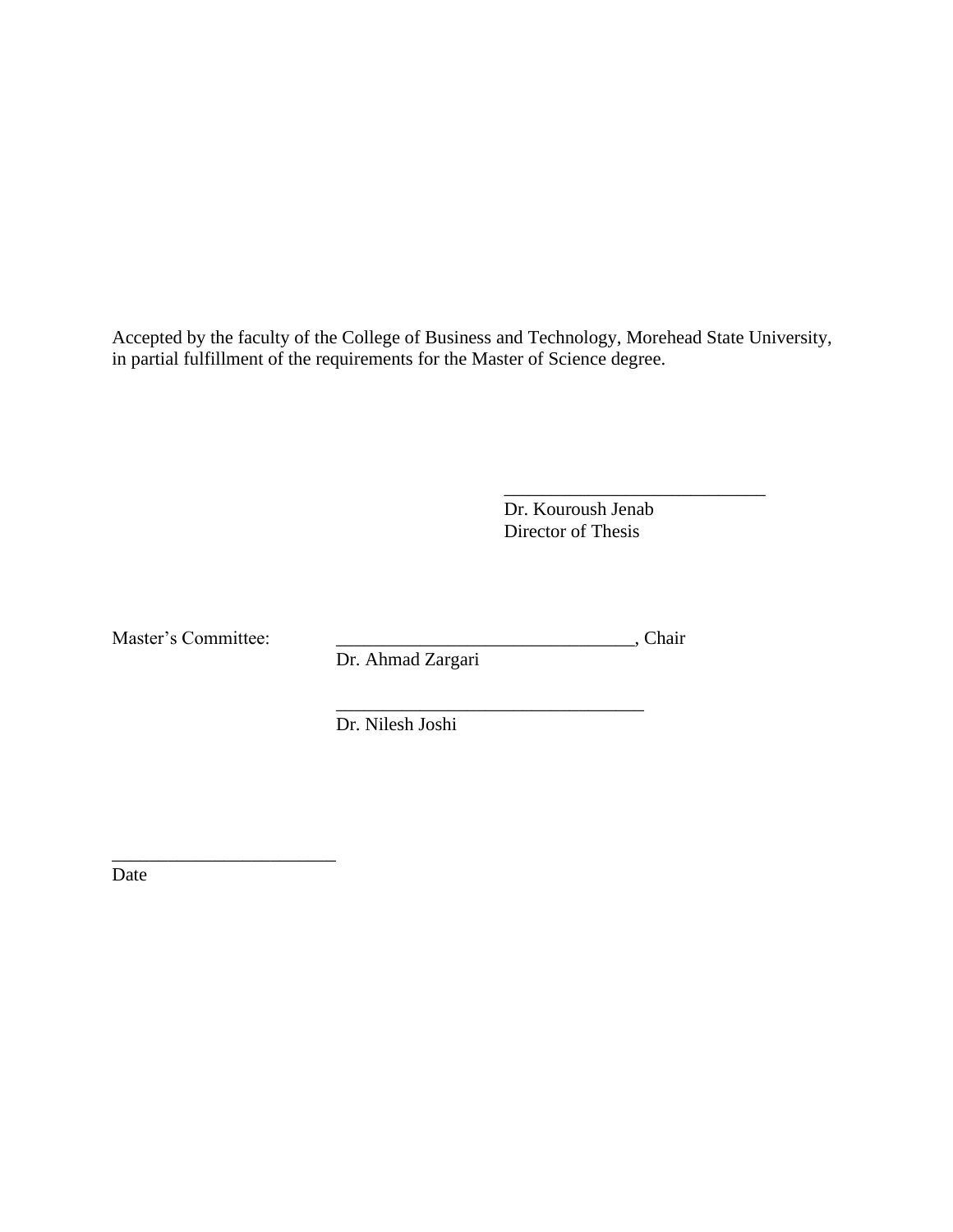# ANALYTICAL APPROACH TO IMPROVE SAFETY INCIDENT MANAGEMENT: A CASE **STUDY**

Qing Yu Morehead State University, 2020

Director of Thesis: \_\_\_\_\_\_\_\_\_\_\_\_\_\_\_\_\_\_\_\_\_\_\_\_\_\_\_\_\_\_\_\_\_\_\_\_\_\_\_\_\_\_\_\_\_\_\_\_\_\_

Dr. Kouroush Jenab

**Abstract**: At present, safety management work is based on incident statistics, accident investigation, incident management. However, traditional incident analysis usually only focuses on surface phenomena. There are still many deep-seated reasons in incident management, so it is necessary to conduct in-depth studies of data in terms of incidents. While the main advantages of DMAIC process improvement methodology in performance, it can find the key factor which results in the defect in depth. To reduce the defect by control the key factor in an acceptable level, this thesis reports the application of DMAIC in the safety area and proposes a scheme to improve incident management. This thesis will build DMAIC model, Define, Measure, Analyze, Improve, and Control the whole process. By using the Pareto diagram, combined Analytic Hierarchy process (AHP), and Fault Tree Analysis (FTA), the results show the influence degree of the basic incidents of the three accident types on the overall objective. According to the results, specific improvement plans are put forward for the key factors.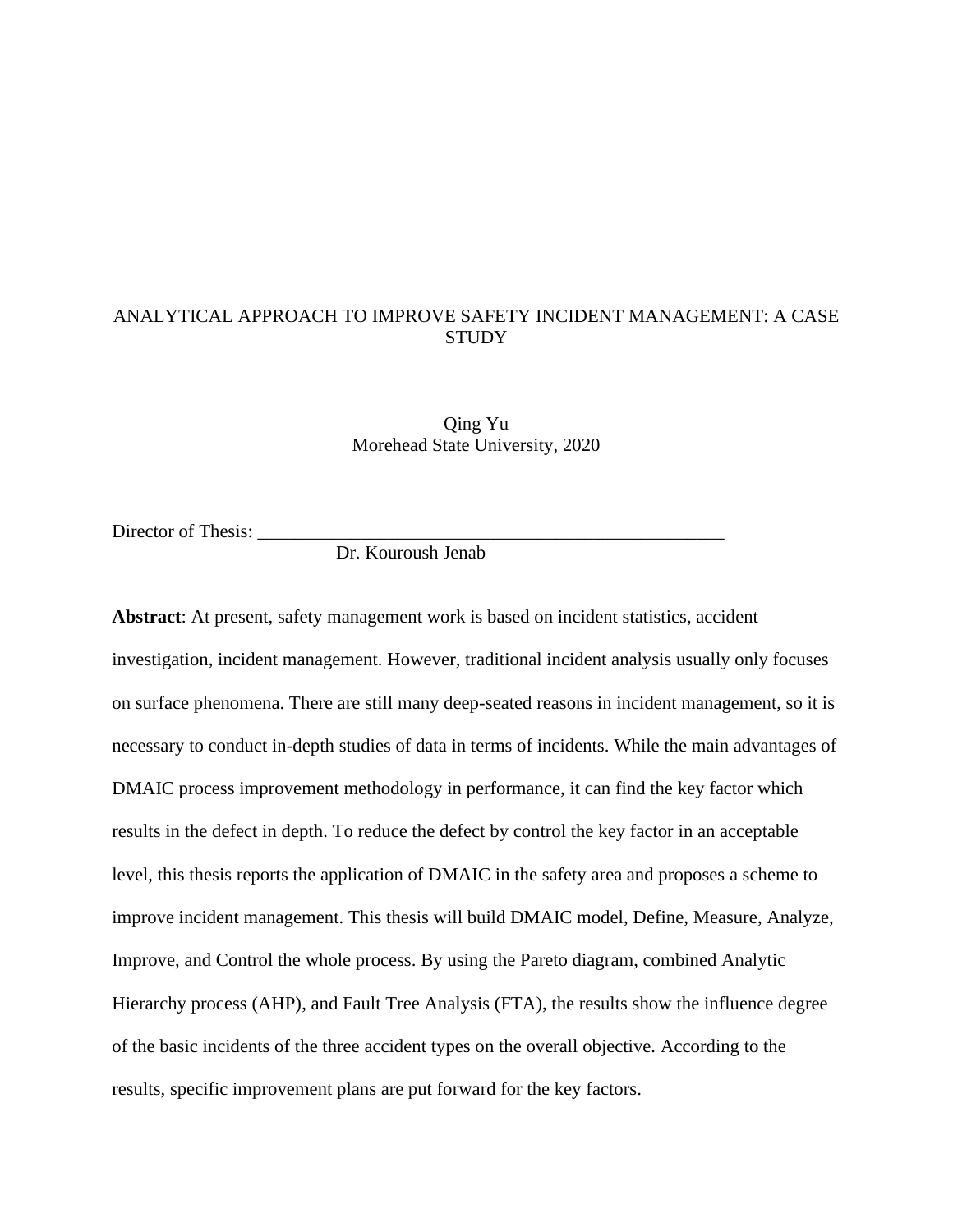Keywords: Incident Management; Key Factor; DMAIC; Fault Tree Analysis; Pareto diagram; Analytic Hierarchy Process.

\_\_\_\_\_\_\_\_\_\_\_\_\_\_\_\_\_\_\_\_\_\_\_\_\_\_\_\_\_\_

Accepted by: \_\_\_\_\_\_\_\_\_\_\_\_\_\_\_\_\_\_\_\_\_\_\_\_\_\_\_\_\_\_, Chair

Dr. Ahmad Zargari

Dr. Nilesh Joshi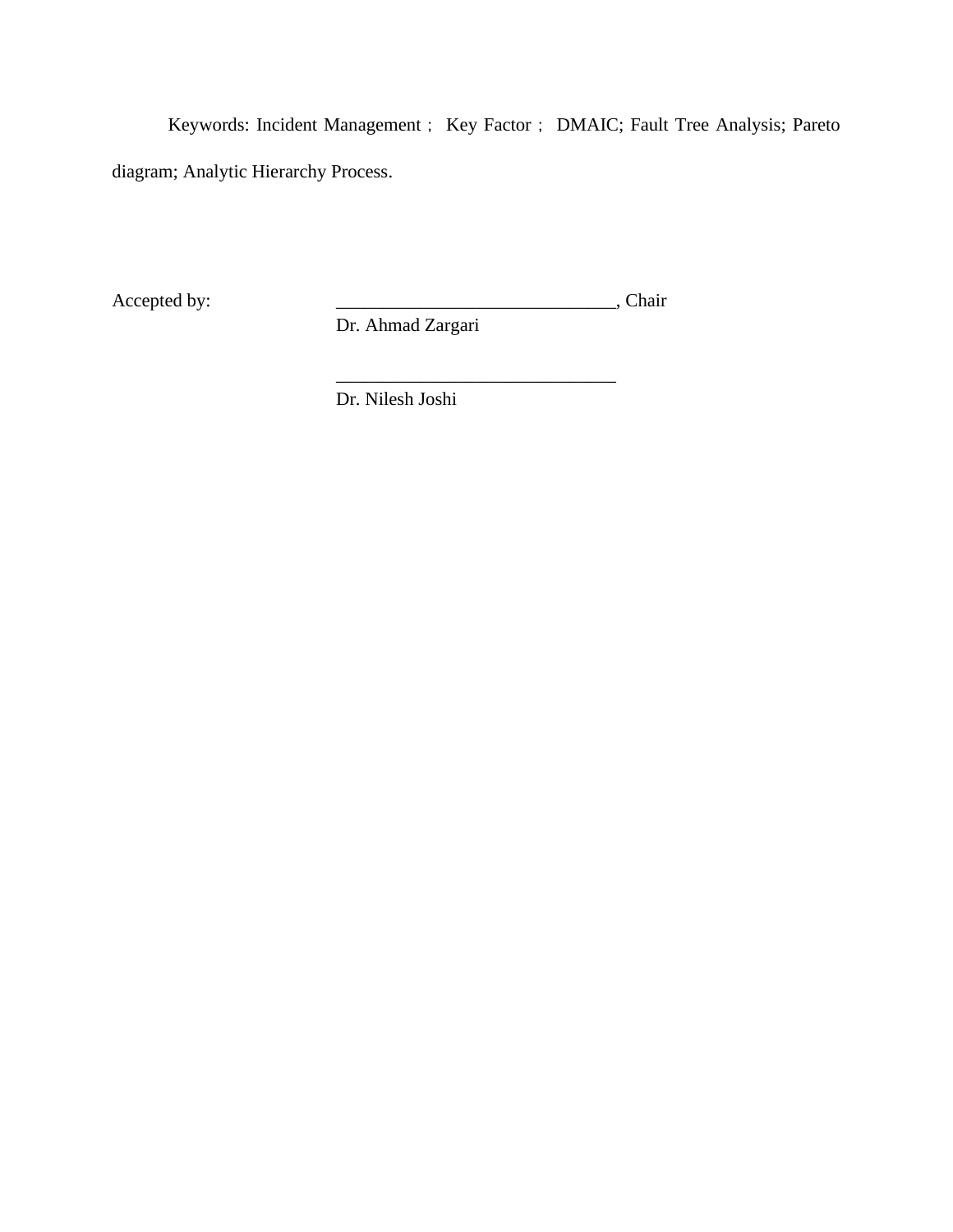# **Contents**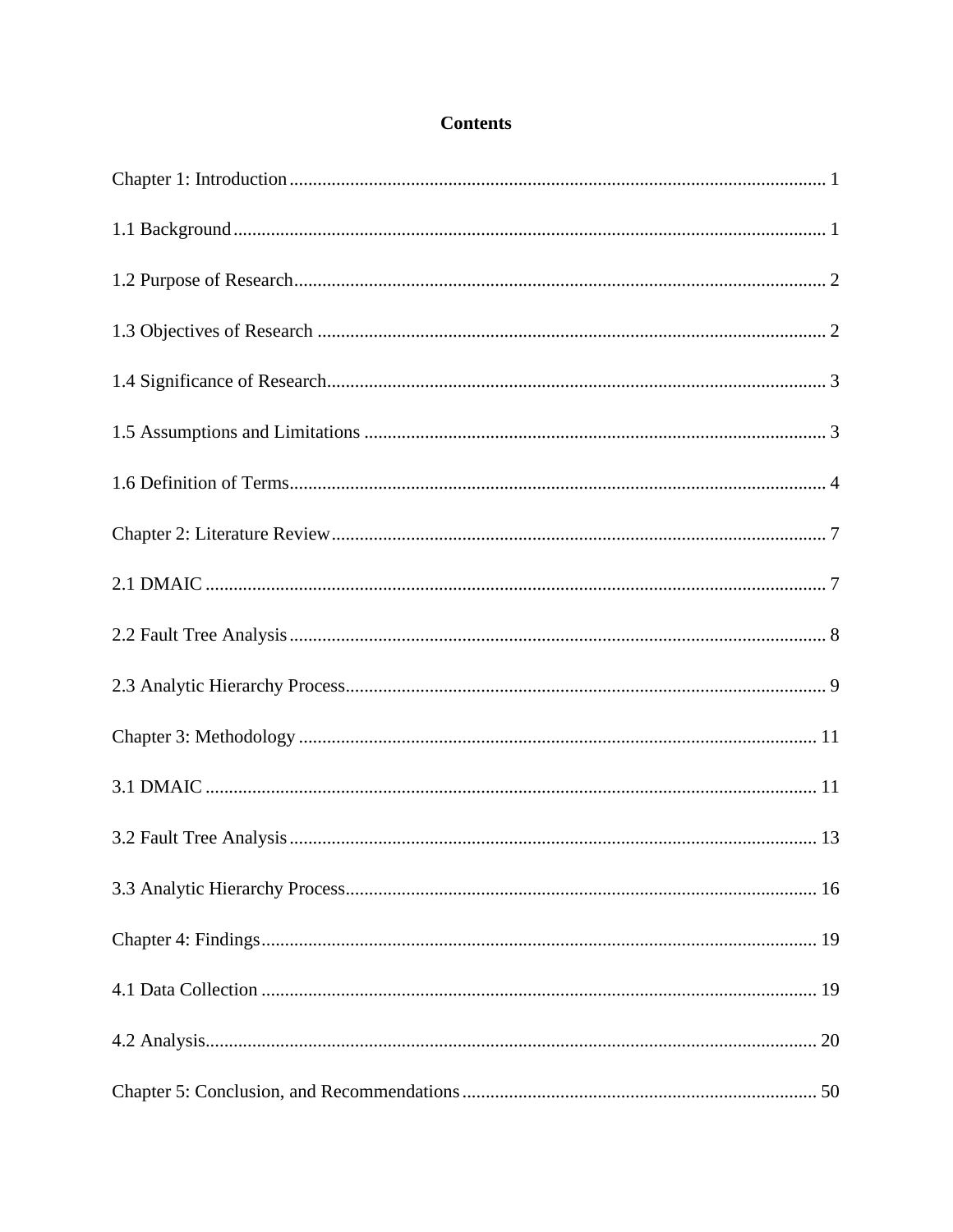|--|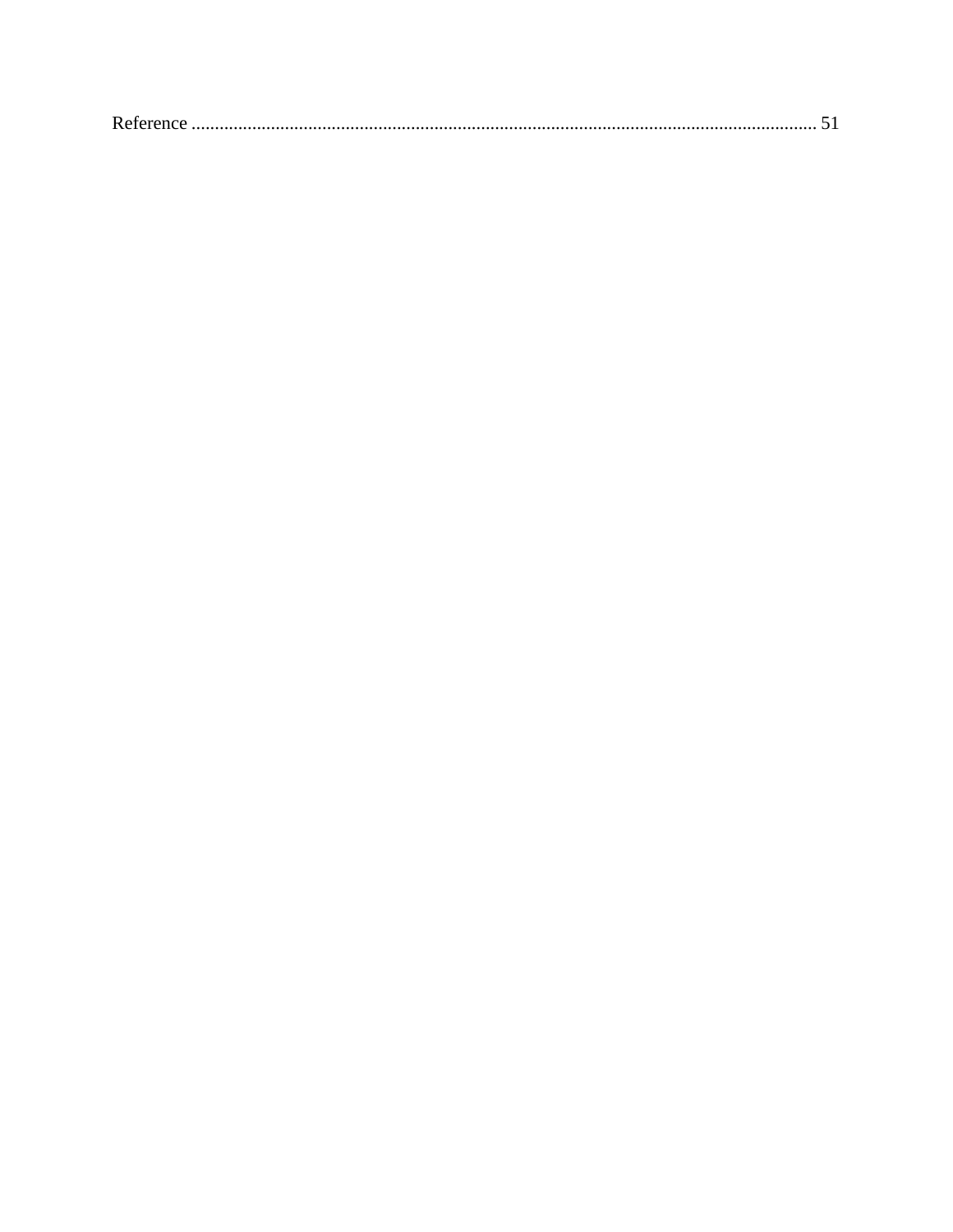#### **Chapter 1: Introduction**

### <span id="page-7-1"></span><span id="page-7-0"></span>**1.1 Background**

According to the U.S. Bureau of Labor Statistics reported on December 17, 2019, there were 5,250 fatal workplace injuries in the US in 2018, up 2% from 5,147 in 2017. Additionally, there were 3,552 fatal accidents at work in the European Union during 2017 (Eurostat, 2020). Occupational injuries and fatalities take an even more significant toll in lower middle-income countries.

Safety issues are related to the development of enterprises and also to the health of employees' families. Furthermore, safety is concerned with various hazards that may result in accidents causing harm to people, property and the environment. In the safety field, the risk is typically defined as the "likelihood and severity of hazardous events." Since safety is directly related to risk, risk measurement methods and risk reduction techniques are becoming more essential to be implemented in the work-place to ensure the safety of employees, and maintain a smooth production process. Without incident management, it is difficult to fully assess the risks in a given scenario to further prevent workplace accidents. However, traditional incident analysis usually only focuses on surface phenomena. But, there are still a lot of deep-seated reasons in incident management, so it is necessary to conduct in-depth studies of data in terms of incidents.

If a company can control the probability of accidents within an acceptable range, then it can effectively control the occurrence of them. Thus, this research takes place at a manufacturing facility (K-Company), and the aim is to provide a systematic method for analyzing and improving incident management in the manufacturing process. The specific location and name of the facility are omitted from this research in order to avoid a negative impact and evaluation of K-Company from the public and consumers due to the mismanagement of the accident. The company in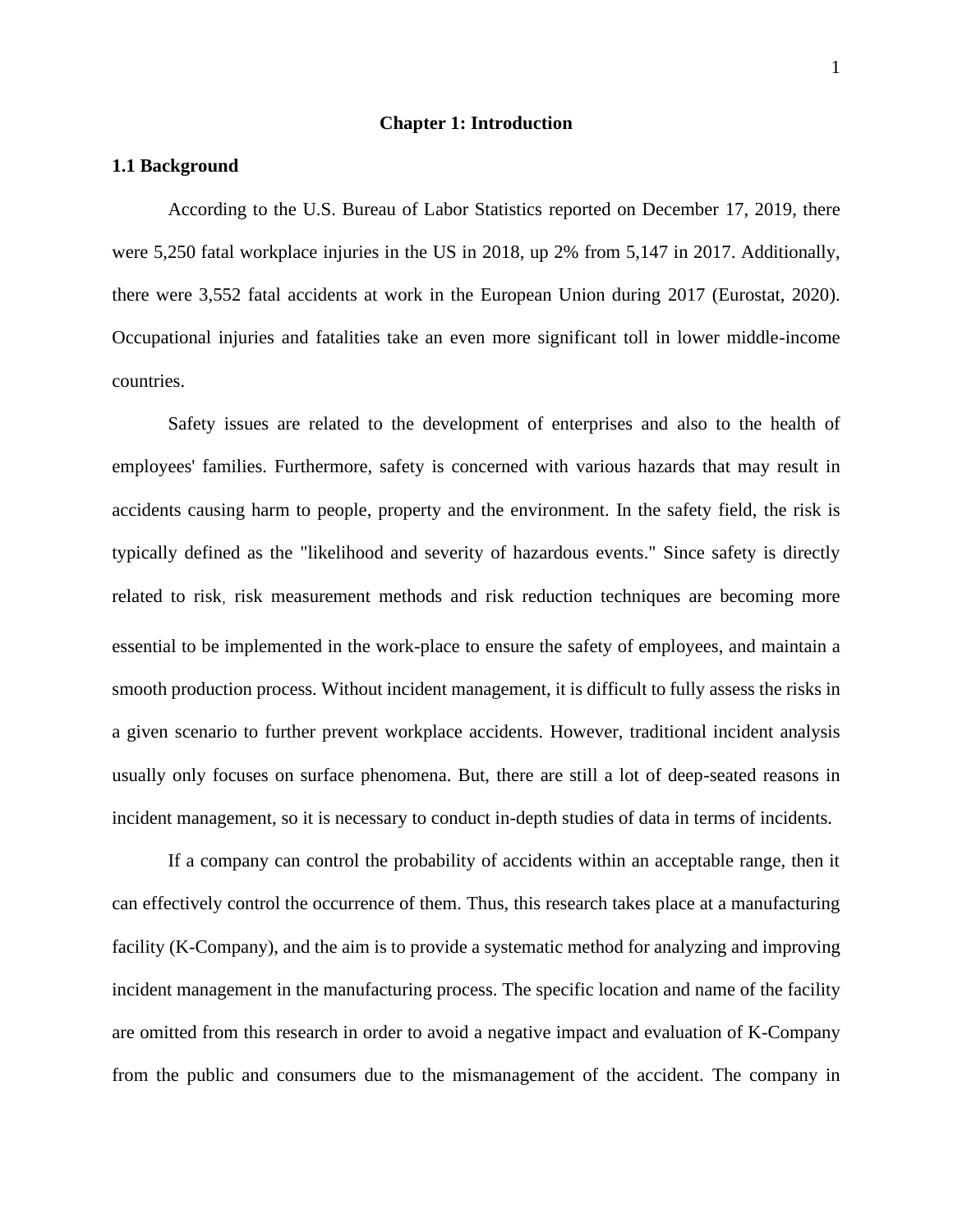question is a comprehensive industrial group integrating high-end oil equipment and manufacturing oilfield integration, which is mainly engaged in oil drilling and other parts of the industry's machinery manufacturing. With more than 8,000 employees, K-Company is an oil and gas equipment production and service provider with its headquarters. In recent years, frequent company accidents have had a great impact on employees' life, safety, and company property.

### <span id="page-8-0"></span>**1.2 Purpose of Research**

The purpose of this thesis is to apply the DMAIC process improvement methodology in the Safety field to propose a scheme to improve the incident management of the manufacturing process. This thesis will build a DMAIC model, which stands for Define, Measure, Analyze, Improve, and Control within the whole process. Additionally, this thesis also aims to identify the key factors responsible for [incident](https://www.bls.gov/iif/oshoiics.htm) management by using a Pareto Chart and a combination of Fault Tree Analysis (FTA), as well as the Analytic Hierarchy Process (AHP) to provide the potential for a structured decision method for incident management. The results of this study are likely to be applied to successfully further safety management. The reason being is that, as a highly reliable analysis method, DMAIC, FTA, as well as AHP combined, can all be widely used in the industrial field.

#### <span id="page-8-1"></span>**1.3 Objectives of Research**

The following points are the main objectives of this research.

• Create a DMAIC improvement program for [incident](https://www.bls.gov/iif/oshoiics.htm) management.

• Identify the key factors responsible for [incident](https://www.bls.gov/iif/oshoiics.htm) management by using the Pareto Chart.

• Analyze the root causes of accidents by FTA and incident improvement priorities through the AHP.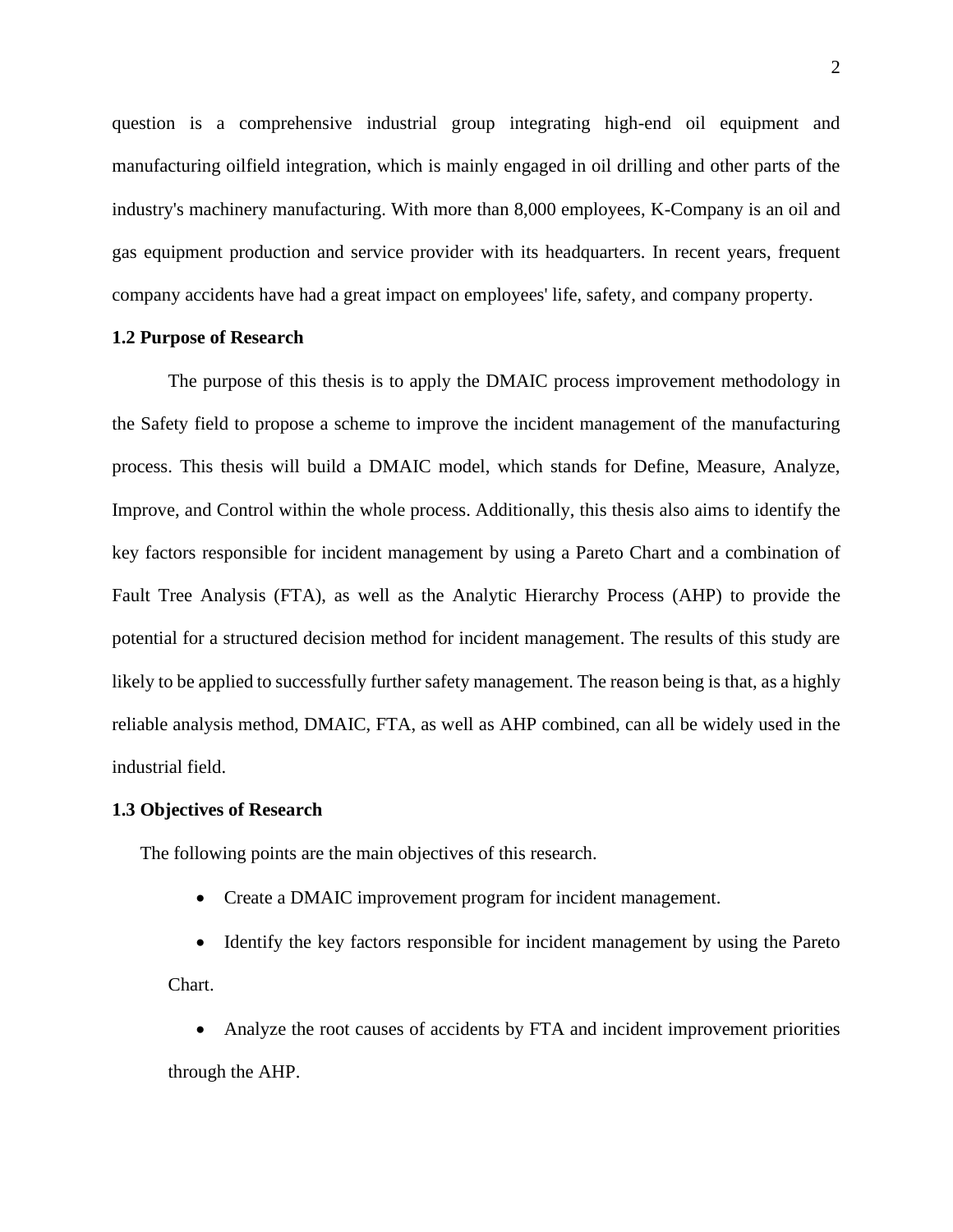## <span id="page-9-0"></span>**1.4 Significance of Research**

In the past, the word "accident" was often used to refer to an unplanned, unwanted event, and to many people, an "accident" is a random, unavoidable event. However, almost all worksite deaths, injuries, and illnesses are preventable. OSHA recommends the use of the term "incident" for investigation. Therefore, incident management is crucial regardless of business, size, or industry. Without effective incident management, a company will put its employees, customers, brand reputation, and revenues at risk by failing to take appropriate safety measures and precautions.

This thesis provides a systematic method for the improvement of incident management to find out the underlying or root causes of accidents in the manufacturing process, to reduce or eliminate the serious consequences of similar incidents in the future. Additionally, analysis of incidents during the production process with DMAIC process improvement methodology provides employers and workers with the opportunity to identify hazards in their operations and defects in safety and health programs. Most importantly, it enables employers and workers to identify and implement the corrective actions necessary to prevent future accidents.

#### <span id="page-9-1"></span>**1.5 Assumptions and Limitations**

Most safety activities are reactive and not proactive. Many organizations wait for losses to occur before taking steps to prevent a recurrence. Near miss incidents often precede loss producing incidents but are largely ignored because nothing (no injury, damage or loss) occurred. Employees are not encouraged to report these close calls as there has been no disruption or loss in the form of injuries or property damage. This could lead to deviations in the data collection phase from the basic incidents that occur.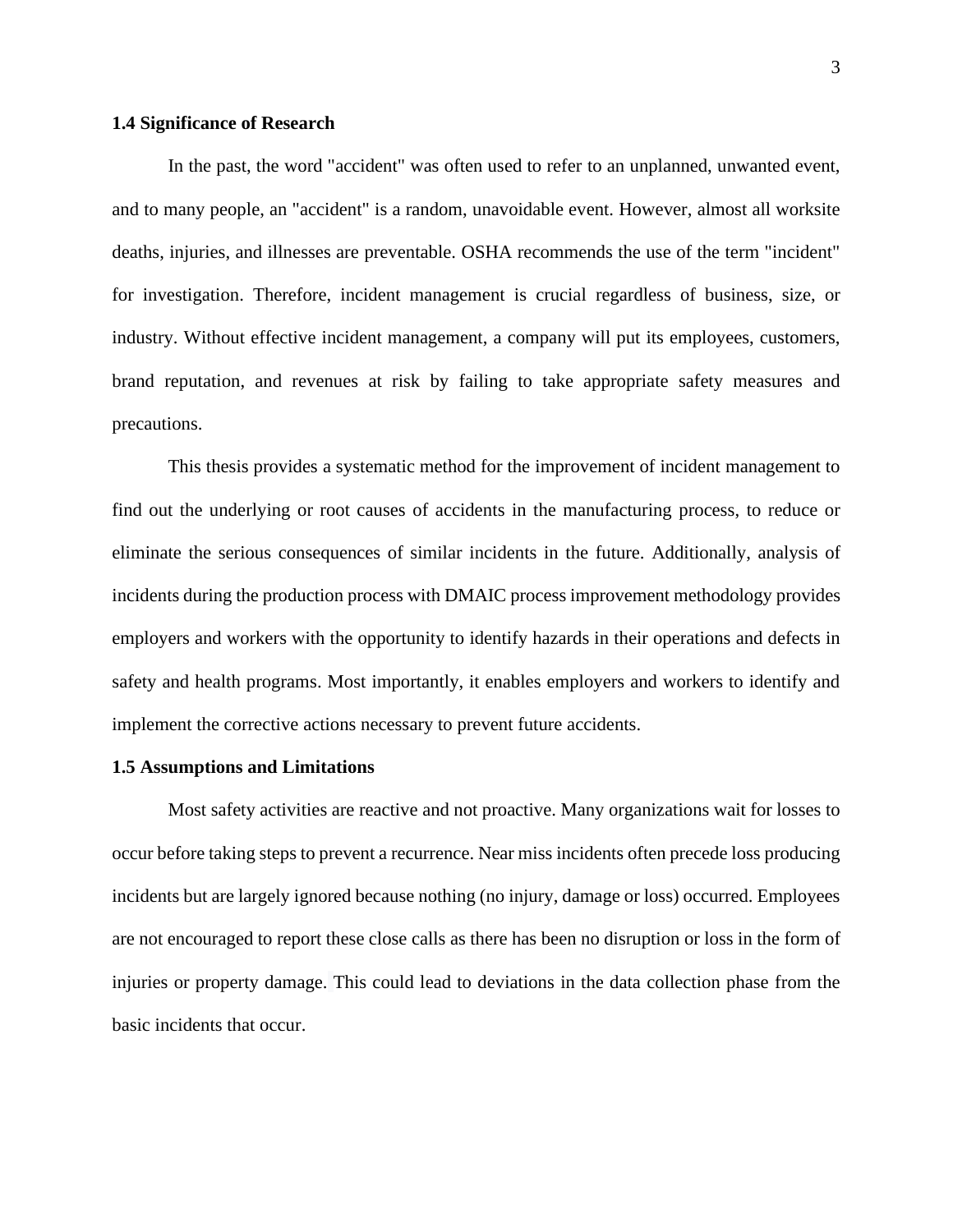#### <span id="page-10-0"></span>**1.6 Definition of Terms**

**Incident** is referred to as a work-related incident(s) in which an injury or ill health (regardless of severity) or fatality occurred or could have occurred. (OHSAS 18001, 2007)

**Accident** is an unplanned and uncontrolled incident in which the action or reaction of an object, substance, person or radiation results in personal injury or the probability thereof. (Bird, F., Germain, G.,1966.)

**DMAIC** is a data-driven quality strategy used to improve processes. It is an integral part of a Six Sigma initiative, but in general can be implemented as a standalone quality improvement procedure or as part of other process improvement initiatives such as lean. (Connie M. Borror, 2009)

**Near Miss** is an incident in which no property was damaged and no personal injury was sustained, but where, given a slight shift in time or position, damage or injury easily could have occurred. Near misses also may be referred to as close calls, near accidents, accident precursors, injury-free incidents, and in the case of moving objects, near collisions.

**Fault tree analysis** (**FTA**) is a top-down, [deductive](https://en.wikipedia.org/wiki/Deductive_reasoning) failure analysis in which an undesired state of a system is analyzed using [Boolean logic](https://en.wikipedia.org/wiki/Boolean_logic) to combine a series of lower-level incidents. Example is shown in figure 1. This analysis method is mainly used in [safety engineering](https://en.wikipedia.org/wiki/Safety_engineering) and [reliability](https://en.wikipedia.org/wiki/Reliability_engineering)  [engineering](https://en.wikipedia.org/wiki/Reliability_engineering) to understand how systems can fail to identify the best ways to reduce risk and to determine (or get a feeling for) incident rates of a safety accident or a particular system level (functional) failure.

**Analytic hierarchy process** (**AHP**) is a structured technique for organizing and analyzing [complex decisions](https://en.wikipedia.org/wiki/MCDA) based on [mathematics](https://en.wikipedia.org/wiki/Mathematics) and [psychology.](https://en.wikipedia.org/wiki/Psychology) It represents an accurate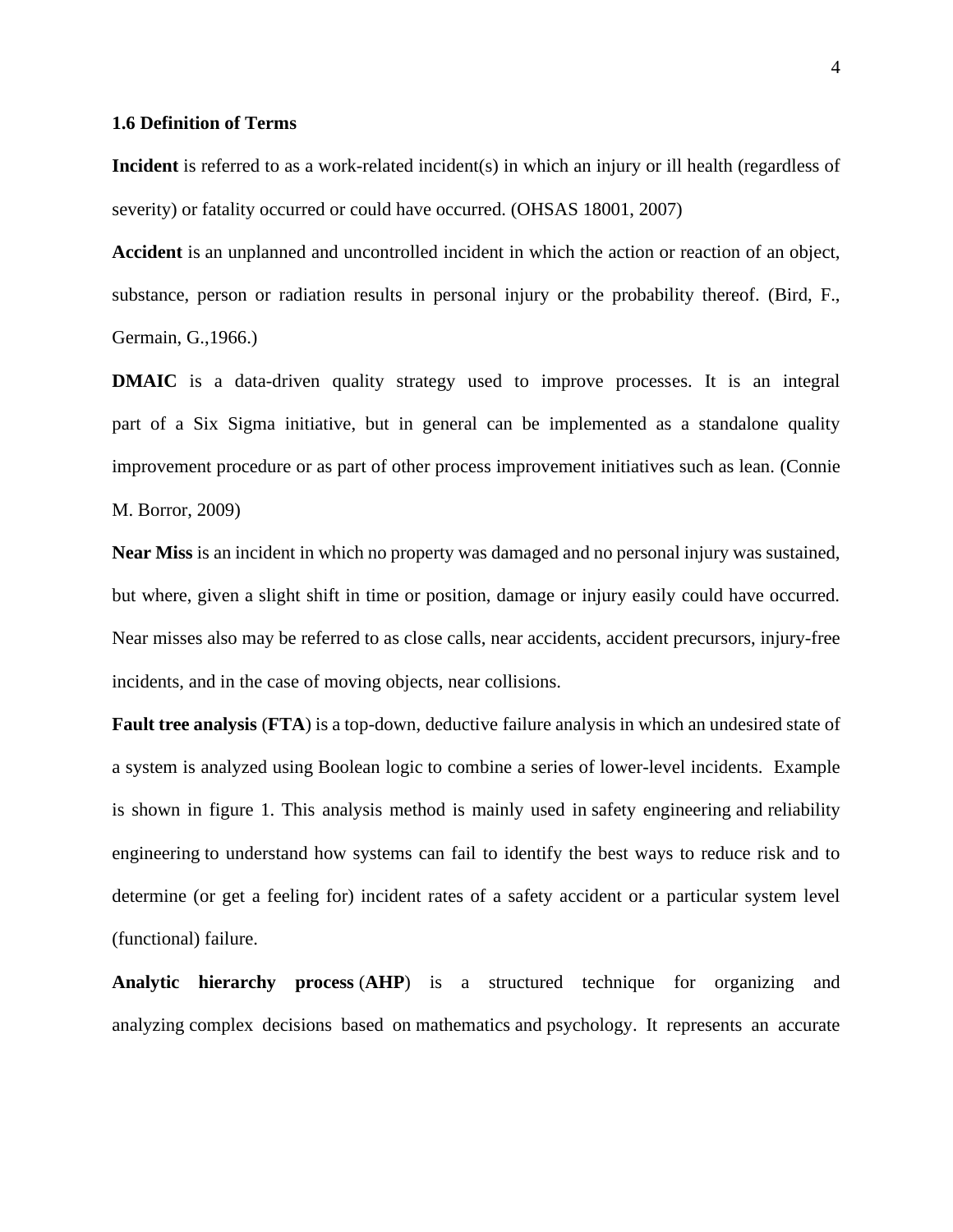approach for quantifying the weights of decision criteria. Individual experts' experiences are utilized to estimate the relative magnitudes of factors through pairwise comparisons.



*Figure 1. Fault tree for two lights in a room.*

*Retrieve from: https://www.intechopen.com/books/concise-reliability-for-engineers/fault-treeanalysis-and-reliability-block-diagrams*

**Pareto Chart** is a type of bar chart in which the various factors that contribute to an overall effect are arranged in order according to the magnitude of their effect. The bars are arranged in descending order of height from left to right. This means the categories represented by the tall bars on the left are relatively more significant than those on the right. Example is shown in figure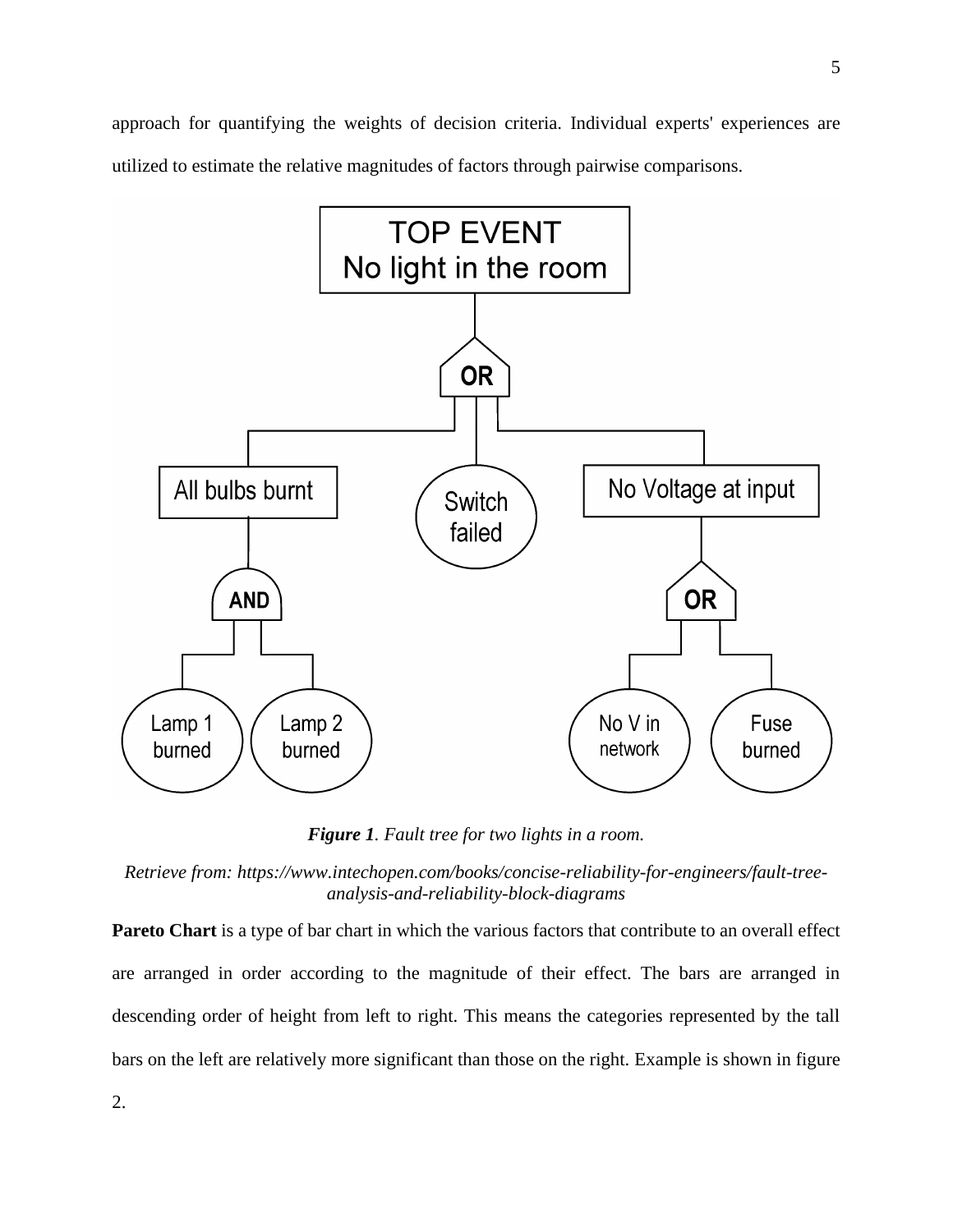

*Figure 2: sample Pareto diagram. Retrieved from: Pareto Chart, Minnesota Department of Health from http://www.health.state.mn.us/2016*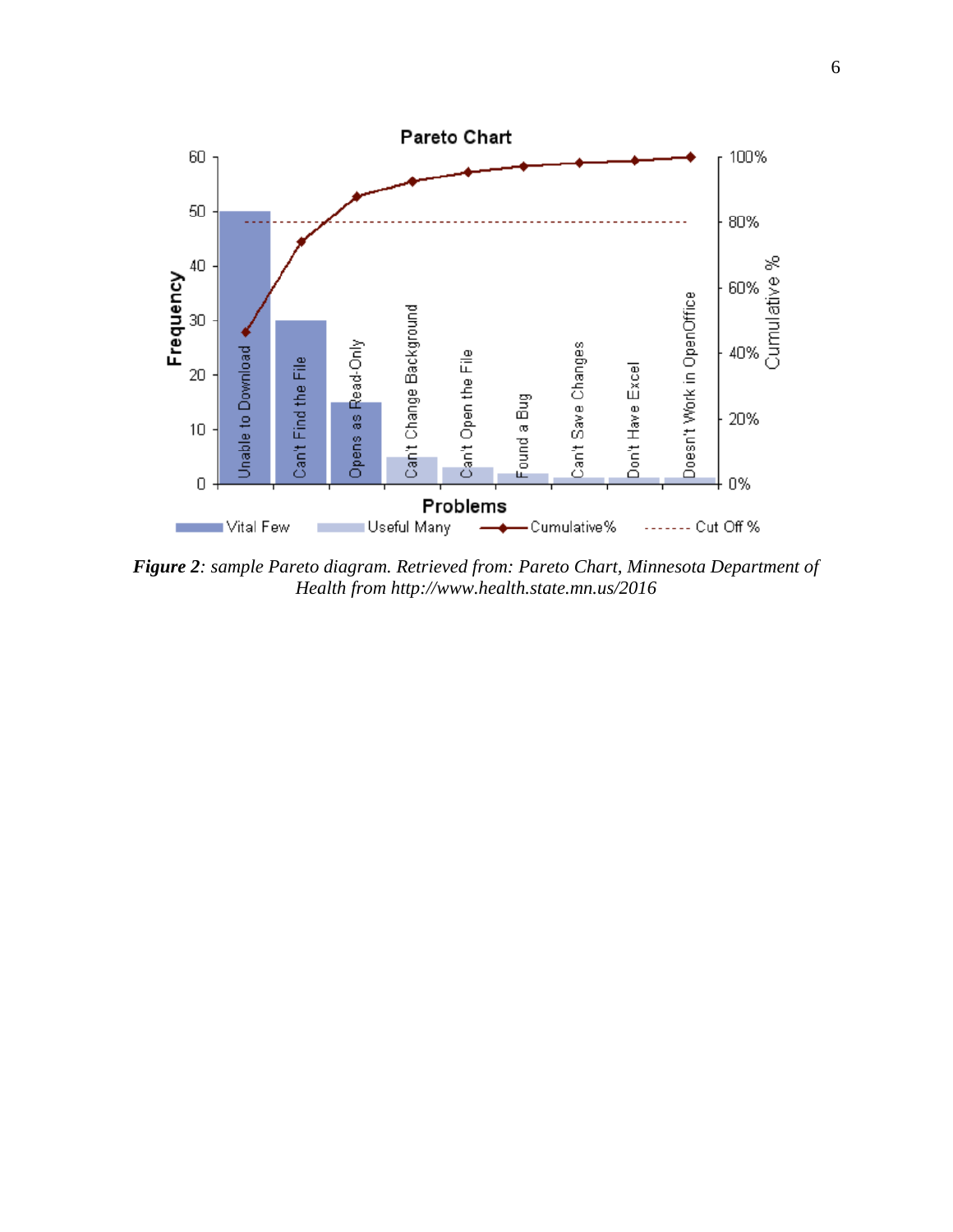#### **Chapter 2: Literature Review**

# <span id="page-13-1"></span><span id="page-13-0"></span>**2.1 DMAIC**

The DMAIC model systematically helps organizations solve problems and improve processes by defining, measuring, analyzing, improving, and controlling five interrelated phases. Dale et al. (2007) briefly described the DMAIC phase as follows:

Define – this stage within the DMAIC process involves defining the team's role, project scope and boundary, customer requirements and expectations and the goals of selected projects (Gijo; Scaria; Antony, 2011).

Measure – this phase of measurement involves the selection of measurement factors that need to be improved (Omachonu; Ross, 2004), and provides a structure to evaluate current performance, as well as evaluate, compare, and monitor subsequent improvements and their capabilities (Stamatis, 2004).

Analyze – the focus of this analysis phase is to identify the root cause of the problem (defect) (Omachonu; Ross, 2004), understanding why defects have occurred, and comparing and prioritizing opportunities to promote improvement (Adams; Gupta. Wilson JR.2003).

Improve – improve this step by focusing on experimental and statistical techniques that may result in improved reduction of quality problems or defects (Omachonu; Ross, 2004).

Control – finally, the final stage in the DMAIC process ensures the persistence of improvement (Omachonu; Ross, 2004), This continuous performance is monitored. Process improvement is also documented and institutionalized.

DMAIC is similar to Deming's continuous learning and process improvement model, Plando-check-act (PDCA) (Deming, 1993). In the Six Sigma approach, DMAIC works by providing a structured approach to solving business problems.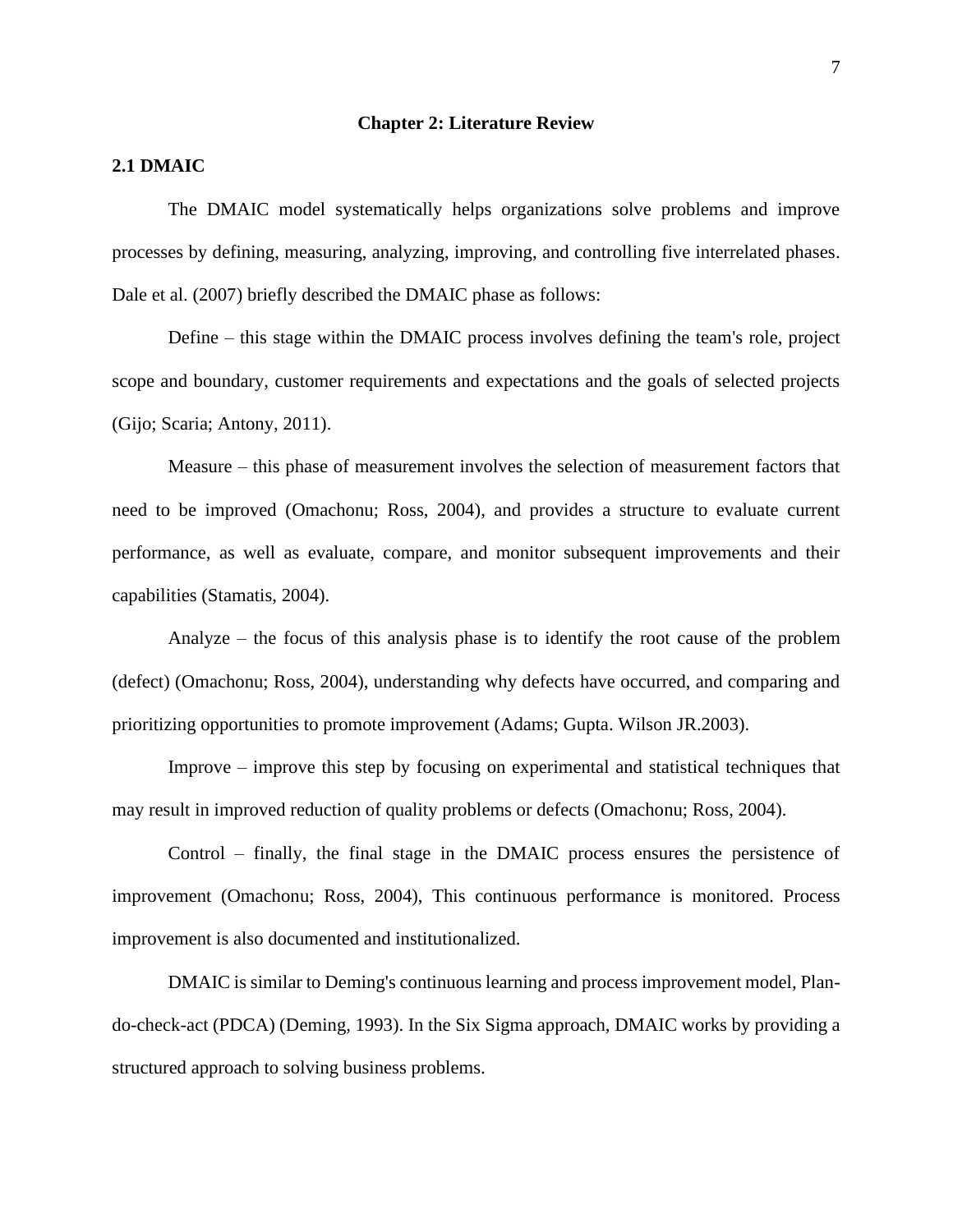Pyzdek (2003) believes that DMAIC is a learning model. Although it focuses on performing improvement activities, it emphasizes the collection and analysis of data before performing any improvement activities. This provides a platform for DMAIC users to make decisions and takes actions based on real and scientific facts rather than experience and knowledge, as is the case in many organizations, small and medium enterprises (Garza-Reyes, et al. 2010).

#### <span id="page-14-0"></span>**2.2 Fault Tree Analysis**

The Fault Tree Analysis (FTA) was originally developed by H.A. Watson of Bell Telephone Lab, originally commissioned by the U.S. Air Force's 526th ICBM System Group to evaluate the launch control system for an intercontinental ballistic missile (ICBM) (Ericson, Clifton, 1999). After that, FTA becomes a tool for reliability analysis. Launch control safety studies for intercontinental ballistic missiles (ICBMs) were first published in 1962 using fault tree analysis technology, followed by Boeing and Avco, which began using fault tree analysis in the Minuteman II System in 1963-64. The techniques of fault tree analysis were widely reported at the 1965 Systems Safety Symposium in Seattle, sponsored by Boeing and the University of Washington. Boeing began applying fault tree analysis to the design of civil aircraft in 1966 (Hixenbaugh, A. F.,1968). In 1976, the U.S. Army Equipment Command incorporated FTA into the Engineering Design Manual for reliability design (Evans, Ralph A, 1976).

In the early days of the Apollo program, people asked about the possibility of successfully sending astronauts to the moon and returning them safely to Earth. Some risk or reliability calculation has been made, and the result is an unacceptably low probability of mission success. This result precluded further quantitative risk or reliability analysis by NASA prior to the 1986 Challenger accident. Instead, NASA decided to rely on failure mode and impact analysis (FMEA) and other qualitative methods for system safety assessments. After the Challenger accident, people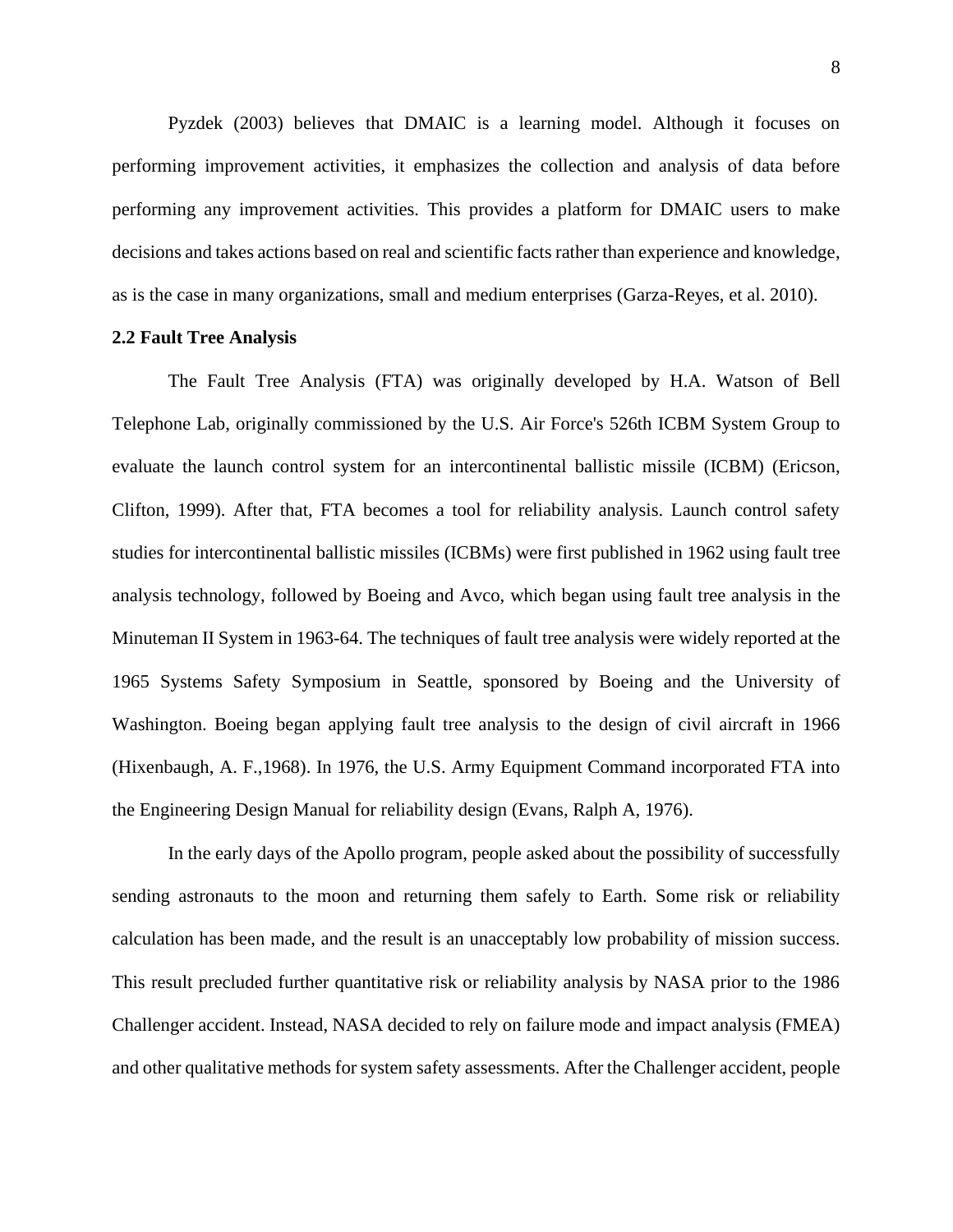recognized the importance of structural risk assessment (PRA) and FTA in system risk and reliability analysis and began to be applied in NASA. Currently, FTA is considered as one of the most important systems reliability and safety analysis technologies.

In addition, in order to assess and analyze risks, the FTA approach is most appropriate because of its outstanding characteristics in identifying risk issues. It is worth noting that FTA is a documented method used to determine the underlying causes of a given undesired incident. It involves the construction of the error tree and starts with a top-level incident (Vesely et al., 1981).

#### <span id="page-15-0"></span>**2.3 Analytic Hierarchy Process**

Analytic Hierarchy Process (AHP) is a structured technique based on mathematics and psychology to organize and analyze complex decisions. It was developed in the 1970s by Thomas L. Saaty, who, in collaboration with Ernest Forman, developed Expert Choice in 1983, and has been extensively studied and refined since then. It represents a method to accurately quantify the weight of decision criteria. The experience of individual experts estimates the relative size of factors by pairwise comparison (Saaty TL., 2008).

AHP has been applied to many problem situations; Selection of competitive schemes, allocation and prediction of scarce resources in the multi-objective environment. Although AHP has broad applicability, its axiomatic basis carefully limits the scope of the problem environment (Saaty TL., 2008). It is based on the clearly defined mathematical structure of a consistent matrix and its associated right eigenvector ability to produce true or approximate weights.

Law et al. (2006) used the hierarchical decision Model (AHP) to assess the priority of safety management elements in Hong Kong manufacturing enterprises. In this model, a selfregulating system is proposed to realize the safety characteristics. De Felice et al., in 2016, proposed a comprehensive approach AHP to quantify the performance and effectiveness of risk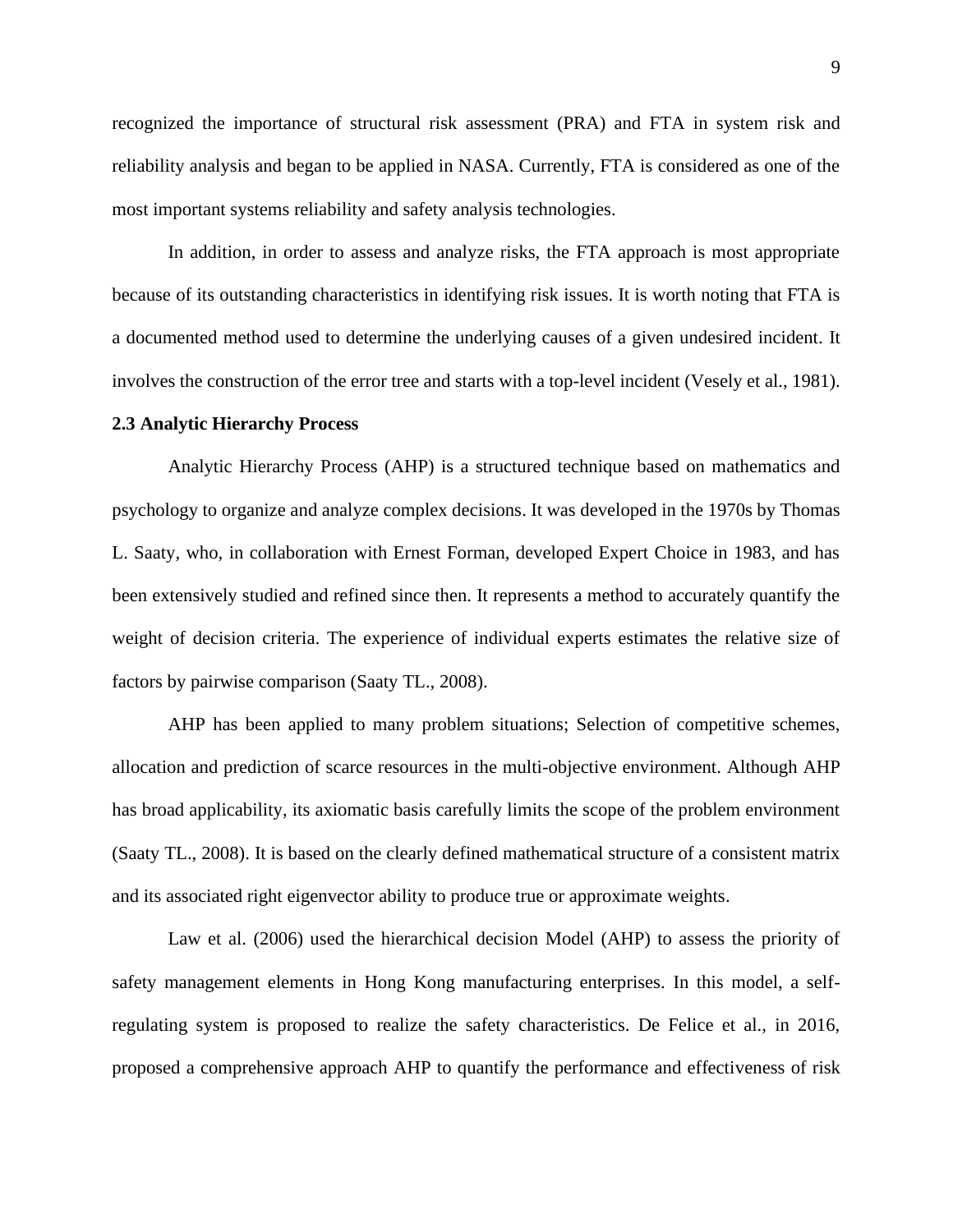management to assess emergency alternatives. Prasad et al., (2013) proposed a hierarchical decision model for the Indian construction industry OHSAS 18001 to assess the priority of elements. Infrastructure is divided into transportation, urban infrastructure and public utilities.

Hsu and Wang(2011) defined a complete safety management system in the plan. The study identified 43 key factors and 15 cultural dimensions of safety. AHP determines the weights between cultural dimensions. Aminbakhsh et al. (2013) used the AHP model to manage risk priorities in the construction industry. The model considers the cost of accidents and determines the appropriate investment for accident prevention. Choices are made through a decision hierarchy approach. Chang and Lian(2009), developed a safety assessment model for paint production plant processes. The AHP model defines the weights of different design attributes. The model shows that companies with ISO 18001 certification have more effective risk management.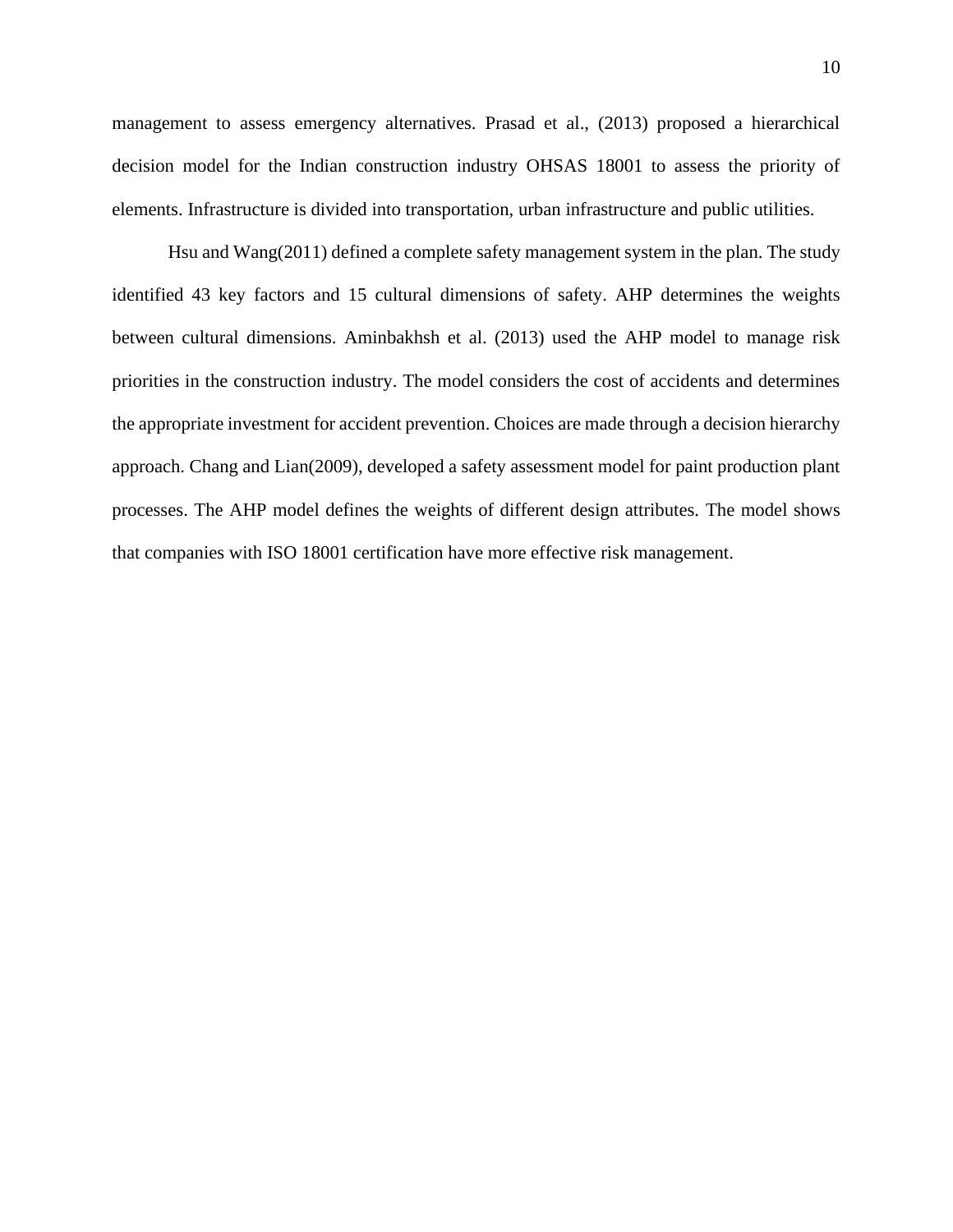## **Chapter 3: Methodology**

# <span id="page-17-1"></span><span id="page-17-0"></span>**3.1 DMAIC**

DMAIC process improvement methodology is through the analysis of the process, with the method of data statistics to find out the process in need of improvement, project or opportunity as the research is to optimize the incident management process through the DMAIC method to reduce the occurrence of accidents. Following the five steps of DMAIC to create a model for [incident](https://www.bls.gov/iif/oshoiics.htm) management. The DMAIC roadmap is shown in figure 3.



*Figure 3: DMAIC Roadmap*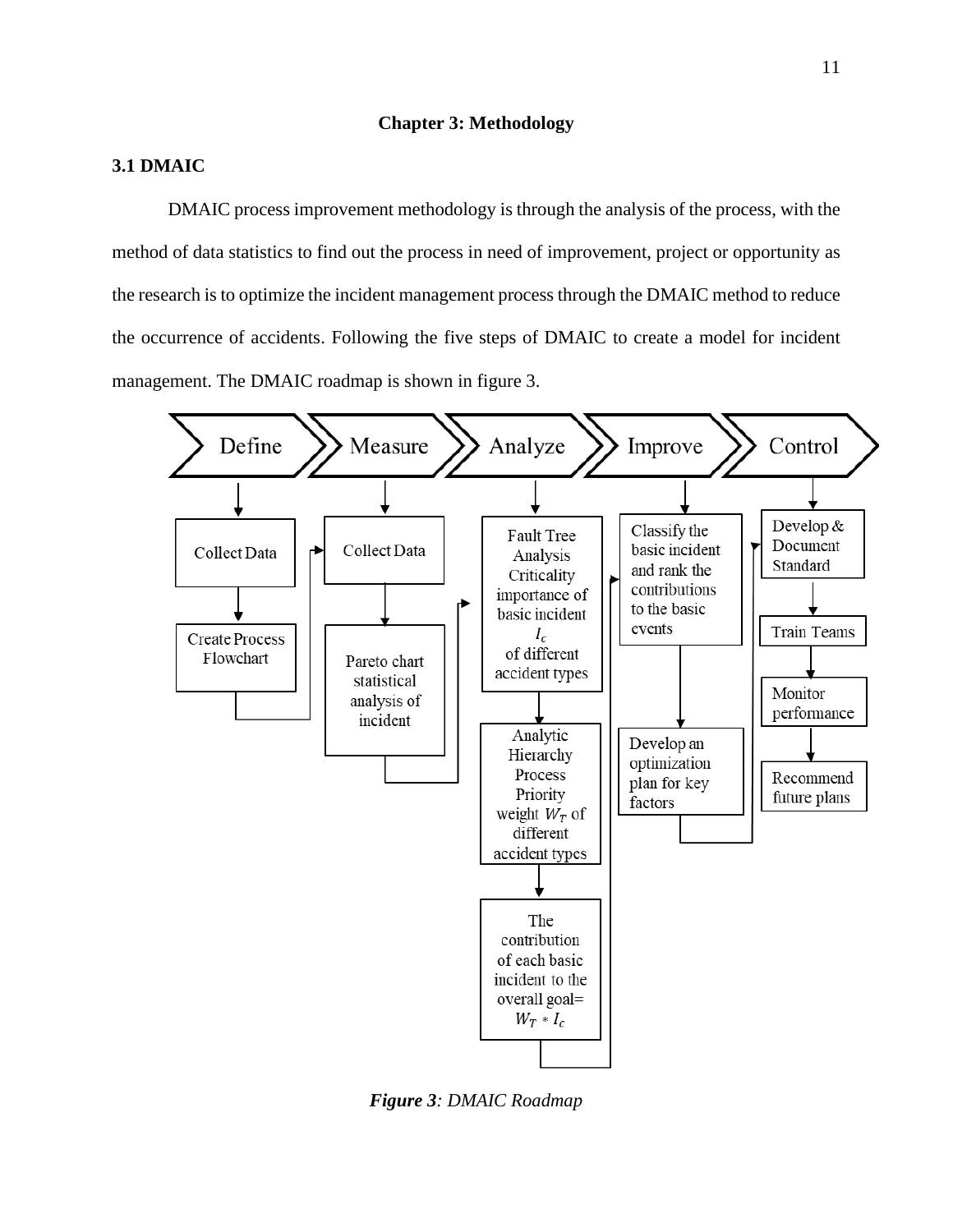**Define** — In the first stage, through the analysis of multiple accident situations of K-Company within a recent timespan of five years, the Pareto diagram of the various accidents causes was obtained by using Minitab, as well as analysis to determine the production process flow of the enterprise in question. The aim is to successfully identify the key factors responsible for accidents.

**Measure** — The second phase measures the actual state of the current project. It includes a description of defined objectives, quantification, collection of incident-related data, and verification of measurement systems. Then, the scope of factors must be exposed that affect the target and the data in the production process will be measured and counted.

**Analyze** — In the third stage, the data that was collected during the measurement stage will be analyzed and ranked according to the degree of influence of each factor on the project's objectives. That is, the degree of contribution to the project objectives, to determine the most critical influencing factors. Then, Fault Tree Analysis (FTA) must be conducted on the root causes of the accidents. Last but not least, the incident improvement priorities will be determined through the usage of the Analytic Hierarchy Process (AHP).

**Improve** — In the fourth stage, improving control measures should give priority to solving the basic incident with a high contribution rate. Then, the optimization plan for key factors will be formulated. The improvement of the key factors is mainly through the combination of technical education and management to complete the technical safety countermeasures to focus on solving the problem of equipment failures, while safety education and safety management mainly focus on solving the problem of human errors.

**Control** — the fifth stage, the improvement process will be developed to ensure that the project will be improved and effectively implemented and maintained in the future.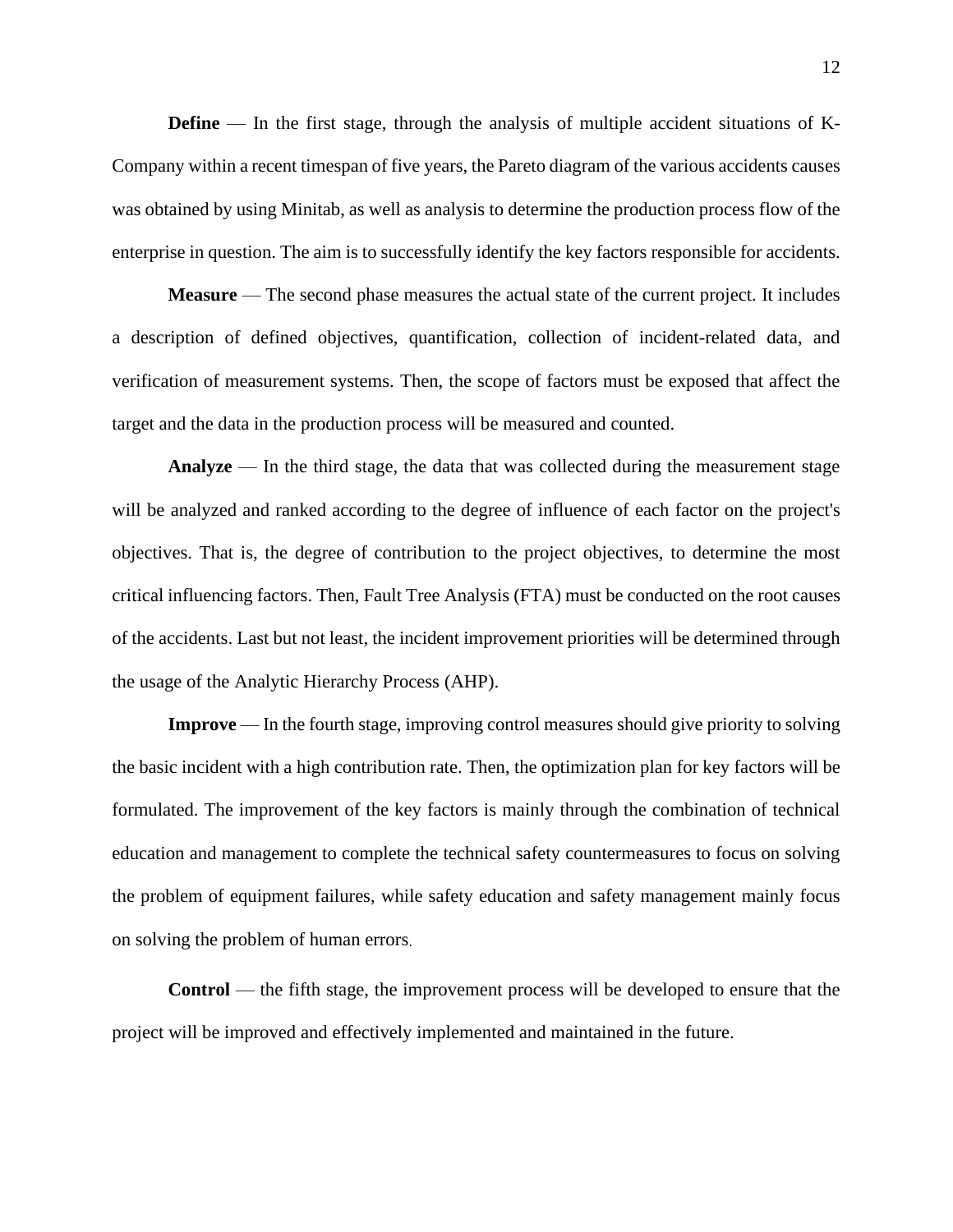#### <span id="page-19-0"></span>**3.2 Fault Tree Analysis**

The analysis process of this study is to first determine the types of accidents that can occur in the production process of K-Company. This is done mainly through the analysis of the production technology, production environment, production equipment, and data that was collected from the enterprise.

The second is to find the intermediate level incidents and the basic level incidents that lead to the top accident. The fault tree quantitative analysis of criticality can be from the perspective of sensitivity, and its probability of occurrence of double reflect fundamental changes to the top incidents that can happen. This article uses the influence of criticality to represent human error and equipment failures for the contribution of the top incident, and to analyze the possible accident risks in the production process of enterprises, and to break down the causes that may lead to accident risks. Example of fault tree analysis is shown in figure 4.

### **The basic process is as follows:**

- 1.) The possible accidents of the manufacturing process will be analyzed.
- 2.) Determine the events and conditions (i.e., intermediate events) that most directly lead to the top event.
- 3.) The direct and indirect causes of accidents are found; AND logical symbols such as OR Gate, AND Gate, Exclusive OR Gate, Priority AND gate are used to construct the logical relationship diagram between product accidents and causes.
- 4.) Draw the fault tree according to the previously mentioned analysis. (see Figure 3).
- 5.) Study the fault tree model and the list of minimal cut sets to identify potentially important dependencies among events.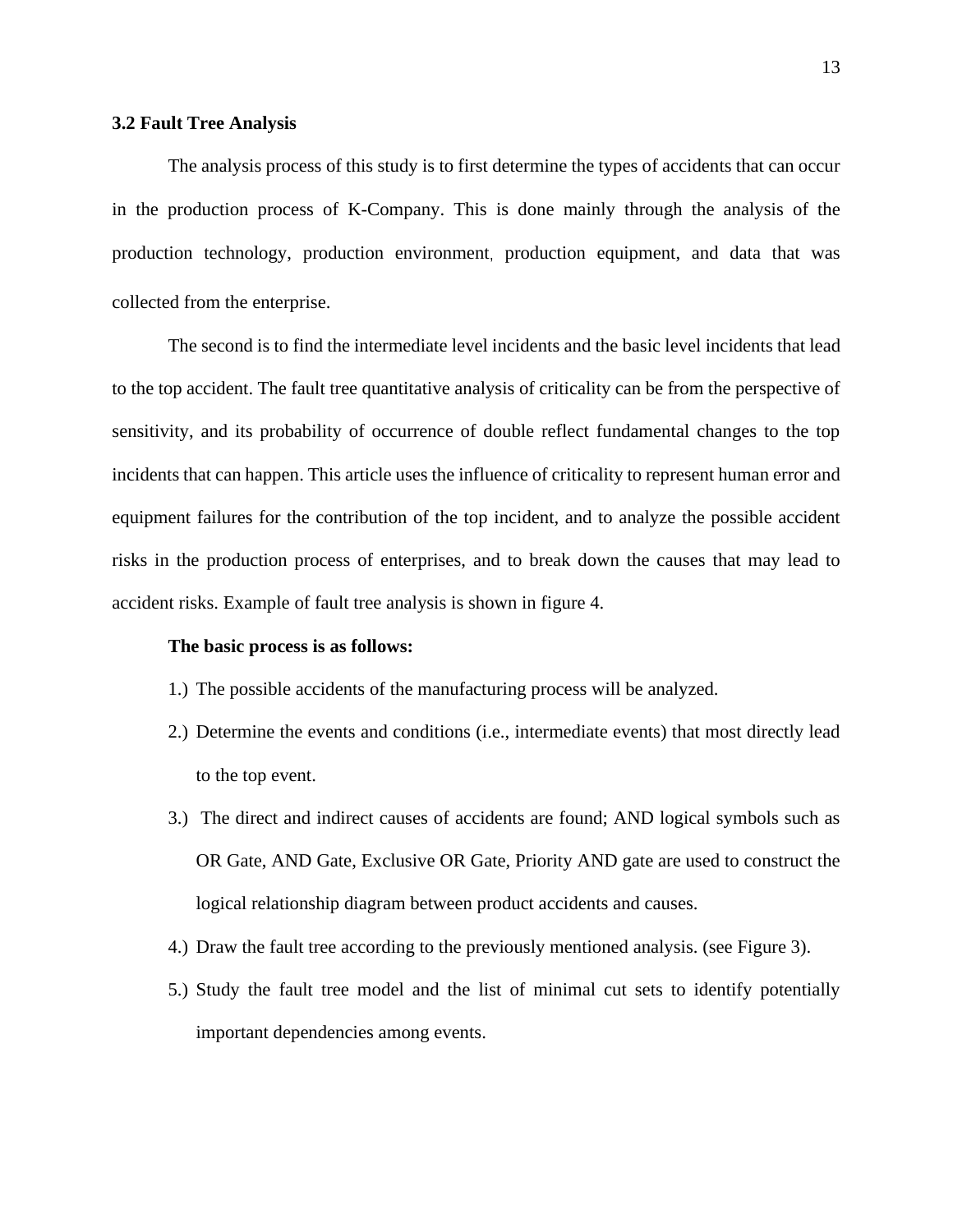6.) The logical diagram is analyzed qualitatively and quantitatively to identify the probability of top event, basic incident importance and criticality. Then, to find out the specific measures to control accidents so as to improve the reliability or safety of the system.

Suppose that a fault tree has K minimum cut sets:  $E_1, E_2, ..., E_r, E_k$ , and the accident tree is represented by the equivalent tree of its minimum cut set. At this point, the occurrence probability of the top event is equal to the union of the minimum cut sets.

$$
P(T) = \sum_{r=1}^{k} \prod_{X_i \in E_r} q_i - \sum_{1 \le r < s \le k} \prod_{X_i \in E_r} q_i + \dots + (-1)^{k-1} \prod_{\substack{r=1 \\ X_i \in E_r}}^k q_i
$$
 Equation 1

r, s, t -- the ordinal number of the minimum cut-set,  $r < s < t$ .

 $i$  -- the sequence number of the basic event.

k -- minimum cut-set number.

 $1 \le r < s \le k$  -- The combination order of the two minimum cut-sets r and s in k minimum cut-sets;

 $X_i \in E_r$ -- the *i* basic event belonging to the minimum cut-set;

The probability importance degree of a basic event refers to the rate of change of the probability of occurrence of the top event to the probability of occurrence of the basic event. The probability importance degree of a certain basic event  $i$  is calculated as follows:

$$
I_g(i) = \frac{\partial P(T)}{\partial q_i}
$$
 Equation 2

Where  $I_g(i)$  is probability importance coefficient of the basic event *i*,  $P(T)$  is probability of occurrence of top event,  $q_i$  is probability of basic event  $i$ .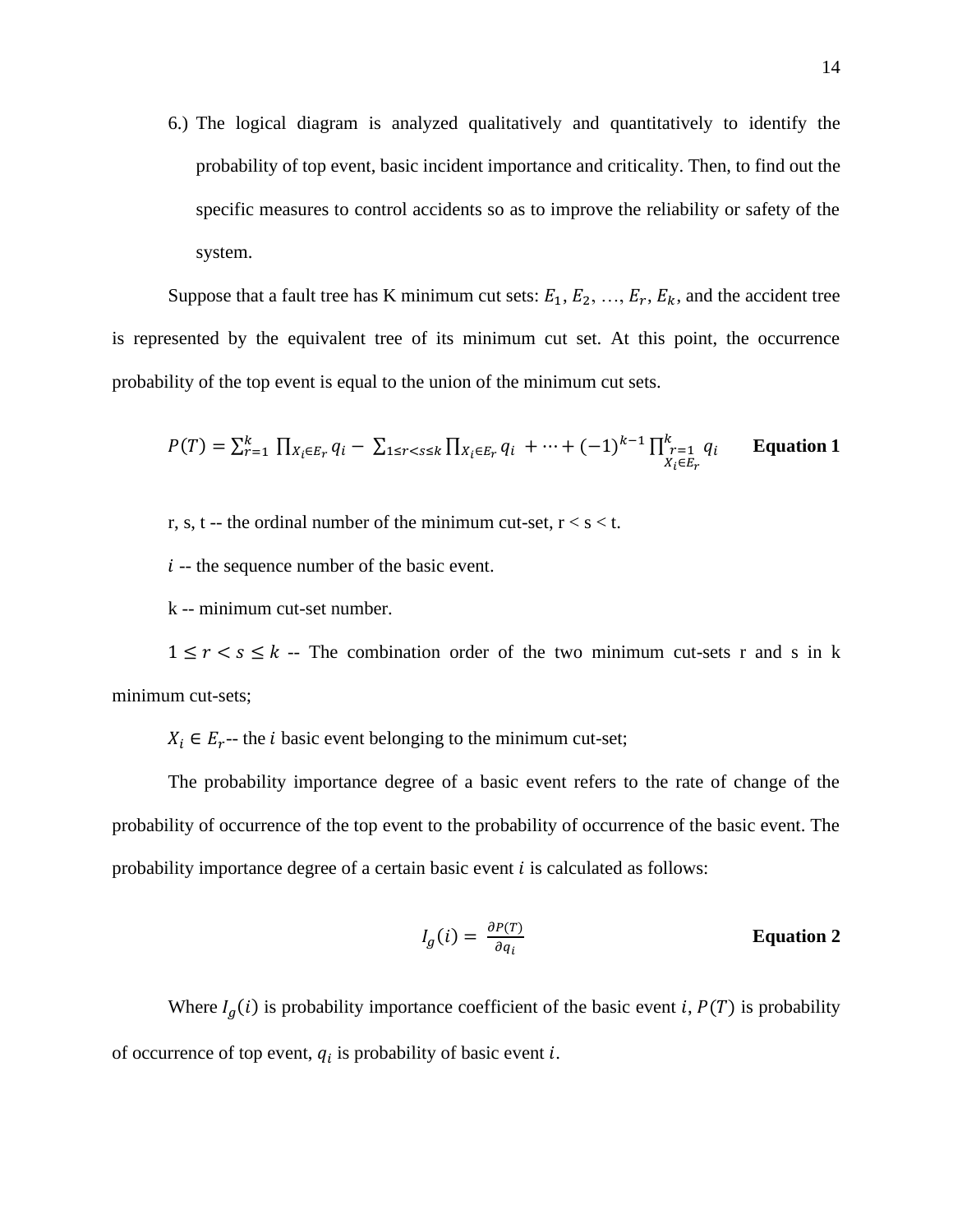The critical importance degree refers to the ratio of the relative rate of change of the probability of occurrence of a basic event to that of the probability of occurrence of the top event to represent the importance degree of the basic event. The calculation formula of a basic event  $i$ is:

$$
I_c(i) = \lim_{\Delta q_i \to 0} \left( \frac{\Delta P(T)/P(T)}{\Delta q_i/q_i} \right) = \frac{q_i}{P(t)} \lim_{\Delta q_i \to 0} \left( \frac{\Delta P(T)}{\Delta q_i} \right) = I_g(i) * \frac{q_i}{P(T)}
$$
 Equation 1

Where  $I_c(i)$  is key importance coefficient of basic event *i*.



*Figure 4: Example of Fault Tree Analysis*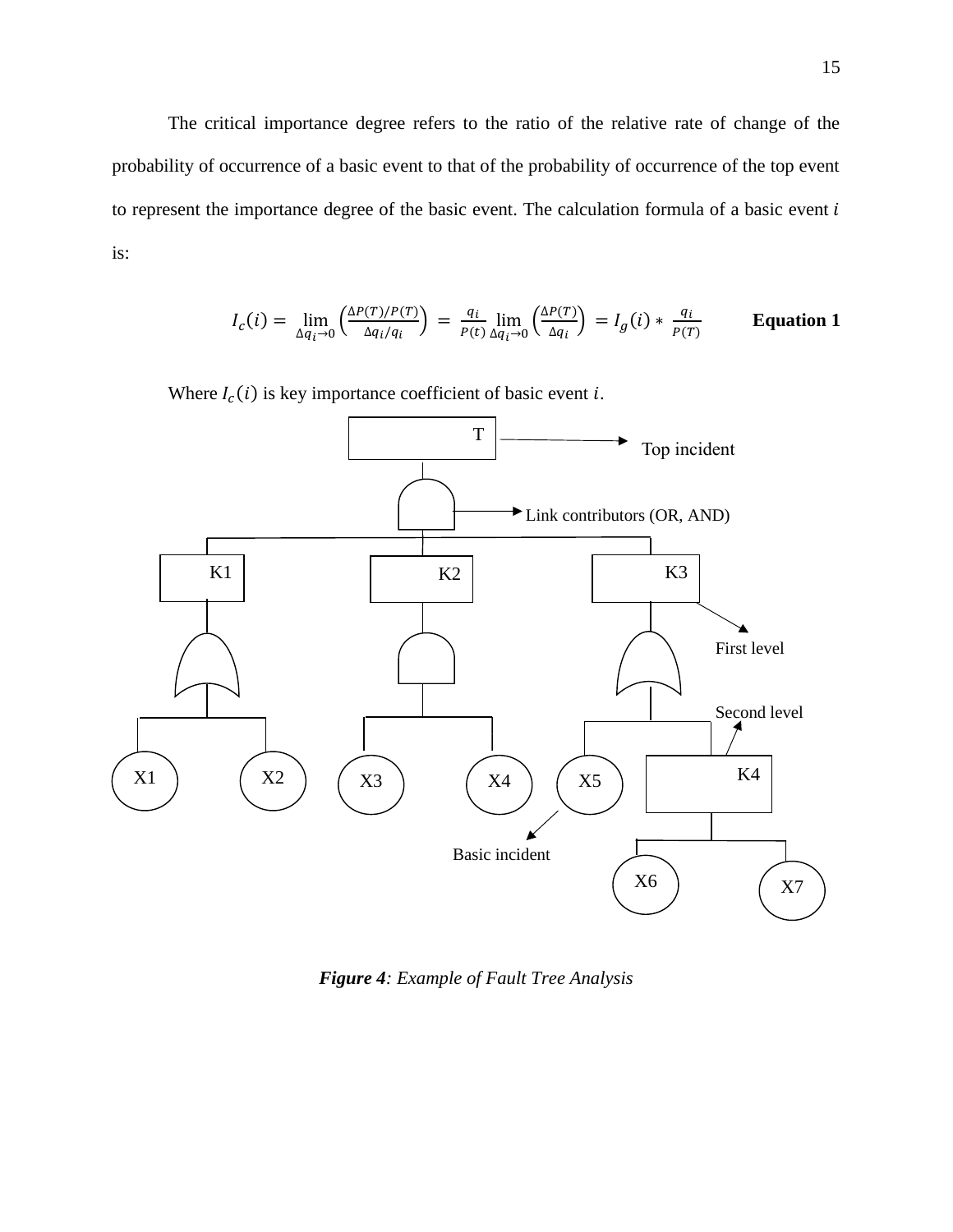## <span id="page-22-0"></span>**3.3 Analytic Hierarchy Process**

For an accident risk, it is usually described by the possibility and severity of an accident. In the analysis process of this thesis, the index of controllability is added. Controllability refers to the ability of an enterprise to control possible accidents, that is, the ability of an enterprise to bear the possibility and severity of accidents.

To establish the AHP evaluation model (Figure 5), AHP algorithm is used to determine the relative weight of top incidents, determine the priority, and multiply the criticality of basic incidents and the relative priority weight of accident type to represent the contribution degree, to define the impact degree of basic incidents on the overall target.

In the same way, a comprehensive assessment is provided. AHP uses an absolute value scale from 1 to 9 to make pairwise comparisons. The scale is explained in table 3.



*Figure 5: Example of AHP evaluation model*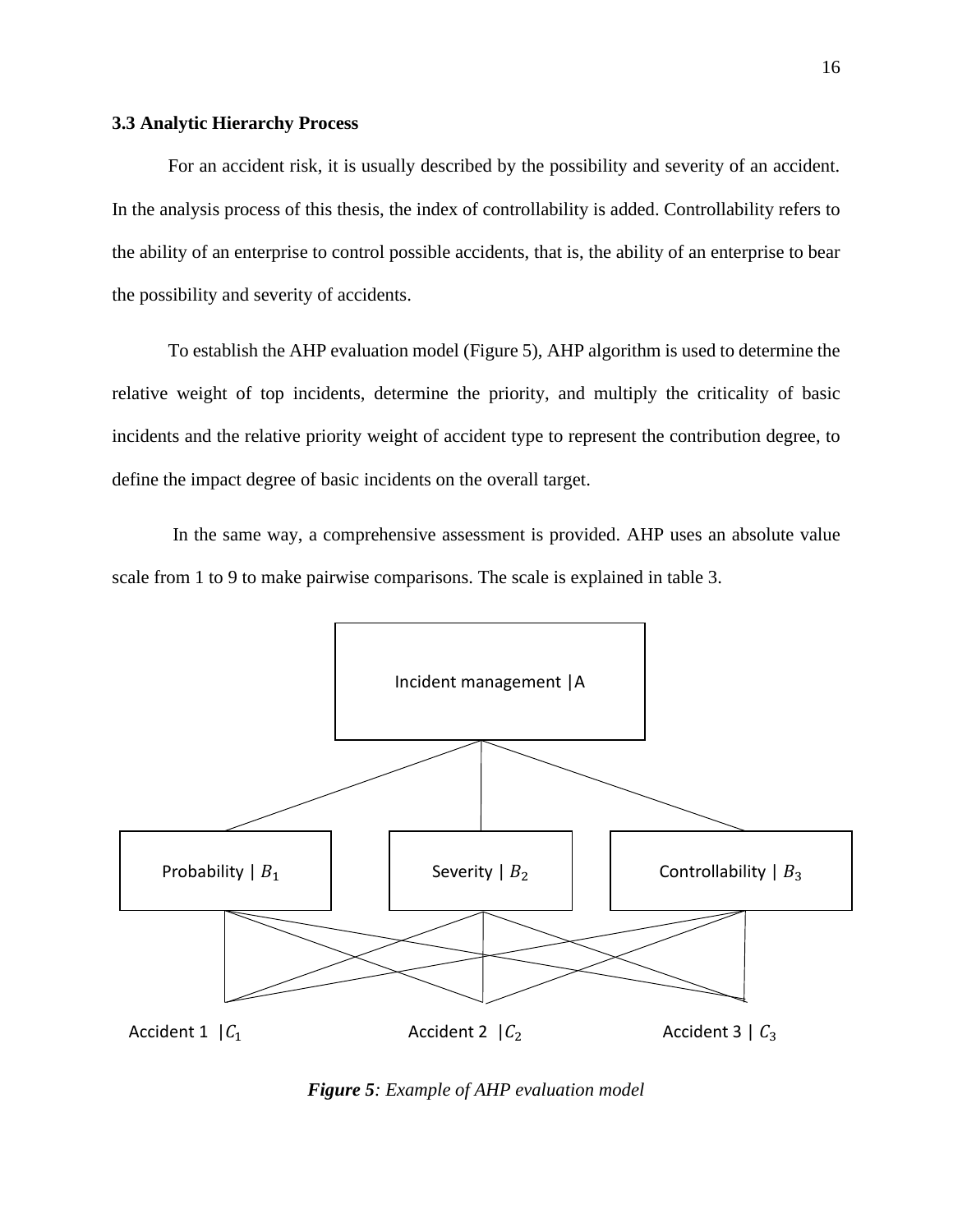| A              | <b>B1</b> | B <sub>2</sub> | <b>B3</b> | <b>Priority vector</b> |
|----------------|-----------|----------------|-----------|------------------------|
|                |           |                |           |                        |
| B1             |           | B1/B2          | B1/B3     | %                      |
|                |           |                |           |                        |
| B <sub>2</sub> | B2/B1     |                | B2/B3     | $\%$                   |
|                |           |                |           |                        |
| <b>B3</b>      | B3/B1     | B3/B2          |           | %                      |
|                |           |                |           |                        |

*Table 1. Example of three alternative (B1, B2, B3) pairwise comparison matrices for criterion A.*

*Table 2. The analytic hierarchy process comparison scale.*

| Absolute value | <b>Definition</b>                                          |
|----------------|------------------------------------------------------------|
|                | Equal importance                                           |
| 3              | Moderate importance of one over another                    |
| 5              | Strong or essential importance of one over another         |
| 7              | Very strong or demonstrated importance of one over another |
| 9              | Extreme importance of one over another                     |
| 2,4,6,8        | Intermediate values                                        |
| Reciprocals    | Reciprocals for inverse comparison                         |

The consistency ratio (CR) measure is also used in AHP to check the consistency of judgment. In the process of pair comparison, the decision makers tend to produce inconsistencies due to negligence or excessive judgment. A CR of 0.1 is considered an acceptable upper limit. If CR is found to be greater than 0.1, the decision maker need to re-evaluate their judgment in a pairwise comparison matrix until an acceptable ratio  $(<0.1$ ) is finally reached.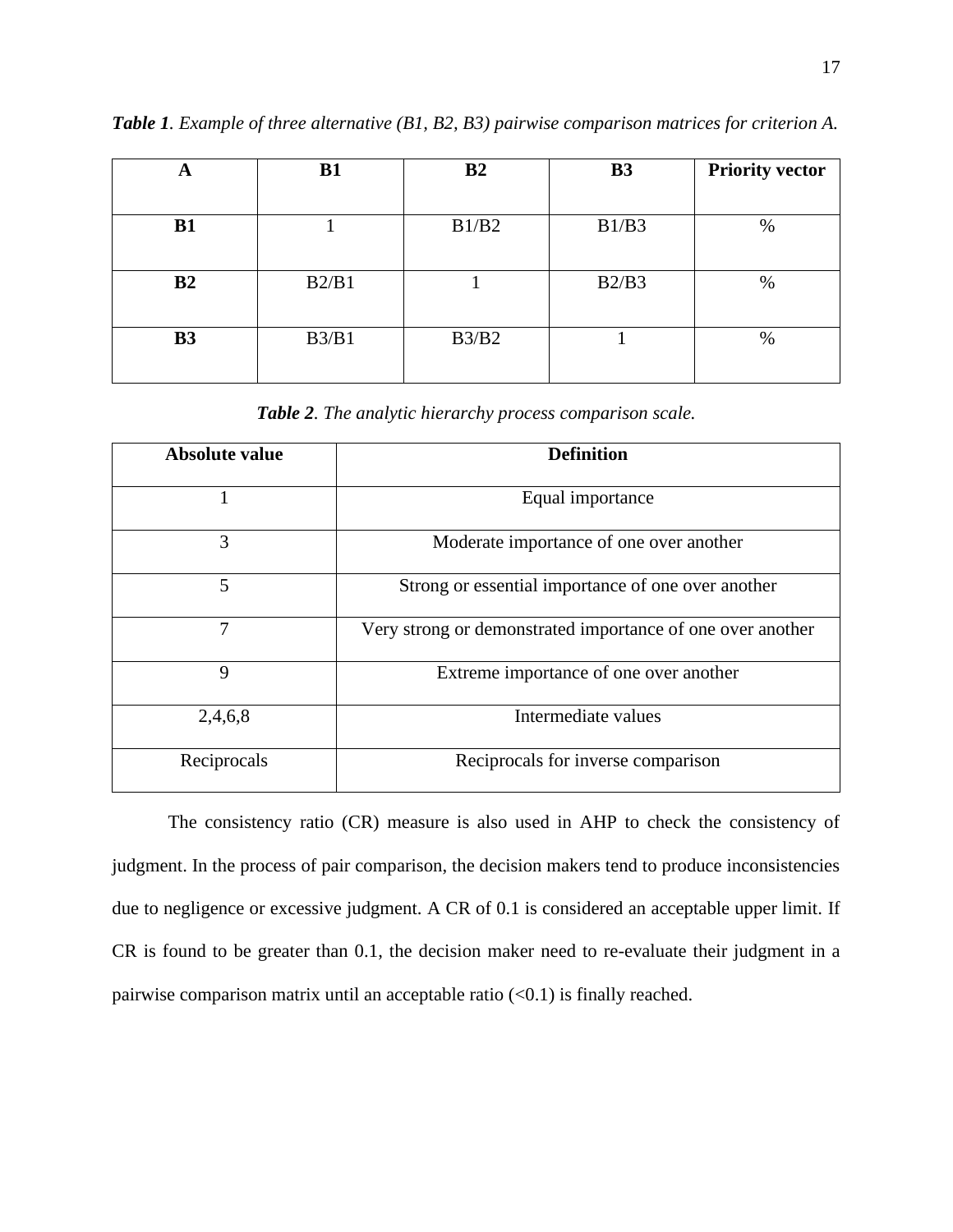When the CR value is obtained, the consistency index (CI) number is used as the consistency measure.CI is the degree of deviation or consistency calculated using the following formula

$$
CI^{(k)} = (\lambda_{max} - n)/(n-1)
$$
 **Equation 4**

Where  $\lambda_{max}$  is the principle (maximum) eigenvalue obtained by summation of the product of each element of the eigenvector and the sum of each column of the reciprocal matrix, and n is the number of comparisons.CI is used to compare it to an appropriate word. An appropriate CI is called the random consistency index (RI). The average RI is shown in Table 4. The consistency ratio is the comparison between CI and RI, or expressed by the formula

$$
CR = CI / RI
$$
 **Equation 5**

If  $CR \leq 0.10$ , the inconsistency is acceptable, otherwise, the subjective judgment is to be revised.

| n  |          | ∠        | 3.00 | 4.0 | 5.00 | 6.00         | 7.00         | 8.00 | 9.00 | 10   |
|----|----------|----------|------|-----|------|--------------|--------------|------|------|------|
| RI | $\theta$ | <b>U</b> | 0.58 | 0.9 | 1.12 | $\vert$ 1.24 | $\vert$ 1.32 | 1.41 | 1.45 | 1.49 |

*Table 3. Random consistency index values for n from 1 to 10.*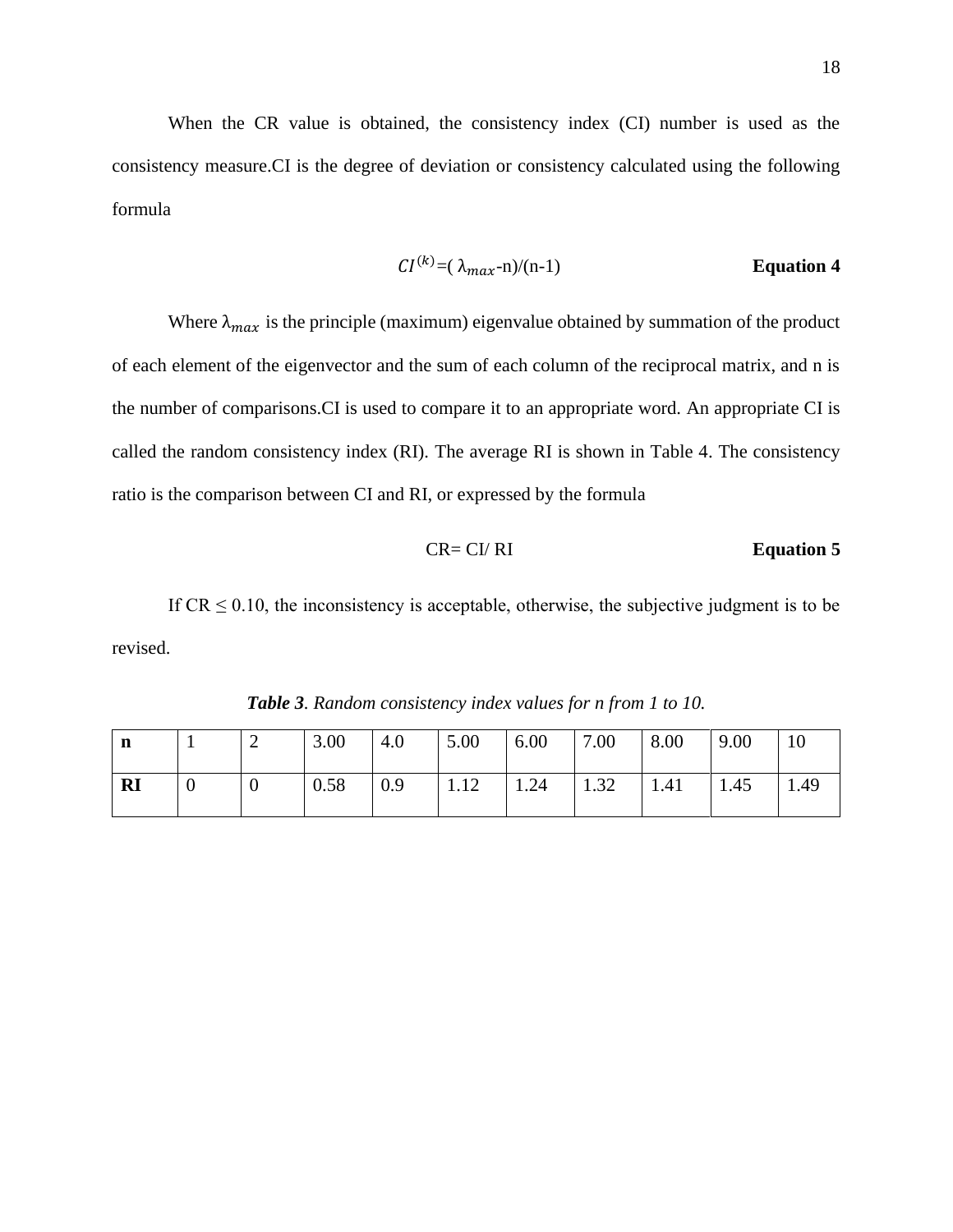## **Chapter 4: Findings**

# <span id="page-25-1"></span><span id="page-25-0"></span>**4.1 Data Collection**

The course of this research takes place at a manufacturing facility, that will be referred to as K-Company for confidentiality purposes. K-Company is a comprehensive industrial group incorporating oil equipment and manufacturing oilfield integration, which is also mainly engaged in oil drilling and other parts of the industry's machinery manufacturing. The data was obtained from accident reports generated over the last five years.

The data includes:

- Collected information on various hazards and risks. While identifying the root cause and direct cause of a large number of accidents through all relevant reports and statistics.
- Identified the production process, analyzed and collected the basic and intermediate events that lead to accidents, and then uses them for the qualitative analysis of the fault tree.
- Collected the probability of the basic event for the quantitative analysis of the fault tree. The probability of occurrence of basic events includes the probability of failure of the unit (component) of the system, the probability of human error, etc. The company uses the frequency of basic events under certain conditions and time to represent the probability value of basic events.
- It also is important to collect all information about any kind of near misses or nearby accidents. Though these near misses do not have a real impact, they are just as valuable a source of information as real accidents and it is important to derive the right lessons from them.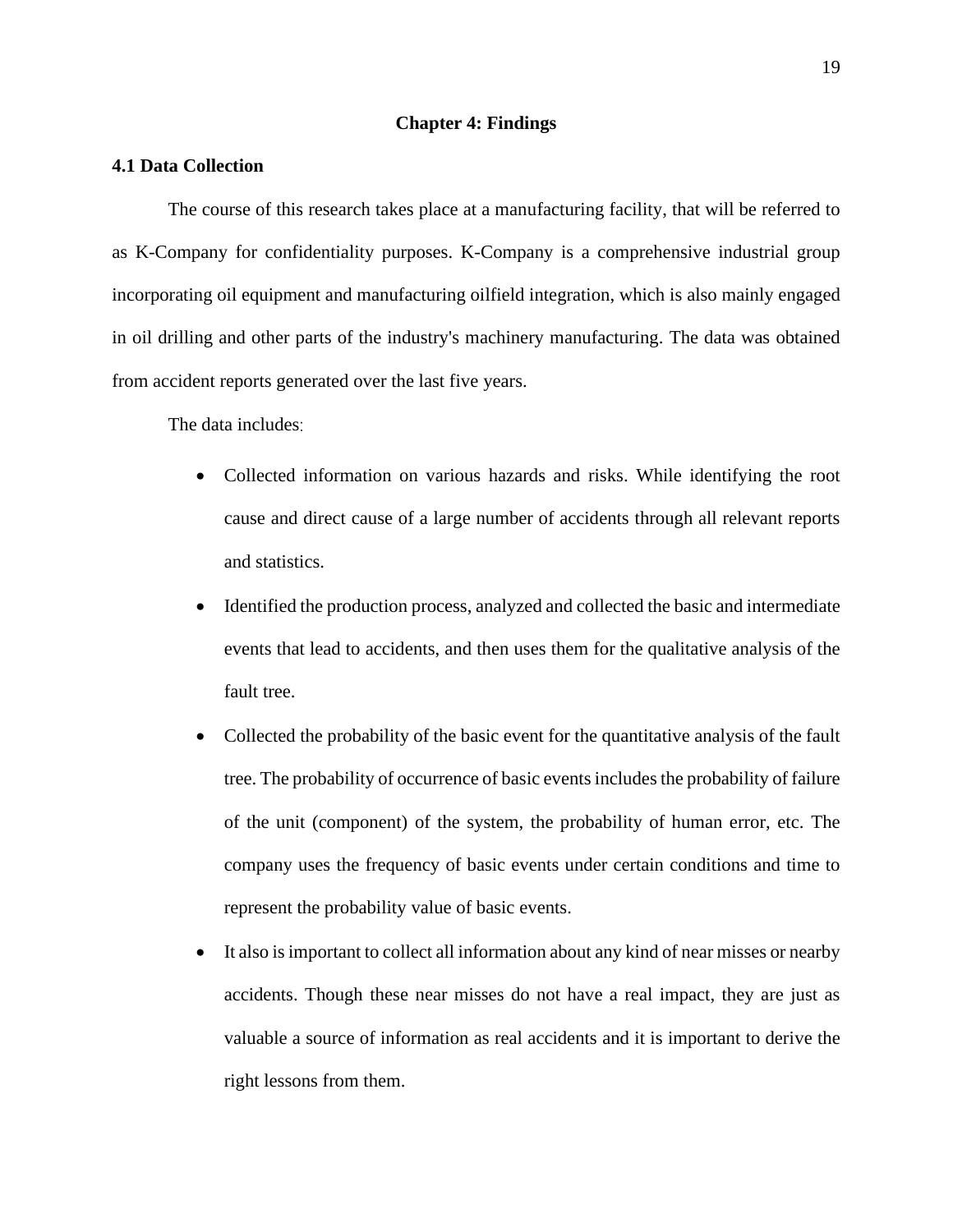### <span id="page-26-0"></span>**4.2 Analysis**

### **4.2.1 DMAIC - Define**

In the past five years, there have been a total of 16 accidents in K-Company, causing property losses and endangering the lives and health of employees. It also has a negative impact on the company's reputation and growth prospects. Therefore, the goal of this thesis was to find out the key factors affecting accidents and propose specific improvement schemes, to provide employers and workers with the opportunity to identify risks in their operations and defects in safety and health programs.

| Year  | <b>Mechanical</b><br><b>Injury</b> | <b>Lifting</b><br><b>Injury</b> | <b>Fire</b> | <b>Falls</b> | <b>Traffic</b><br><b>Accidents</b> | <b>Near-Miss</b> |
|-------|------------------------------------|---------------------------------|-------------|--------------|------------------------------------|------------------|
| 2015  |                                    | 0                               |             |              |                                    |                  |
| 2016  | $\overline{2}$                     |                                 |             |              |                                    |                  |
| 2017  |                                    | 0                               |             | 0            |                                    |                  |
| 2018  | ⌒                                  |                                 |             |              |                                    |                  |
| 2019  | $\mathcal{D}_{\mathcal{L}}$        | 0                               |             |              |                                    |                  |
| Total |                                    | ◠                               |             |              |                                    | 13               |

*Table 4*:*Incidents type in 2015-2019*

It can be seen from the data that 15 accidents occurred in the manufacturing process. Kcompany has to use a large number of mechanical equipment in the production process, so there is a greater risk of mechanical injury during the course of production. In addition, in the process of heat treatment, because the quenching medium is usually flammable oil and there are many high-temperature operations throughout such as an open flame, but not limited to the failure of a circulating cooling system or even an electrostatic spark can most certainly be the main hazard sources of fire.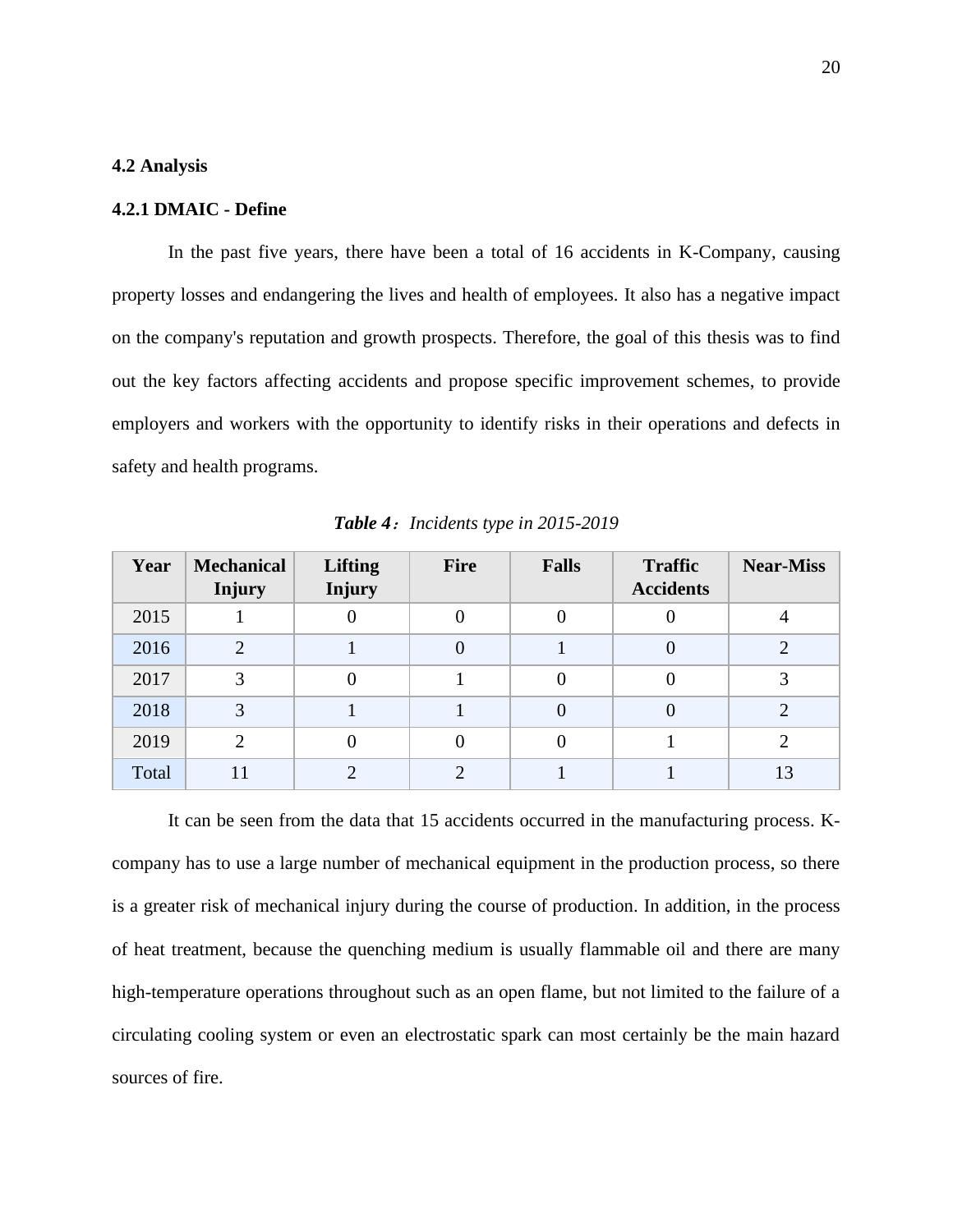

The main production processes flow chart of the enterprise is shown in figure 6.

*Figure 6*. *Process flow chart of K company.*

# **4.2.2 DMAIC - Measure**

Statistics of the company's safety incidents from 2015 to 2019 are shown in Figure 7. As can be seen from the figure, in the past five years, incident types such as mechanical injury, fire, and lifting accidents have been the most frequent.

Through the statistical analysis of the accidents of the enterprise, the Pareto Diagram of the accidents is obtained by Minitab17.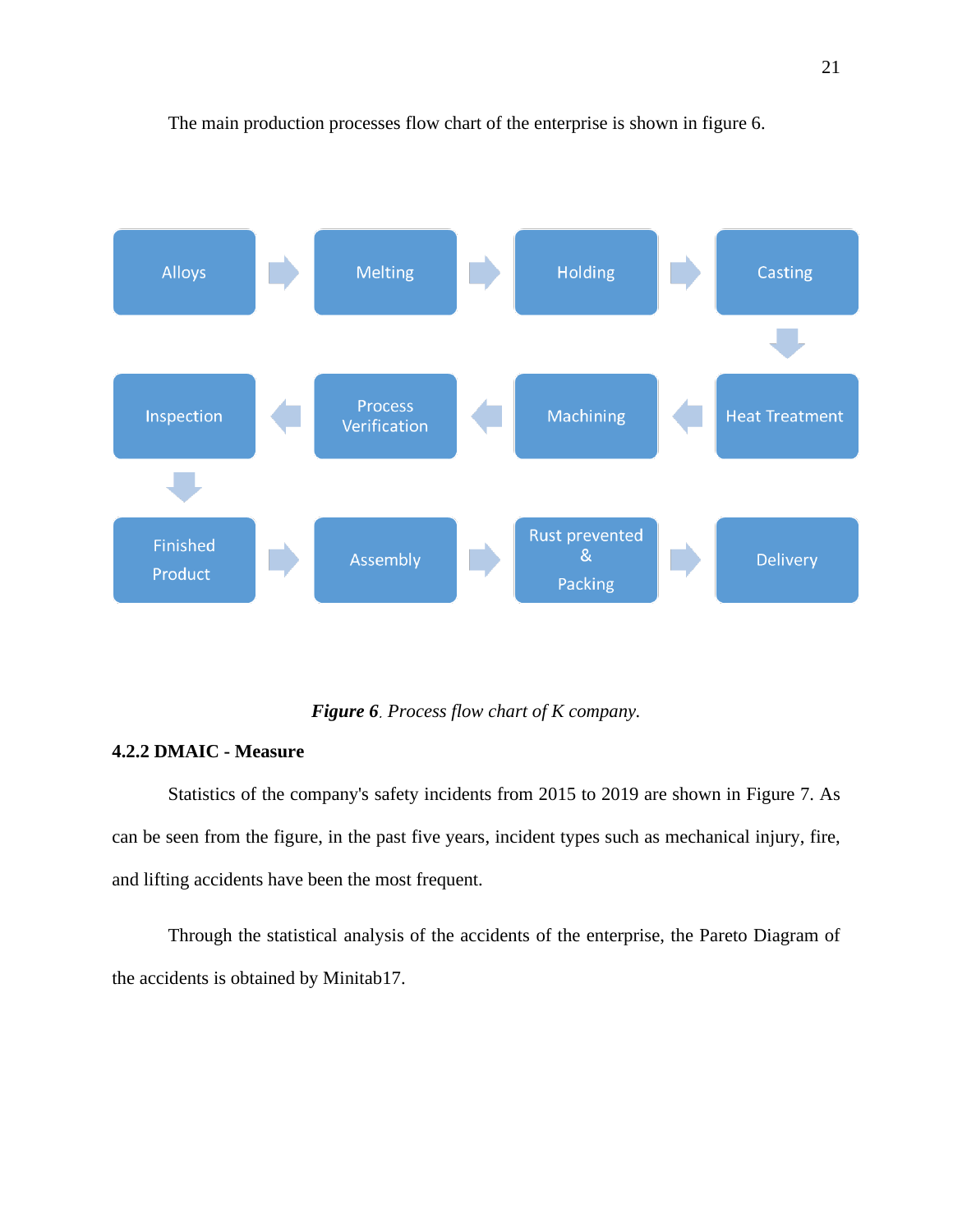

*Figure 7. Pareto Chart of accidents in K-Company in 2015-2019.*

During the definition phase, opportunities and goals for improvement are identified. Combined with the production process of the enterprise, the data acquisition is mainly focused on the three processes of heat treatment, production and lifting used in the manufacturing process. In these three processes, fire accidents, mechanical injury accidents, and lifting accidents are dealt with respectively.

# **4.2.3 DMAIC - Analysis**

The main mechanical processing equipment involved in the company's production process includes utilizing cutting machines, plate cutting machines, lathes, planers, milling machines, presses, etc., and the main ways of mechanical injury caused by such machinery include clamping, collision, shearing, skewing, grinding, cutting, stabbing, etc.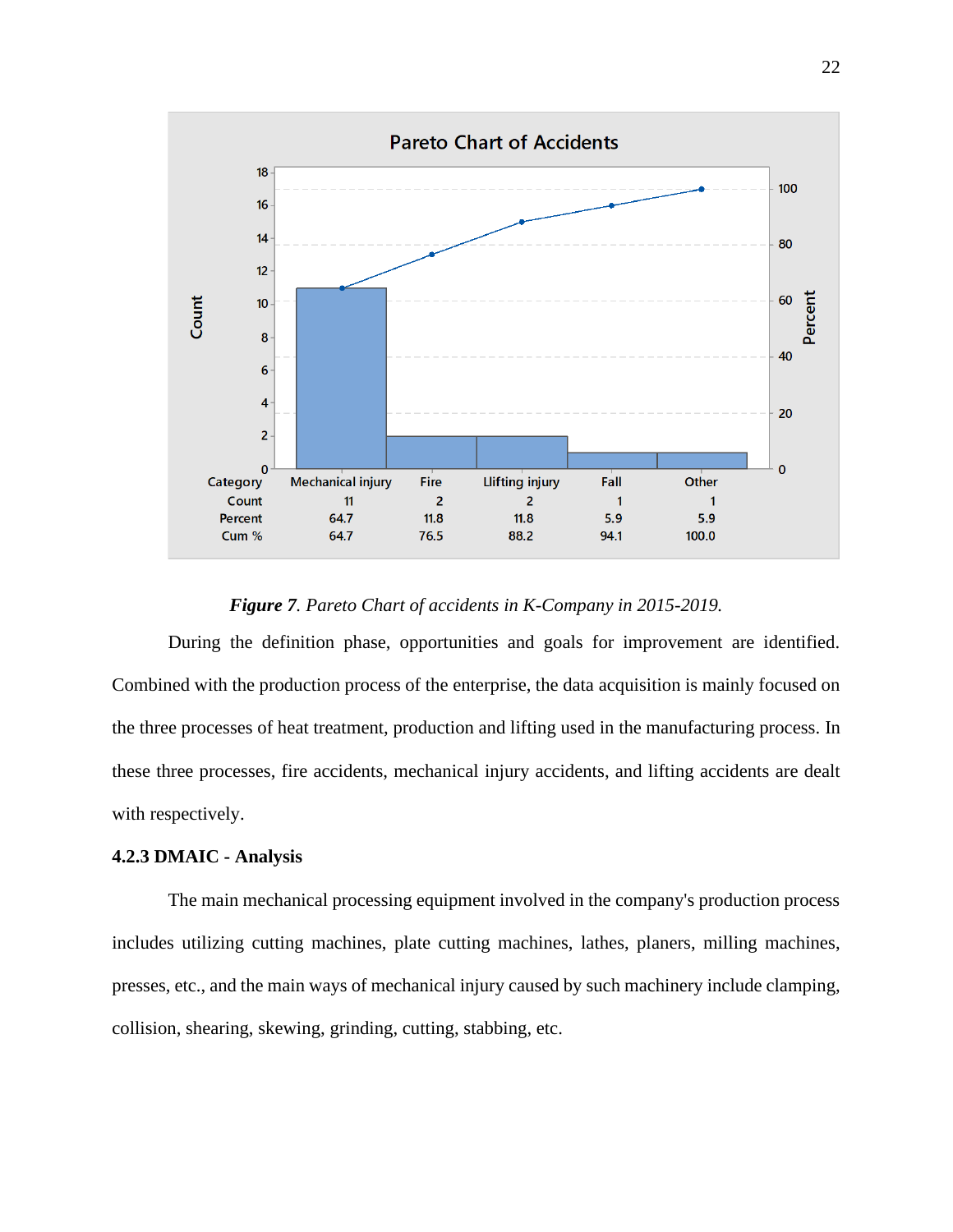The causes of mechanical injury accidents mainly occur due to the operators' failure to operate mechanical equipment in accordance with operating procedures, the workers' failure to wear labor protection articles in accordance with regulations, and their weak sense of selfprotection. All kinds of mechanical motions and actions can present hazards to workers. These may include movement of rotating parts, reciprocating arms, moving belts, meshing gears, cutting teeth, and any impacting or shearing parts. These different types of dangerous mechanical motions and actions are fundamental in almost all different combinations of machines, and identifying them is the first step in protecting workers from the dangers they present.

| Rank           | <b>Motions</b>    | <b>Hazards</b>                                         |
|----------------|-------------------|--------------------------------------------------------|
| 1              | Still             | Sharp edges and rough surfaces for tools and equipment |
|                |                   | Protrusion of mechanical parts                         |
| $\overline{2}$ | Transverse moving | Longitudinal movement of mechanical parts              |
|                |                   | The part of a machine that moves laterally             |
|                |                   | A raised mechanical part in a straight line of motion  |
|                |                   | The combination of the moving part and the stationary  |
|                |                   | part                                                   |
| 3              | Rotating          | Mechanical part with rotary motion                     |
|                |                   | Danger between two mechanical parts involved in        |
|                |                   | rotating motion                                        |
|                |                   | A swinging mechanical part                             |
|                |                   | A tool in rotary motion                                |

*Table 5. Machinery - Dangerous parts of machinery*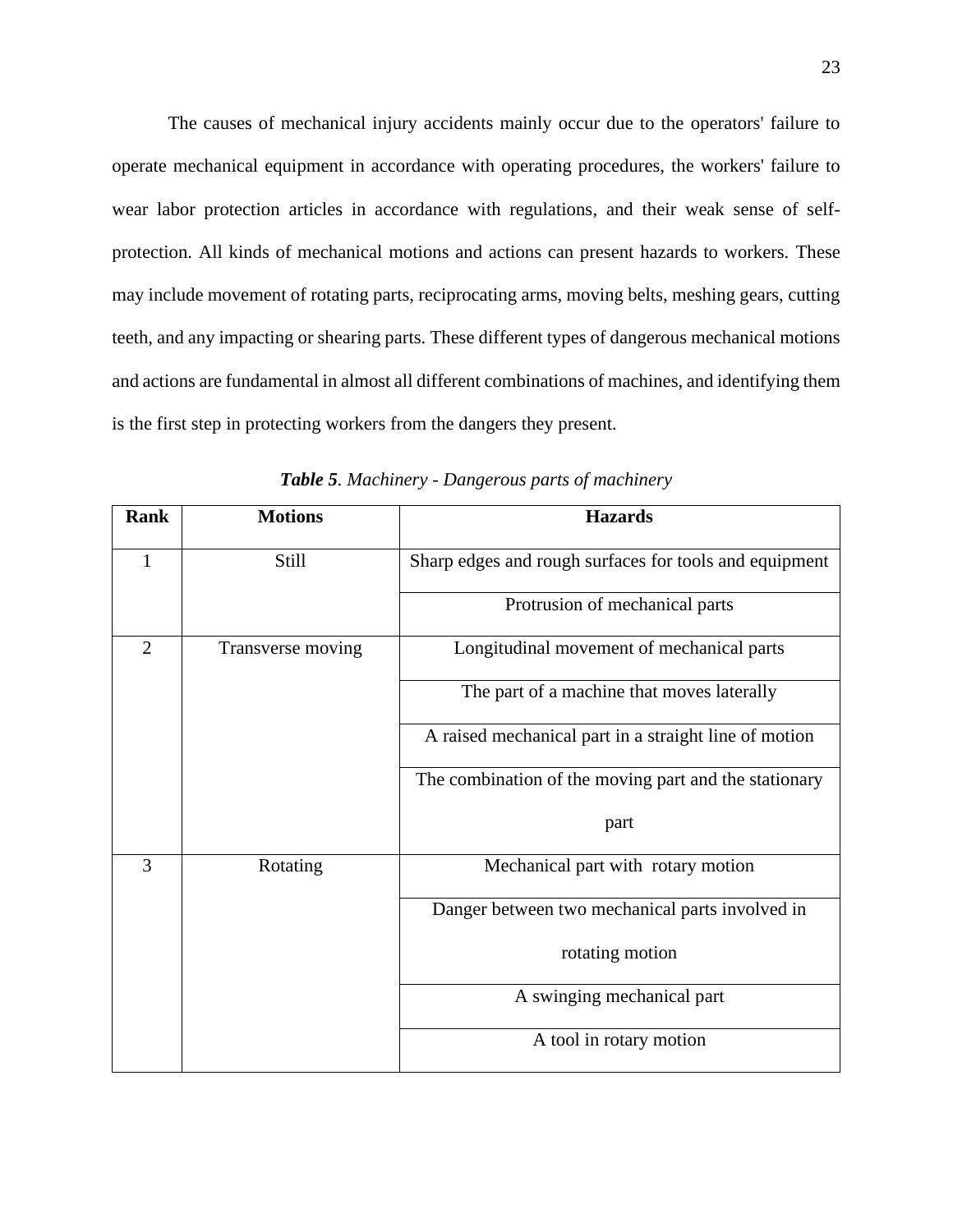|   | Reciprocating          | A mechanical combination of rotary motion and rotary |
|---|------------------------|------------------------------------------------------|
|   |                        | motion                                               |
|   |                        | A mechanical combination of linear motion and rotary |
|   |                        | motion                                               |
| 5 | Transmission apparatus | A machine throws out Lathe tool                      |
|   |                        | A machine throws out iron filings, work pieces       |

The fault tree analysis of mechanical injuries is shown in the figure 8.

Using Boolean algebra method to simplify the fault tree, we can get the minimum cut set of the fault tree:

{M2, M3, M1}, {M9}, {M14, M15}, {M1, M5}, {M11}, {M18, M17}, {M12}, {M13}, {M6, M8}, {M5, M7}, {M5, M8}, {M6, M7}, {M9}, {M16, M7}, {M15}, {M1, M2, M4}, {M19, M17}.

| <b>Name</b>    | Data (Probability) | <b>Description</b>                       |
|----------------|--------------------|------------------------------------------|
| M1             | 0.065              | The machine whirled the iron filings out |
| M <sub>2</sub> | 0.015              | Failure of mechanical protective cover   |
| M <sub>3</sub> | 0.013              | No work glasses                          |
| M <sub>4</sub> | 0.005              | Glasses damaged                          |
| M <sub>5</sub> | 0.015              | Unreasonable adjustment of tool angle    |
| M6             | 0.063              | Iron filings breaker failure             |
| M <sub>7</sub> | 0.003              | No iron filings removal tools            |
| M8             | 0.006              | No tools were used                       |

*Table 6. Summary of the basic incidents of mechanical injury.*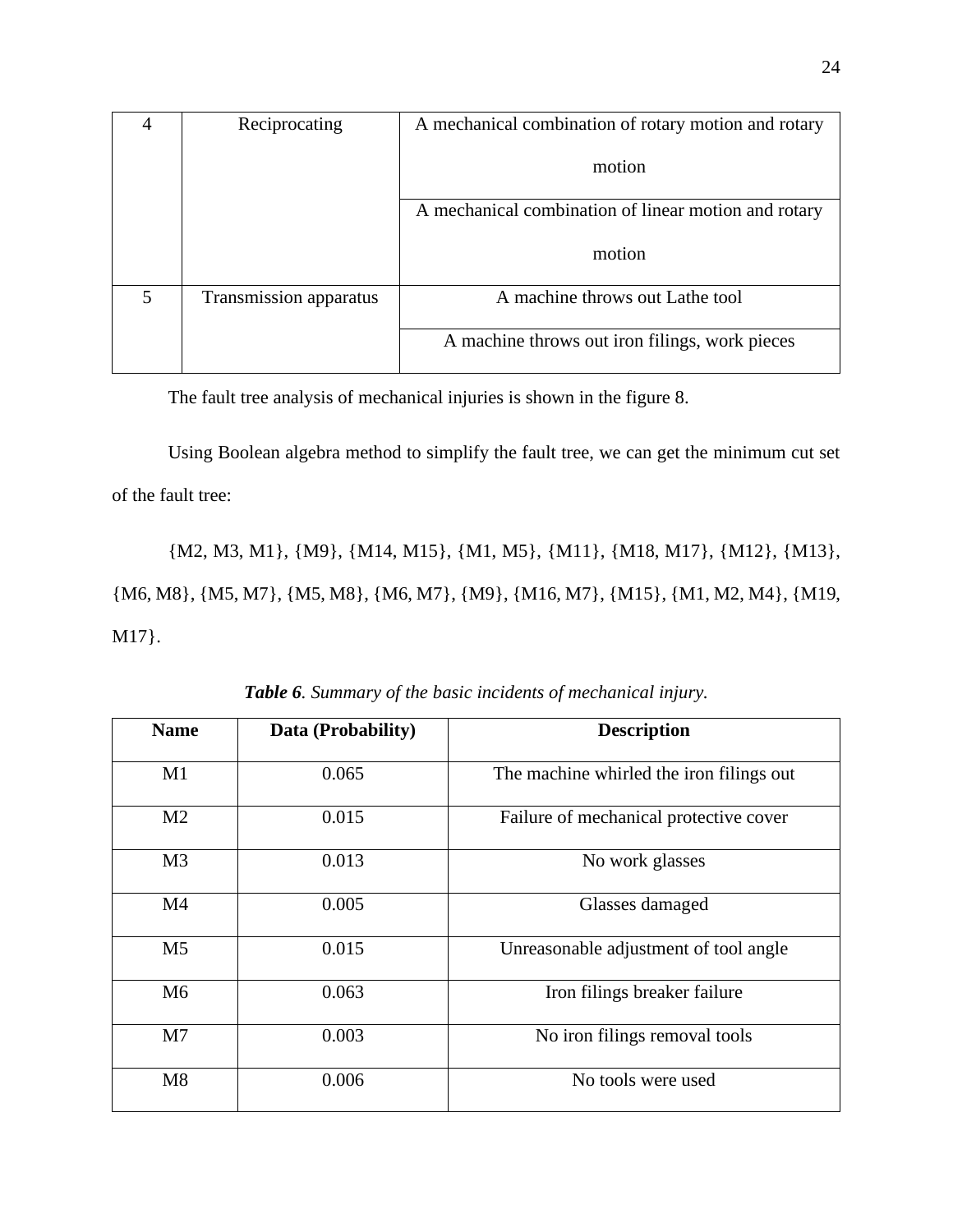| M <sub>9</sub> | 0.006 | Work with gloves                              |
|----------------|-------|-----------------------------------------------|
| M10            | 0.005 | The sleeves are not tied well                 |
| M11            | 0.023 | Clean up before stopping the lathe            |
| M12            | 0.017 | Pick up before stopping the lathe             |
| M13            | 0.008 | Measure before stopping the lathe             |
| M14            | 0.071 | The work-piece is placed on the lathe surface |
| M15            | 0.003 | Unstable placement of work-piece              |
| M16            | 0.006 | Operator failed to spot check                 |
| M17            | 0.052 | Claw damage                                   |
| M18            | 0.036 | Rack damage                                   |
| M19            | 0.009 | Set speed too high                            |

According to formula, the probability of the occurrence of top accident is calculated as follows:

$$
P(T) = \sum_{r=1}^{k} \prod_{M_i \in E_r} q_i - \sum_{1 \leq r < s \leq k} \prod_{M_i \in E_r} q_i + \dots + (-1)^{k-1} \prod_{\substack{r=1 \\ M_i \in E_r}}^{k} q_i
$$
 Equation 1

 $P(T) = 0.07268$ 

According to the formula, the structural importance degree of each basic incident is calculated:

$$
I_g(i) = \frac{\partial P(T)}{\partial q_i}
$$

*Equation 2*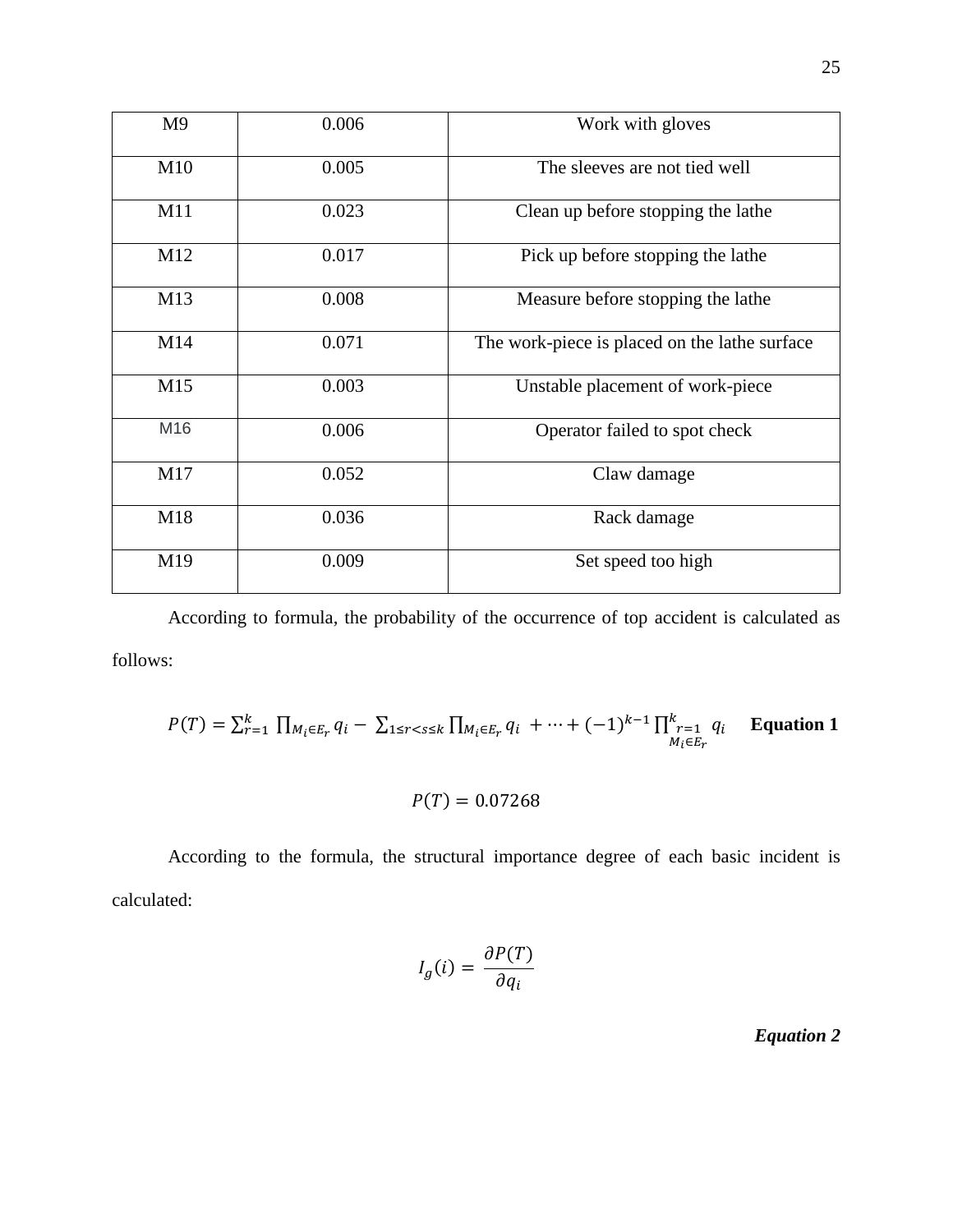| <b>Name</b>    | <b>Structural Importance</b> |
|----------------|------------------------------|
| M1             | 0.01092                      |
| M2             | 0.00109                      |
| M <sub>3</sub> | 0.00089                      |
| M <sub>4</sub> | 0.00095                      |
| M <sub>5</sub> | 0.06459                      |
| M <sub>6</sub> | 0.00894                      |
| M7             | 0.01978                      |
| M8             | 0.07753                      |
| M <sub>9</sub> | 0.05751                      |
| M10            | 0.93290                      |
| M11            | 0.32199                      |
| M12            | 0.23799                      |
| M13            | 0.11199                      |
| M14            | 0.99398                      |
| M15            | 0.03280                      |
| M16            | 0.07057                      |
| M17            | 0.08747                      |
| M18            | 0.00596                      |
| M19            | 0.00457                      |

*Table 7. Structural importance of the basic incidents of mechanical injury.*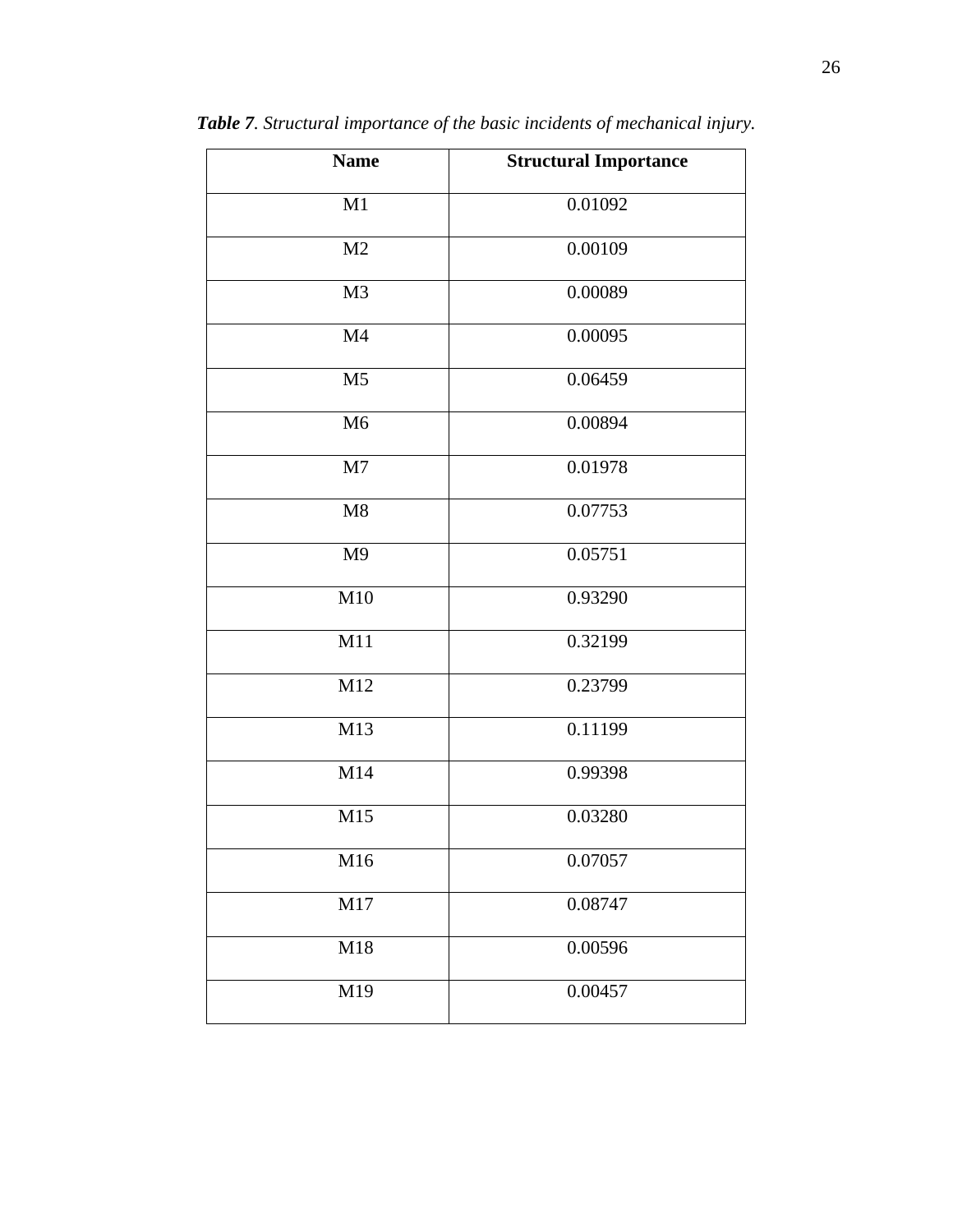

*Figure 8. Mechanical injury fault tree.*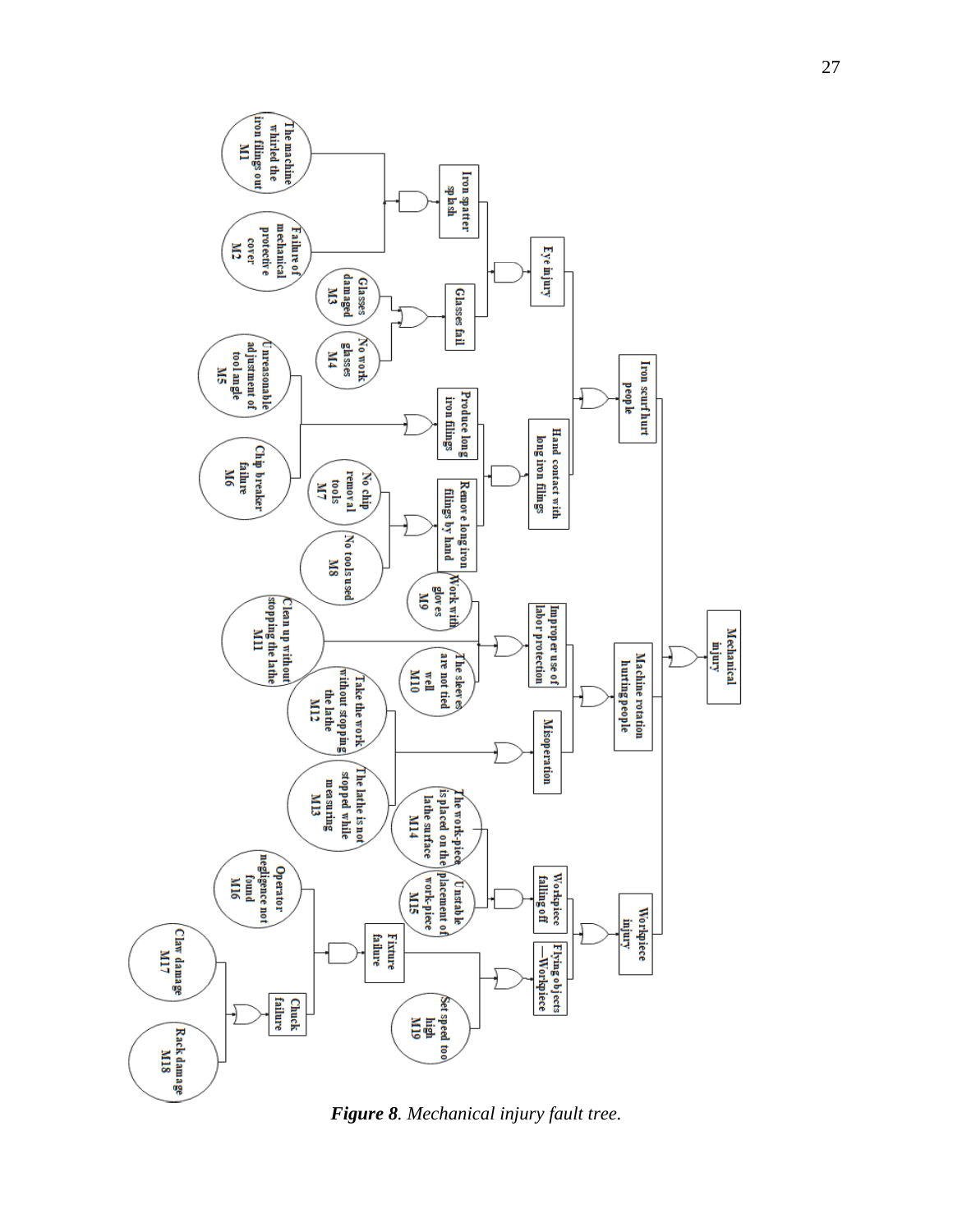Calculate the criticality importance of each basic event.

$$
I_c(i) = \lim_{\Delta q_i \to 0} \left( \frac{\Delta P(T)/P(T)}{\Delta q_i/q_i} \right) = \frac{q_i}{P(t)} \lim_{\Delta q_i \to 0} \left( \frac{\Delta P(T)}{\Delta q_i} \right) = I_g(i) * \frac{q_i}{P(T)} \qquad \text{Equation 3}
$$

| <b>Name</b>    | <b>Criticality Importance</b> |
|----------------|-------------------------------|
| M1             | 0.00911                       |
| M <sub>2</sub> | 0.00022                       |
| M <sub>3</sub> | 0.00015                       |
| M <sub>4</sub> | 0.00006                       |
| M <sub>5</sub> | 0.00889                       |
| M <sub>6</sub> | 0.00184                       |
| M <sub>7</sub> | 0.00775                       |
| M8             | 0.00319                       |
| M <sub>9</sub> | 0.00640                       |
| M10            | 0.07701                       |
| M11            | 0.06838                       |
| M12            | 0.31452                       |
| M13            | 0.23247                       |
| M14            | 0.10939                       |
| M15            | 0.03204                       |
| M16            | 0.03204                       |
| M17            | 0.00722                       |
| M18            | 0.00427                       |
| M19            | 0.00295                       |

*Table 8. Criticality importance of the basic incidents of mechanical injury.*

 $I_c(12) > I_c(13) > I_c(14) > I_c(10) > I_c(11) > I_c(15) > I_c(16) > I_c(1) > I_c(5) > I_c(7) > I_c$ 

 $(17) > I_c (9) > I_c (18) > I_c (8) > I_c (19) > I_c (6) > I_c (2) > I_c (3) > I_c (4)$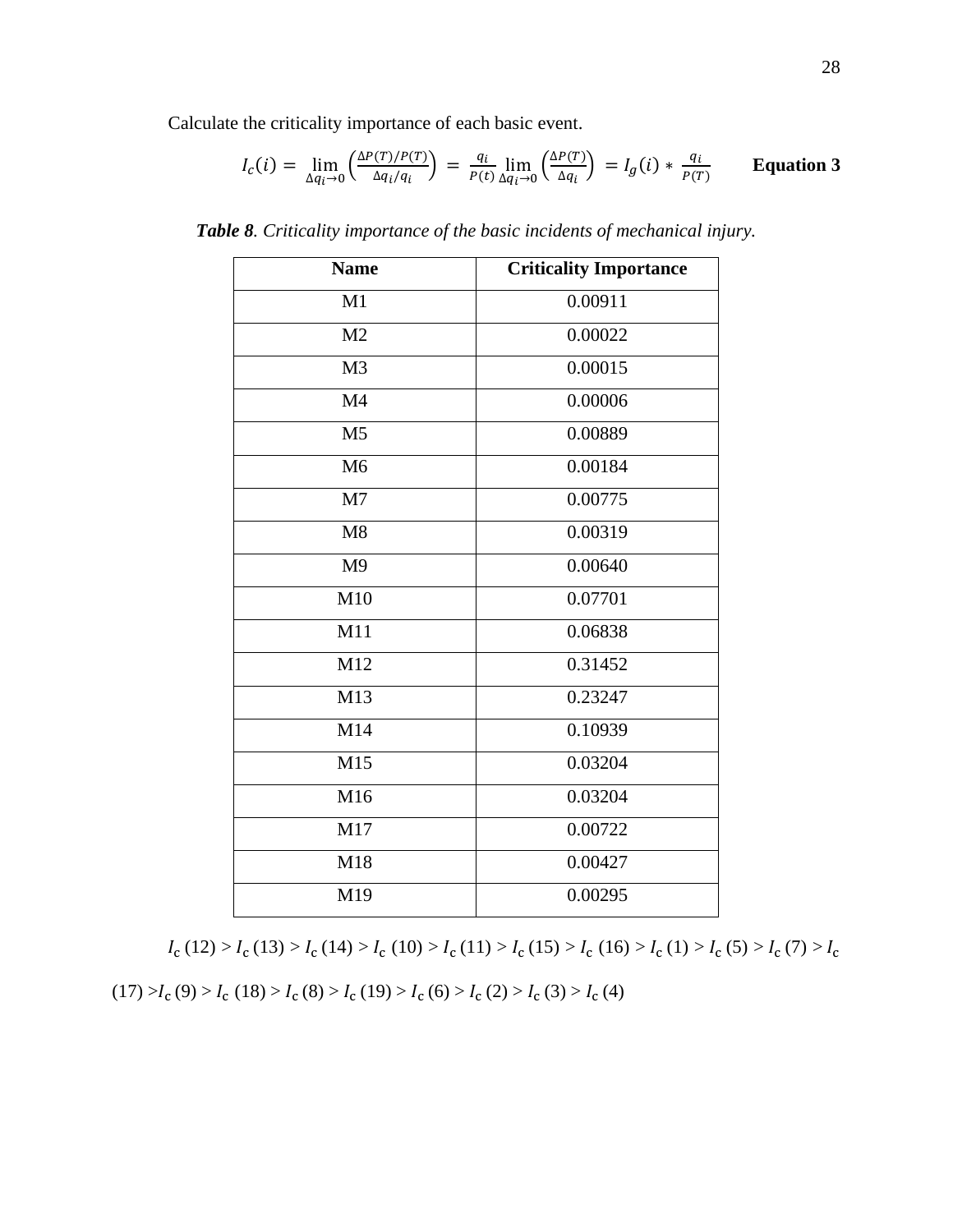When the heating temperature reaches 1050 -1100  $\degree$ C, the heat preservation coefficient is 0.8 -1.2min/mm. Then the work-piece is quickly immersed in the quenching medium (mixed oil), and the depth of the work-piece immersed in the coolant should be greater than 50 mm (to avoid ignition). After cooling and cleaning, tempering is carried out at 500 ℃, and the tempering time depends on the process requirements as shown in figure 9. In order to ensure the quenching quality and safety, the quenching medium must be continuously cooled. Therefore, the quenching oil pool is equipped with a circulating cooling system.

Some flammable liquids (gasoline, kerosene, and diesel), organic compounds (methanol, ethanol, acetylene, propane, butane, acetone) used in heat treatment are inflammable and explosive substances. Heat treatment furnaces using gas and liquid fuels often have fire accidents due to improper operation. Fire accident tree analysis is carried out for the heat treatment process of the company.



The fault tree analysis of fire accident is shown in the figure 10.

*Figure 9. Heat treatment process.*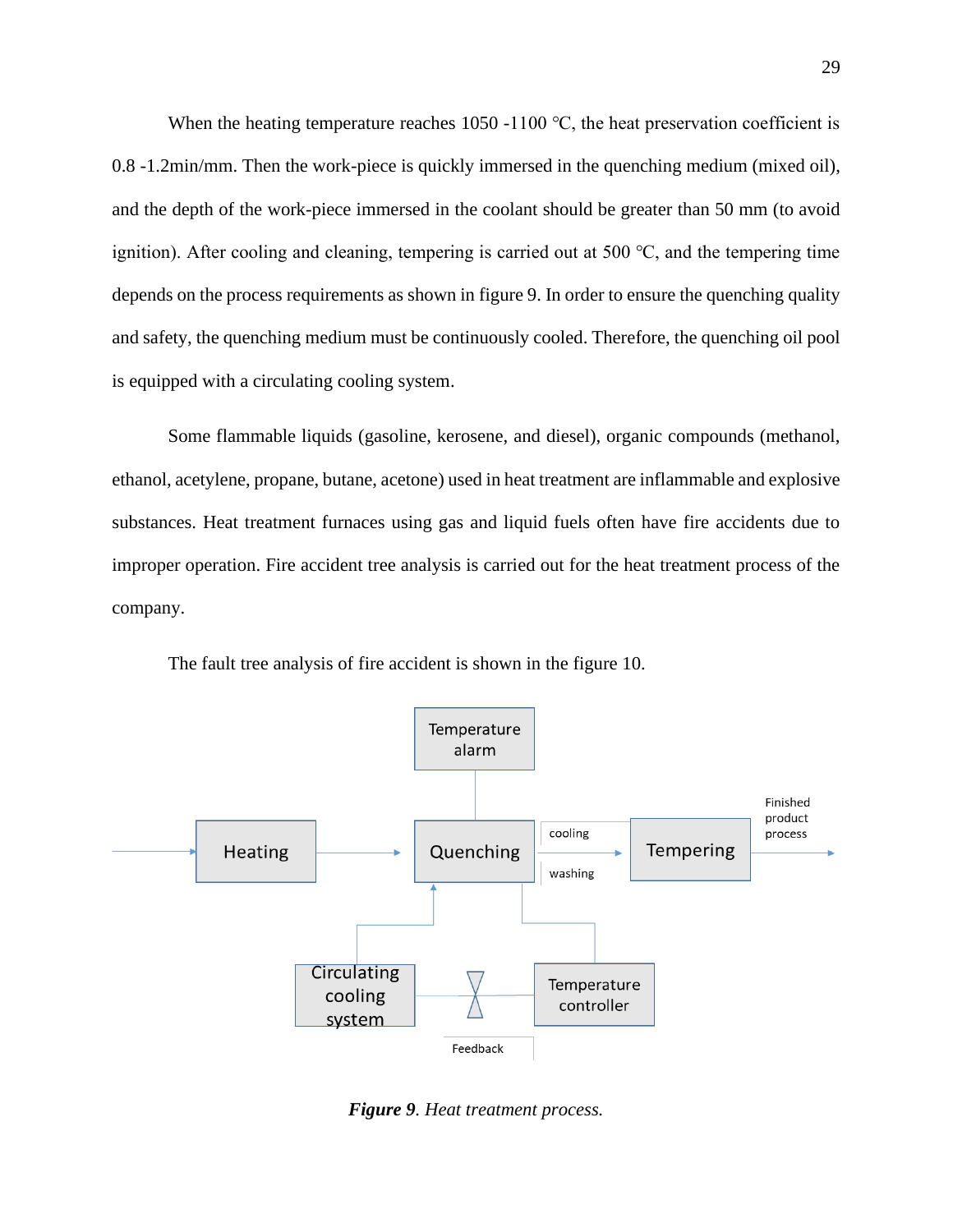

*Figure 10. Fire accident fault tree.*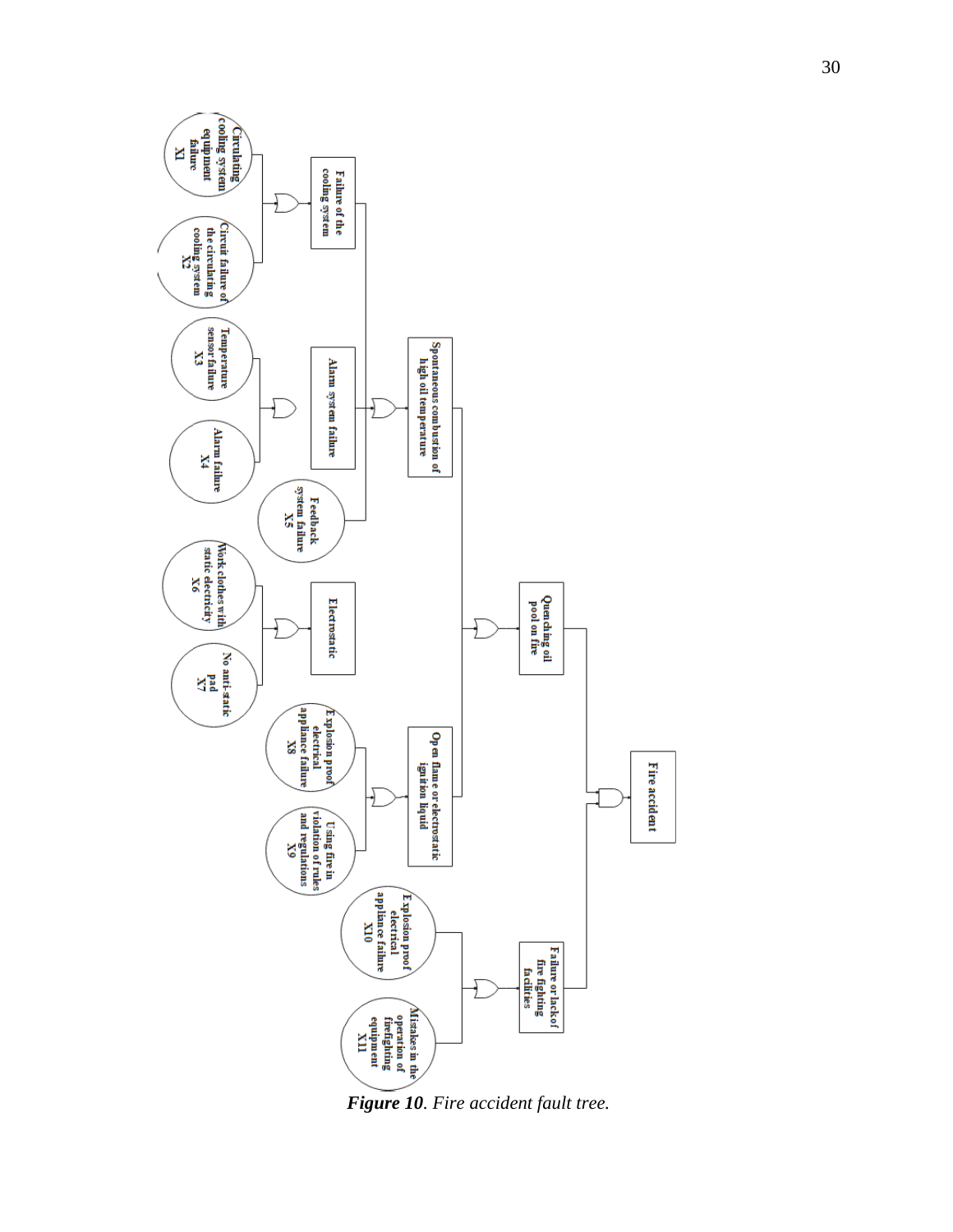Using Boolean algebra method to simplify the fault tree, the minimum cut set of the fault tree can be obtained: {X6, X10}, {X7, X10}, {X8, X10}, {X9, X11}, {X7, X11}, {X8, X11}, {X9, X11}, {X1, X3, X4, X10}, {X8, X11}, {X1, X3, X4, X11}, {X1, X3, X5, X10}, {X1, X3, X5, X11}, {X2, X3, X4, X10}, {X2, X3, X4, X11}, {X2, X3, X5, X10}, {X2, X3, X5, X11}.

| <b>Name</b>    | Data (Probability) | <b>Description</b>                                |
|----------------|--------------------|---------------------------------------------------|
|                |                    |                                                   |
| X1             | 0.019              | Circulating cooling system equipment failure      |
| X2             | 0.009              | Circuit failure of the circulating cooling system |
| X3             | 0.014              | Temperature sensor failure                        |
| <b>X4</b>      | 0.016              | Alarm failure                                     |
| X <sub>5</sub> | 0.021              | Feedback system failure                           |
| X <sub>6</sub> | 0.001              | Work clothes with static electricity              |
| X7             | 0.05               | No anti-static pad                                |
| X <sub>8</sub> | 0.04               | Explosion proof electrical appliance failure      |
| X9             | 0.023              | Using fire in violation of rules and regulations  |
| X10            | 0.001              | Explosion proof electrical appliance failure      |
| X11            | 0.04               | Mistakes in the operation of firefighting         |
|                |                    | equipment                                         |

*Table 9. Summary of the basic incidents of fire accident.*

According to the formula, the probability of the top event is calculated as

$$
P(T) = \sum_{r=1}^{k} \prod_{X_i \in E_r} q_i - \sum_{1 \le r < s \le k} \prod_{X_i \in E_r} q_i + \dots + (-1)^{k-1} \prod_{\substack{r=1 \\ X_i \in E_r}}^k q_i
$$
 Equation 1

 $P(T) = 0.0048$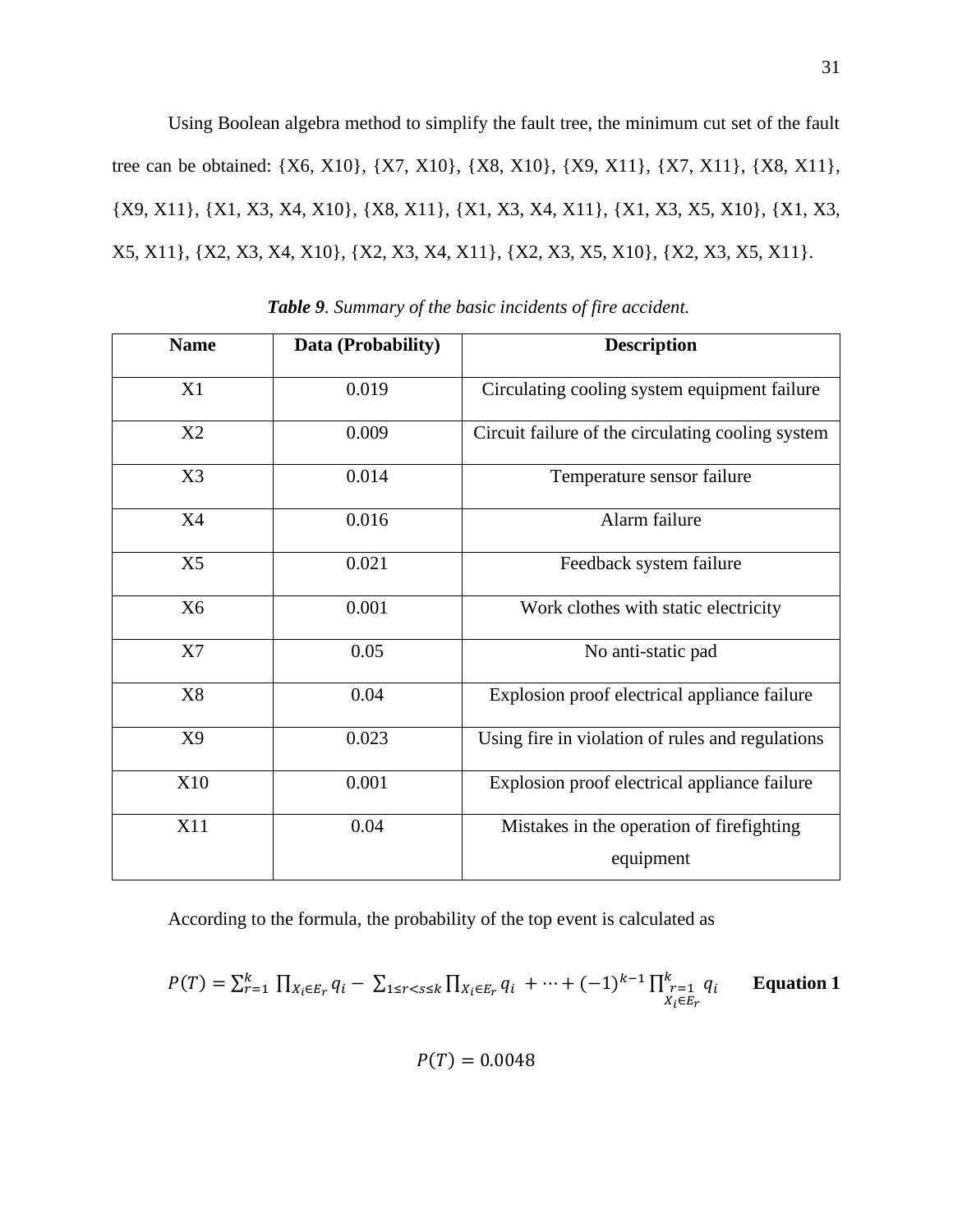Calculate the structural importance of each basic event:

$$
I_g(i) = \frac{\partial P(T)}{\partial q_i}
$$
 Equation 2

| <b>Name</b>    | <b>Structural Importance</b> |  |  |
|----------------|------------------------------|--|--|
| X1             | 0.000021                     |  |  |
| X2             | 0.000018                     |  |  |
| X3             | 0.000042                     |  |  |
| <b>X4</b>      | 0.000016                     |  |  |
| X5             | 0.000029                     |  |  |
| X <sub>6</sub> | 0.049058                     |  |  |
| X7             | 0.042832                     |  |  |
| $\rm X8$       | 0.040883                     |  |  |
| X9             | 0.039956                     |  |  |
| X10            | 0.109335                     |  |  |
| X11            | 0.113972                     |  |  |

*Table 10. Structural importance of the basic incidents of fire accident.*

Calculate the criticality importance of each basic event:

$$
I_c(i) = \lim_{\Delta q_i \to 0} \left( \frac{\Delta P(T)/P(T)}{\Delta q_i/q_i} \right) = \frac{q_i}{P(t)} \lim_{\Delta q_i \to 0} \left( \frac{\Delta P(T)}{\Delta q_i} \right) = I_g(i) * \frac{q_i}{P(T)} \qquad \text{Equation 3}
$$

*Table 11. Criticality importance of the basic incidents of fire accident.*

| <b>Name</b> | <b>Criticality Importance</b> |
|-------------|-------------------------------|
|             | 0.000086                      |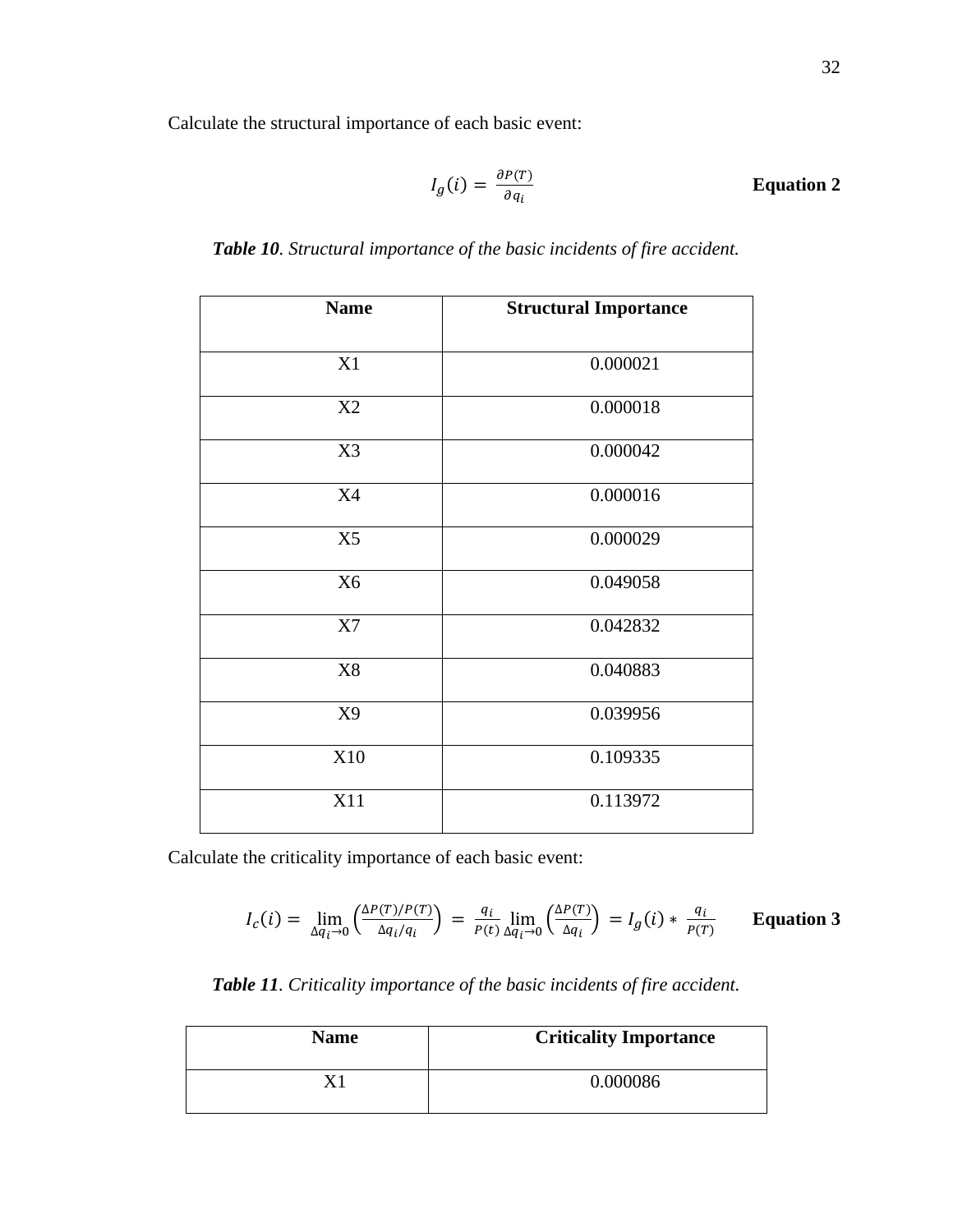| X2             | 0.000041 |
|----------------|----------|
| X3             | 0.000127 |
| X4             | 0.000055 |
| X5             | 0.000072 |
| X <sub>6</sub> | 0.008771 |
| X7             | 0.138535 |
| $\rm X8$       | 0.350182 |
| X9             | 0.201726 |
| X10            | 0.023413 |
| X11            | 0.976219 |

$$
I_{\rm c}(11) > I_{\rm c}(7) > I_{\rm c}(8) > I_{\rm c}(9) > I_{\rm c}(10) > I_{\rm c}(6) > I_{\rm c}(3) > I_{\rm c}(1) > I_{\rm c}(5) > I_{\rm c}(4) > I_{\rm c}(2)
$$

In the production and maintenance of equipment and other processes need to use lifting machinery, which may cause lifting injuries. The main tool is a bridge crane, so the analysis of a lifting injury accident tree is shown in Figure 11.

Boolean algebra method is used to simplify the fault tree, and the minimum cut set of the fault tree can be obtained: {L1, L11}, {L3, L11}, {L8, L11}, {L8, L11}, {L4, L11}, {L3, L12}, {L6, L11}, {L7, L11}, {L9, L11}, {L10, L12}, {L8, L12}, {L4, L12}, {L7, L12}, {L12}, {L9, L12}, {L10, L12}, {L2, L12}.

According to the formula, the probability of the top event is calculated as

$$
P(T) = \sum_{r=1}^{k} \prod_{X_i \in E_r} q_i - \sum_{1 \leq r < s \leq k} \prod_{X_i \in E_r} q_i + \dots + (-1)^{k-1} \prod_{\substack{X_i \in E_r \\ X_i \in E_r}}^{k} q_i
$$
 *Equation 1*

$$
P(T)=0.01403
$$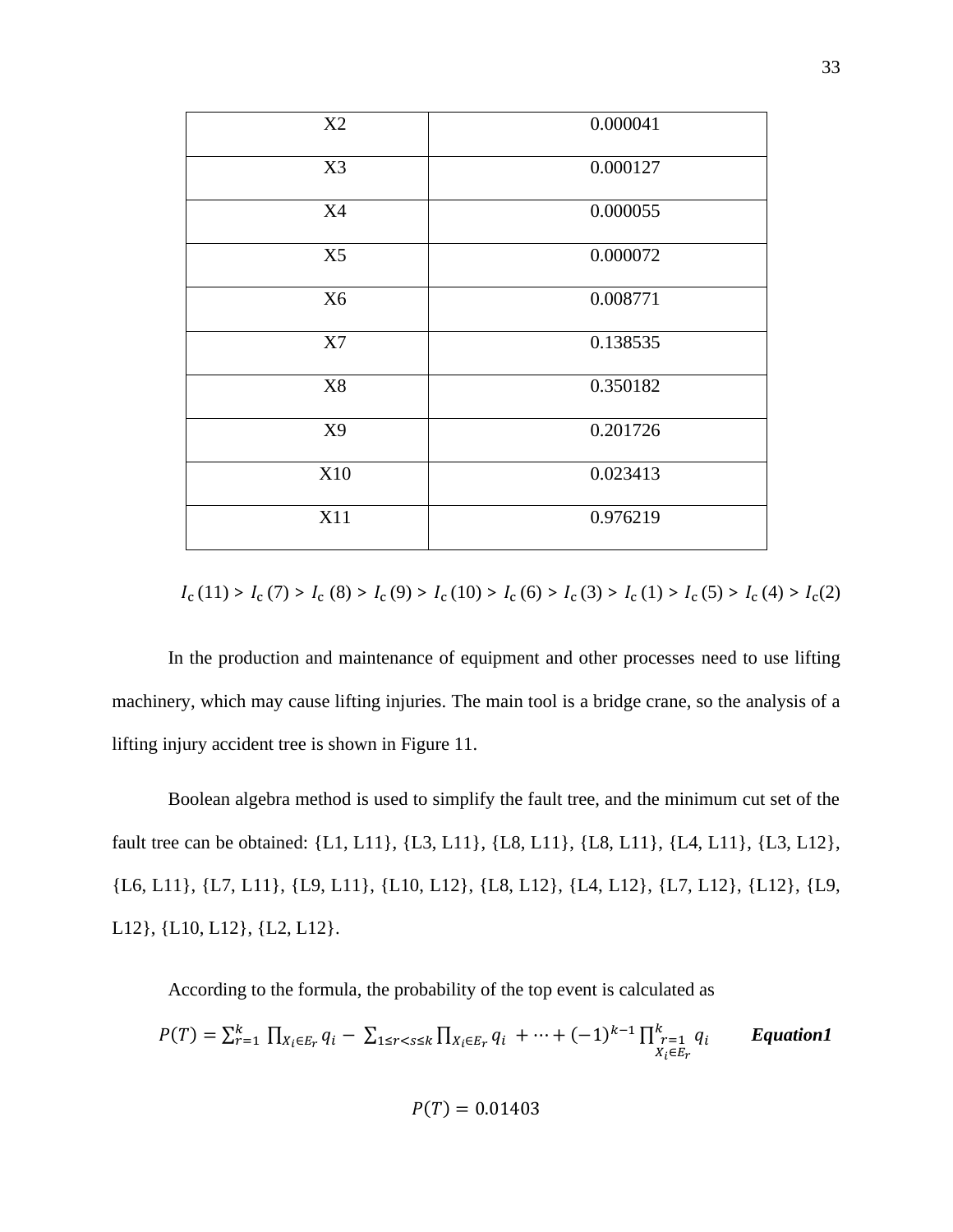| <b>Name</b>    | Data (Probability) | <b>Description</b>                         |  |
|----------------|--------------------|--------------------------------------------|--|
| L1             | 0.007              | Lifting cargo inclines                     |  |
| L2             | 0.002              | Unskillful operation                       |  |
| L <sub>3</sub> | 0.060              | Controller failure                         |  |
| L4             | 0.047              | <b>Brake failure</b>                       |  |
| L <sub>5</sub> | 0.003              | Lift the hook when the cargo is not stable |  |
| L <sub>6</sub> | 0.011              | The hoisted goods are stacked too high     |  |
| L7             | 0.001              | Lifting cargo hits other objects           |  |
| L8             | 0.041              | Over-limit use of lifting tools            |  |
| L9             | 0.012              | The spreader is broken                     |  |
| L10            | 0.005              | Impact of the lifted cargo                 |  |
| L11            | 0.034              | There are other operations in the hoisting |  |
|                |                    | work area.                                 |  |
| L12            | 0.033              | Non-staff staying in the workplace         |  |

*Table 12. Summary of the basic incidents of lifting injury.*

Calculate the structural importance of each basic event.

$$
I_g(i) = \frac{\partial P(T)}{\partial q_i}
$$
 Equation 2

| Table 13. Structural importance of the basic incidents of lifting injury. |  |  |  |  |  |  |
|---------------------------------------------------------------------------|--|--|--|--|--|--|
|---------------------------------------------------------------------------|--|--|--|--|--|--|

| <b>Name</b> | <b>Structural Importance</b> |  |  |
|-------------|------------------------------|--|--|
| L1          | 0.05848                      |  |  |
| L2          | 0.06465                      |  |  |
| L3          | 0.06039                      |  |  |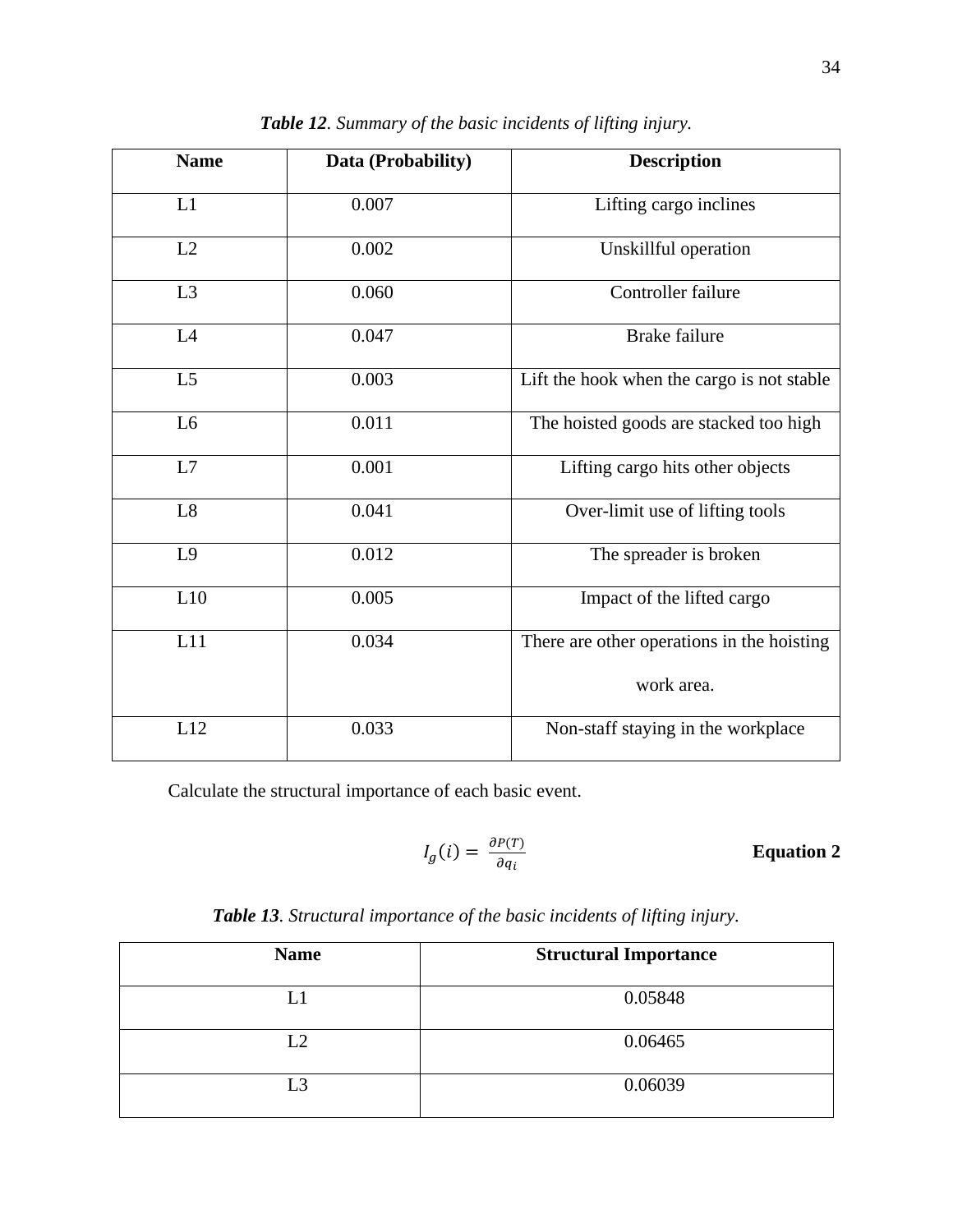| L4             | 0.04731 |
|----------------|---------|
| L <sub>5</sub> | 0.00413 |
| L6             | 0.06465 |
| L7             | 0.00588 |
| L8             | 0.19706 |
| L <sub>9</sub> | 0.01892 |
| L10            | 0.02694 |
| L11            | 0.20303 |
| L12            | 0.21335 |

Calculate the criticality importance of each basic event.

$$
I_c(i) = \lim_{\Delta q_i \to 0} \left( \frac{\Delta P(T)/P(T)}{\Delta q_i/q_i} \right) = \frac{q_i}{P(t)} \lim_{\Delta q_i \to 0} \left( \frac{\Delta P(T)}{\Delta q_i} \right) = I_g(i) * \frac{q_i}{P(T)} \qquad \text{Equation 3}
$$

**Table 14**. Criticality importance of the basic incidents of lifting injury.

| <b>Name</b>    | <b>Criticality Importance</b> |
|----------------|-------------------------------|
| L1             | 0.02917                       |
| L2             | 0.00922                       |
| L <sub>3</sub> | 0.25825                       |
| L4             | 0.21655                       |
| L <sub>5</sub> | 0.01383                       |
| L <sub>6</sub> | 0.05068                       |
| L7             | 0.00461                       |
| $\rm L8$       | 0.18894                       |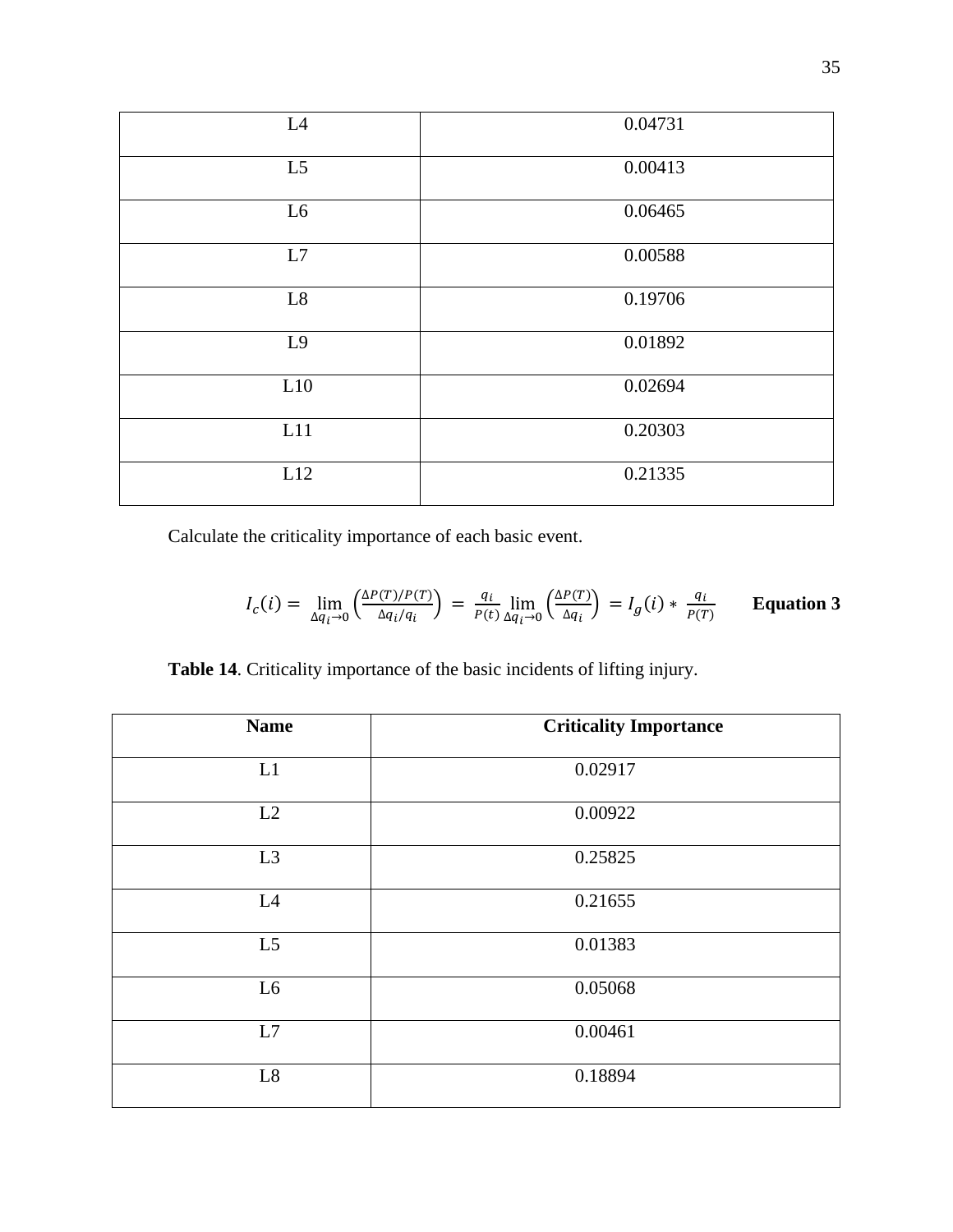| L9  | 0.05529 |
|-----|---------|
| L10 | 0.02304 |
| L11 | 0.49198 |
| L12 | 0.50179 |

 $I_c(12) > I_c(11) > I_c(3) > I_c(4) > I_c(8) > I_c(9) > I_c(6) > I_c(1) > I_c(10) > I_c(5) > I_c(2) > I_c(10)$ 

 $I_c(7)$ 



*Figure 11. Lifting injury fault tree.*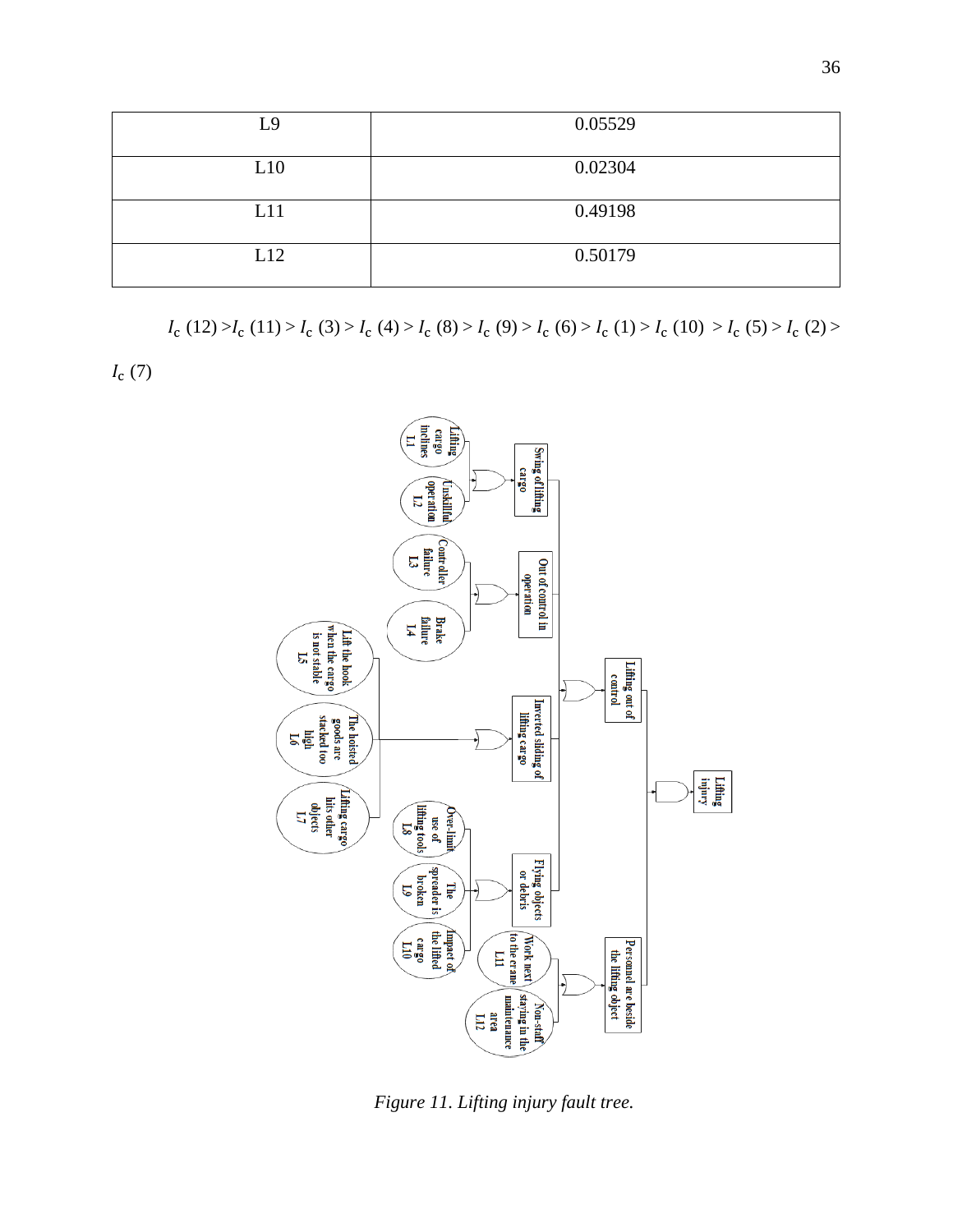According to the relevant statistical analysis in the previous sections, this thesis establishes an AHP evaluation model for the company's accident types: fire, mechanical injury and lifting injury, and the evaluation indexes are possibility, severity and controllability. The AHP hierarchy model is established.



# *Figure 12. Incident management AHP hierarchy model*

Firstly, a judgment matrix is established. The judgment matrix of criterion layer B to target layer A is,

$$
E_{A \to B} = \begin{bmatrix} 1 & 3 & 5 \\ 1/3 & 1 & 3 \\ 1/5 & 1/3 & 1 \end{bmatrix}
$$

The judgment matrix of scheme layer C in alignment with gauge layer B is,

$$
E_{B_1 \to C} = \begin{bmatrix} 1 & 3 & 9 \\ 1/3 & 1 & 7 \\ 1/9 & 1/3 & 1 \end{bmatrix}
$$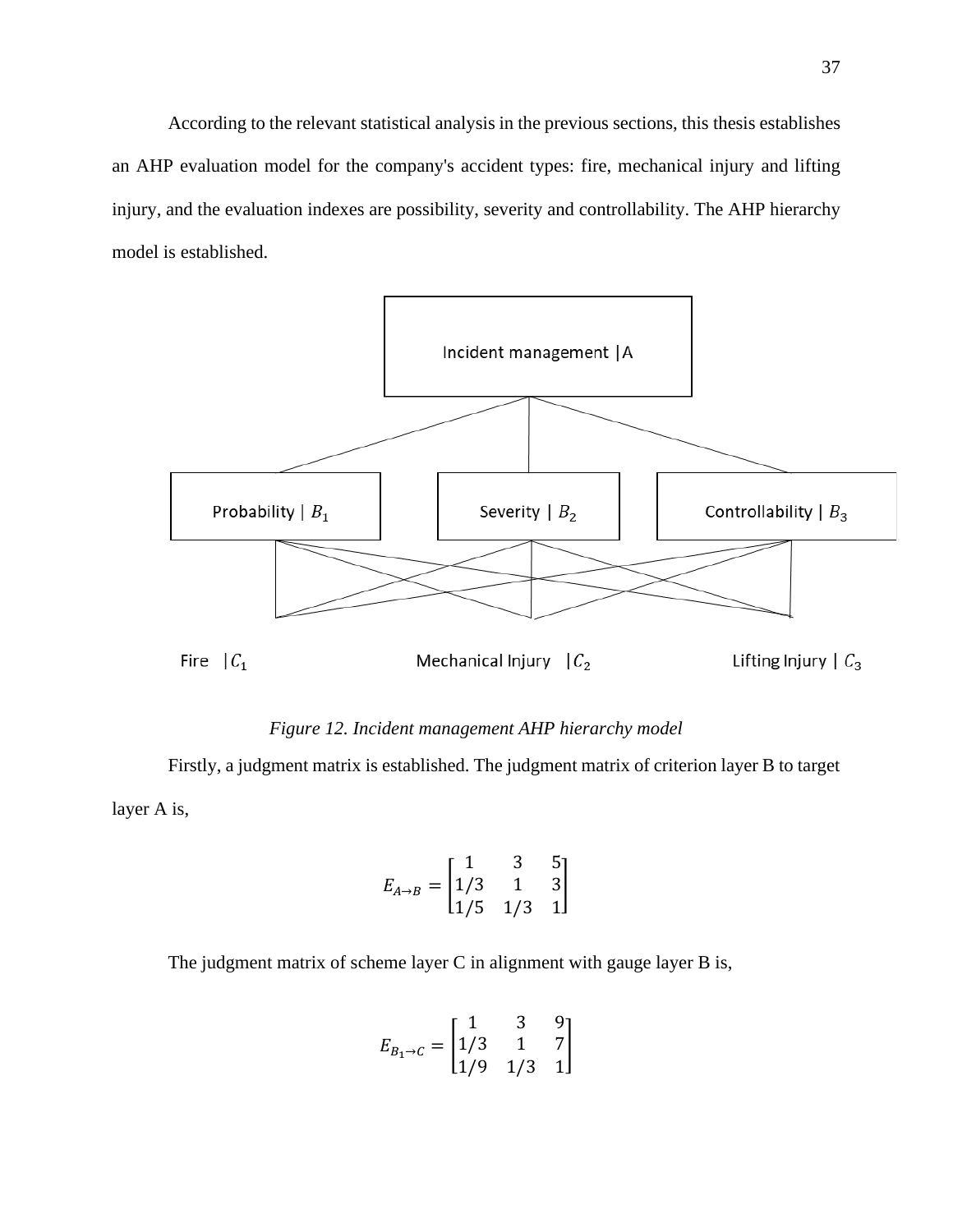$$
E_{B_2 \to C} = \begin{bmatrix} 1 & 2 & 7 \\ 1/2 & 1 & 5 \\ 1/7 & 1/5 & 1 \end{bmatrix}
$$

$$
E_{B_3 \to C} = \begin{bmatrix} 1 & 1/3 & 5 \\ 3 & 1 & 7 \\ 1/5 & 1/7 & 1 \end{bmatrix}
$$

The second step is to calculate the weight vector and the eigenvector of the judgment matrix. By standardizing each column of the A-B judgment matrix, it can be obtained as follows:

$$
W_{A \rightarrow B} = \begin{bmatrix} 0.5883 & 0.6 & 0.5556 \\ 0.2941 & 0.3 & 0.3333 \\ 0.1176 & 0.1 & 0.1111 \end{bmatrix}
$$

The weight vector of the criterion layer to the target layer is,

$$
W_A = [0.582, 0.309, 0.109]^T
$$

The maximum eigenvalue is,

$$
\lambda_{MAX} = \sum_{i=1}^{n} \frac{AW_i}{nW_i} = 3.004
$$
 Equation 6

The consistency test is carried out for the judgment matrix,

$$
CI = \frac{\lambda_{MAX} - n}{n - 1} = \frac{3.004 - 3}{3 - 1} = 0.002
$$
 Equation 4

By looking up the table, it can be seen that the 4-order matrix RI=0.58,

$$
CR = \frac{CI}{RI} = \frac{0.002}{0.58} = 0.0034 < 0.1
$$
\nEquation 5

Therefore, the consistency test of the judgment matrix is passed.

So the weight vector of the criterion layer to the target layer is,

$$
W_A = [0.582, 0.309, 0.109]^T
$$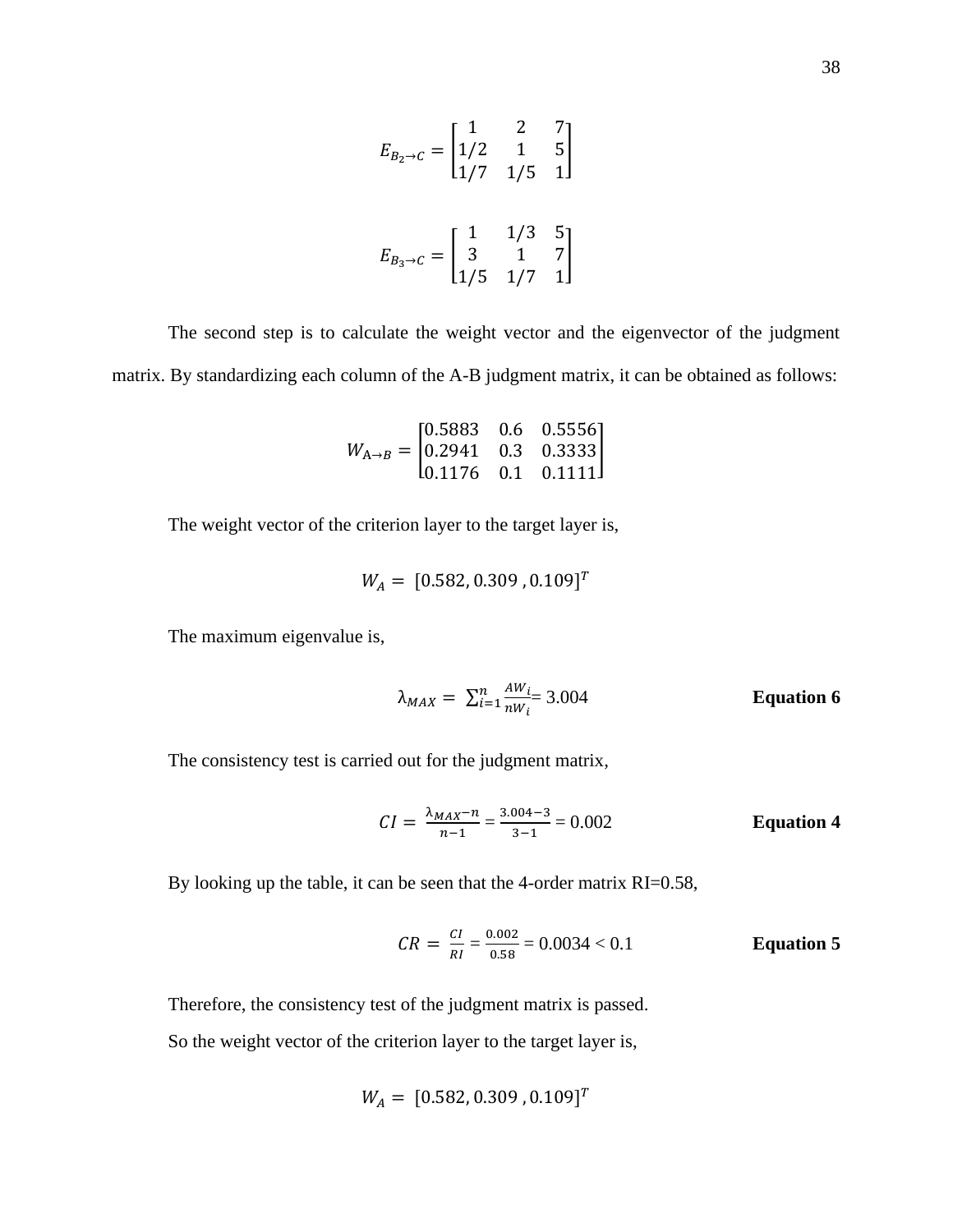The corresponding eigenvectors and consistency test values of the judgment matrix B1, B2, and B1 can be obtained as follows:

$$
W_{B_1} = [0.655, 0.29, 0.055]^T, \lambda_{MAX} = \frac{AW_i}{nW_i} = 3.08, \text{CR} = 0.069 < 0.1 \quad \text{Equation 6}
$$

$$
W_{B_2} = [0.592, 0.333, 0.075]^T
$$
,  $\lambda_{MAX} = \frac{AW_i}{nW_i} = 3.014$ , CR = 0.012 < 0.1 Equation 6

$$
W_{B_3} = [0.279, 0.649, 0.072]^T
$$
,  $\lambda_{MAX} = \frac{AW_i}{nW_i} = 3.065$ , CR = 0.055 < 0.1 Equation 6

Find the resultant weight vector of all judgment matrices. Then the total ranking result of the hierarchy is,

$$
W_T = W_{B_i} * W_A = \begin{bmatrix} 0.625 & 0.481 & 0.122 \\ 0.238 & 0.405 & 0.32 \\ 0.137 & 0.114 & 0.558 \end{bmatrix} \begin{bmatrix} 0.582 \\ 0.309 \\ 0.109 \end{bmatrix} = (0.594, 0.343, 0.063)^T
$$
  

$$
CR = 0.050 < 0.1
$$
 Equation 5

The overall consistency test is passed, so the weight coefficient of mechanical injury, fire and lifting injury to the total target is 0.594, 0.343 and 0.063 respectively.

*Table 15. The degree to which basic incidents contribute to safety incident management.*

| <b>Accident Type</b> | <b>Basic</b>     | <b>Criticality</b> | <b>Priority</b> | <b>Contribution</b> |
|----------------------|------------------|--------------------|-----------------|---------------------|
|                      | <b>Incidents</b> | <b>Importance</b>  | Weight          |                     |
| Mechanical Injury    | M1               | 0.00912            | 0.594           | 0.00541             |
| Mechanical Injury    | M <sub>2</sub>   | 0.00023            | 0.594           | 0.00013             |
| Mechanical Injury    | M <sub>3</sub>   | 0.00016            | 0.594           | 0.00009             |
| Mechanical Injury    | M <sub>4</sub>   | 0.00007            | 0.594           | 0.00004             |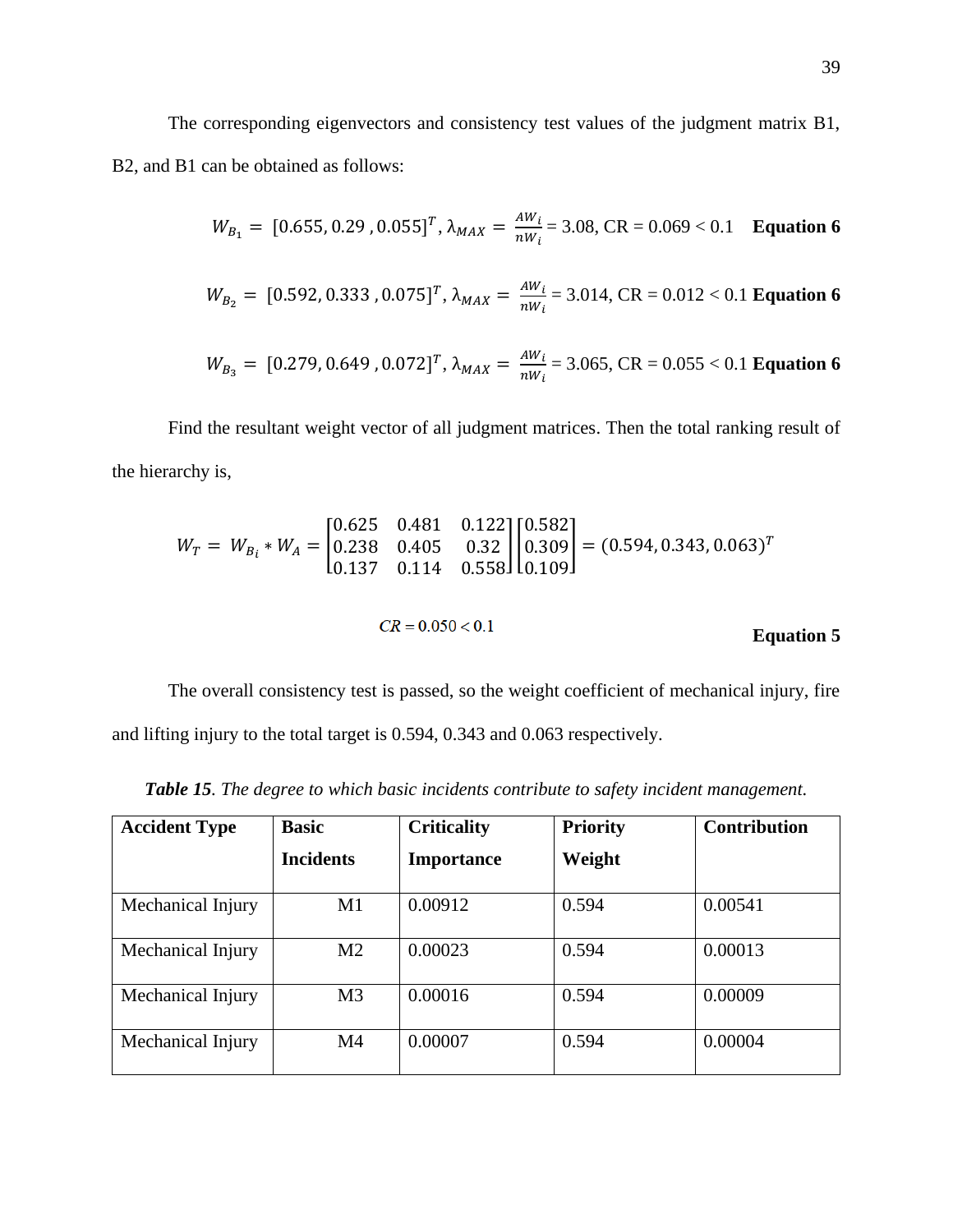| Mechanical Injury | M <sub>5</sub> | 0.00889 | 0.594 | 0.00528 |
|-------------------|----------------|---------|-------|---------|
| Mechanical Injury | M6             | 0.00185 | 0.594 | 0.00109 |
| Mechanical Injury | M7             | 0.00775 | 0.594 | 0.00461 |
| Mechanical Injury | M8             | 0.00319 | 0.594 | 0.00190 |
| Mechanical Injury | M <sub>9</sub> | 0.00640 | 0.594 | 0.00381 |
| Mechanical Injury | M10            | 0.07701 | 0.594 | 0.04574 |
| Mechanical Injury | M11            | 0.06838 | 0.594 | 0.04062 |
| Mechanical Injury | M12            | 0.31452 | 0.594 | 0.18683 |
| Mechanical Injury | M13            | 0.23247 | 0.594 | 0.13809 |
| Mechanical Injury | M14            | 0.10939 | 0.594 | 0.06498 |
| Mechanical Injury | M15            | 0.03204 | 0.594 | 0.01903 |
| Mechanical Injury | M16            | 0.03204 | 0.594 | 0.01903 |
| Mechanical Injury | M17            | 0.00722 | 0.594 | 0.00429 |
| Mechanical Injury | M18            | 0.00426 | 0.594 | 0.00254 |
| Mechanical Injury | M19            | 0.00295 | 0.594 | 0.00175 |
| Lifting Injury    | L1             | 0.02917 | 0.063 | 0.00184 |
| Lifting Injury    | L2             | 0.00922 | 0.063 | 0.00058 |
| Lifting Injury    | L <sub>3</sub> | 0.25825 | 0.063 | 0.01627 |
| Lifting Injury    | L4             | 0.21655 | 0.063 | 0.01364 |
| Lifting Injury    | L <sub>5</sub> | 0.01383 | 0.063 | 0.00087 |
| Lifting Injury    | L6             | 0.05068 | 0.063 | 0.00319 |
| Lifting Injury    | L7             | 0.00461 | 0.063 | 0.00029 |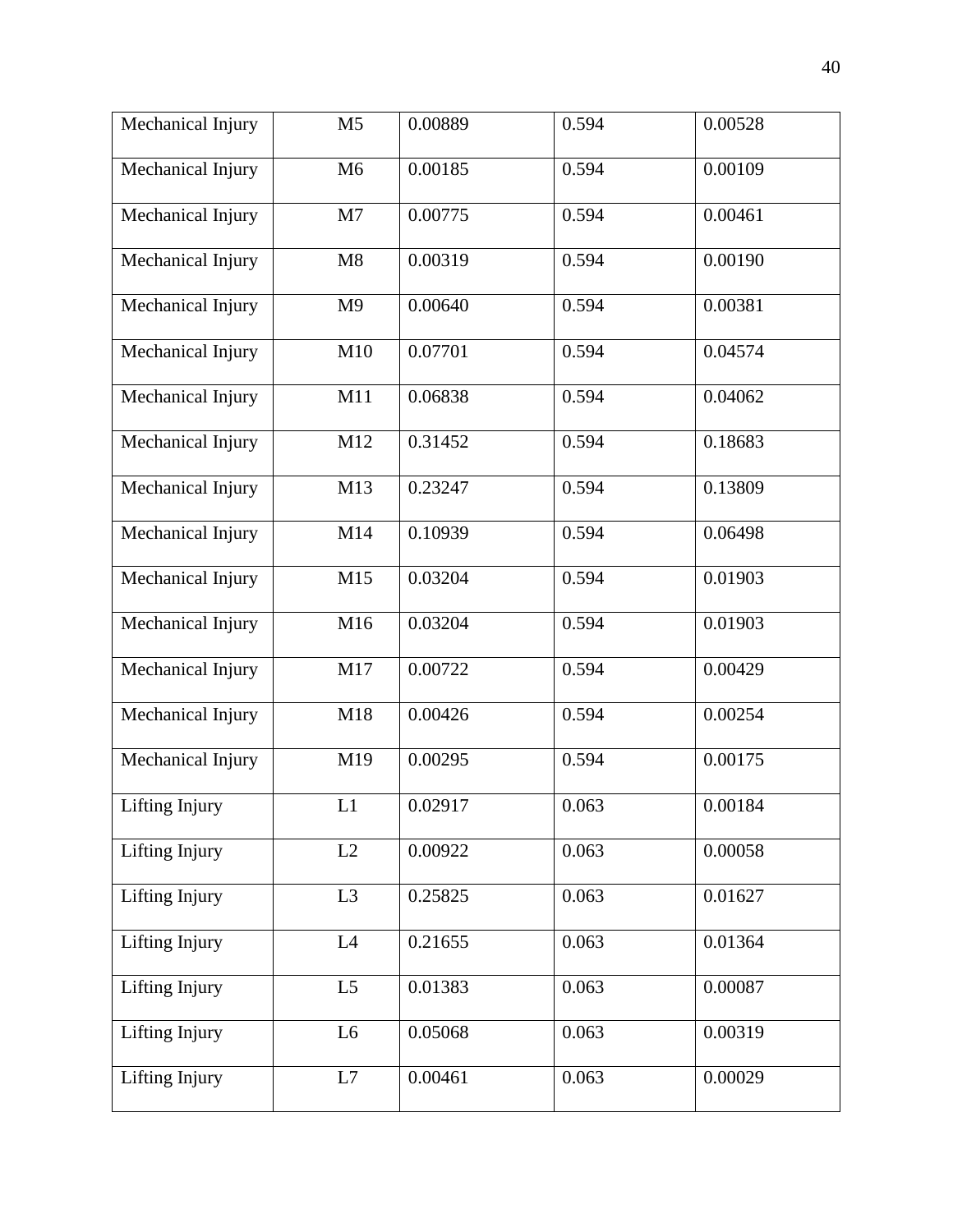| Lifting Injury       | L8             | 0.18890 | 0.063 | 0.01191 |
|----------------------|----------------|---------|-------|---------|
| Lifting Injury       | L9             | 0.05529 | 0.063 | 0.00348 |
| Lifting Injury       | L10            | 0.02304 | 0.063 | 0.00145 |
| Lifting Injury       | L11            | 0.49198 | 0.063 | 0.03099 |
| Lifting Injury       | L12            | 0.50179 | 0.063 | 0.03161 |
| Fire Accident        | X1             | 0.00009 | 0.343 | 0.00003 |
| Fire Accident        | X2             | 0.00004 | 0.343 | 0.00001 |
| <b>Fire Accident</b> | X3             | 0.00013 | 0.343 | 0.00004 |
| Fire Accident        | <b>X4</b>      | 0.00006 | 0.343 | 0.00002 |
| <b>Fire Accident</b> | X <sub>5</sub> | 0.00007 | 0.343 | 0.00003 |
| <b>Fire Accident</b> | X <sub>6</sub> | 0.00877 | 0.343 | 0.00301 |
| <b>Fire Accident</b> | X7             | 0.13854 | 0.343 | 0.04752 |
| <b>Fire Accident</b> | X8             | 0.35018 | 0.343 | 0.12011 |
| <b>Fire Accident</b> | X9             | 0.20173 | 0.343 | 0.06919 |
| <b>Fire Accident</b> | X10            | 0.02341 | 0.343 | 0.00803 |
| <b>Fire Accident</b> | X11            | 0.97622 | 0.343 | 0.33484 |

 $X_{11} > M_{12} > M_{13} > X_8 > X_9 > M_{14} > X_7 > M_{10} > M_{11} > L_{12} > L_{11} > M_{15} > M_{16} > L_3 > L_4 >$  $L_8 > X_{10} > L_8 > M_1 > M_5 > M_7 > M_{17} > M_9 > L_9 > L_6 > X_6 > M_{18} > M_8 > L_1 > M_{19} > L_{10} >$  $M_6 > L_5 > L_2 > L_7 > M_2 > M_3 > X_3 > M_4 > X_1 > X_5 > X_4 > X_2$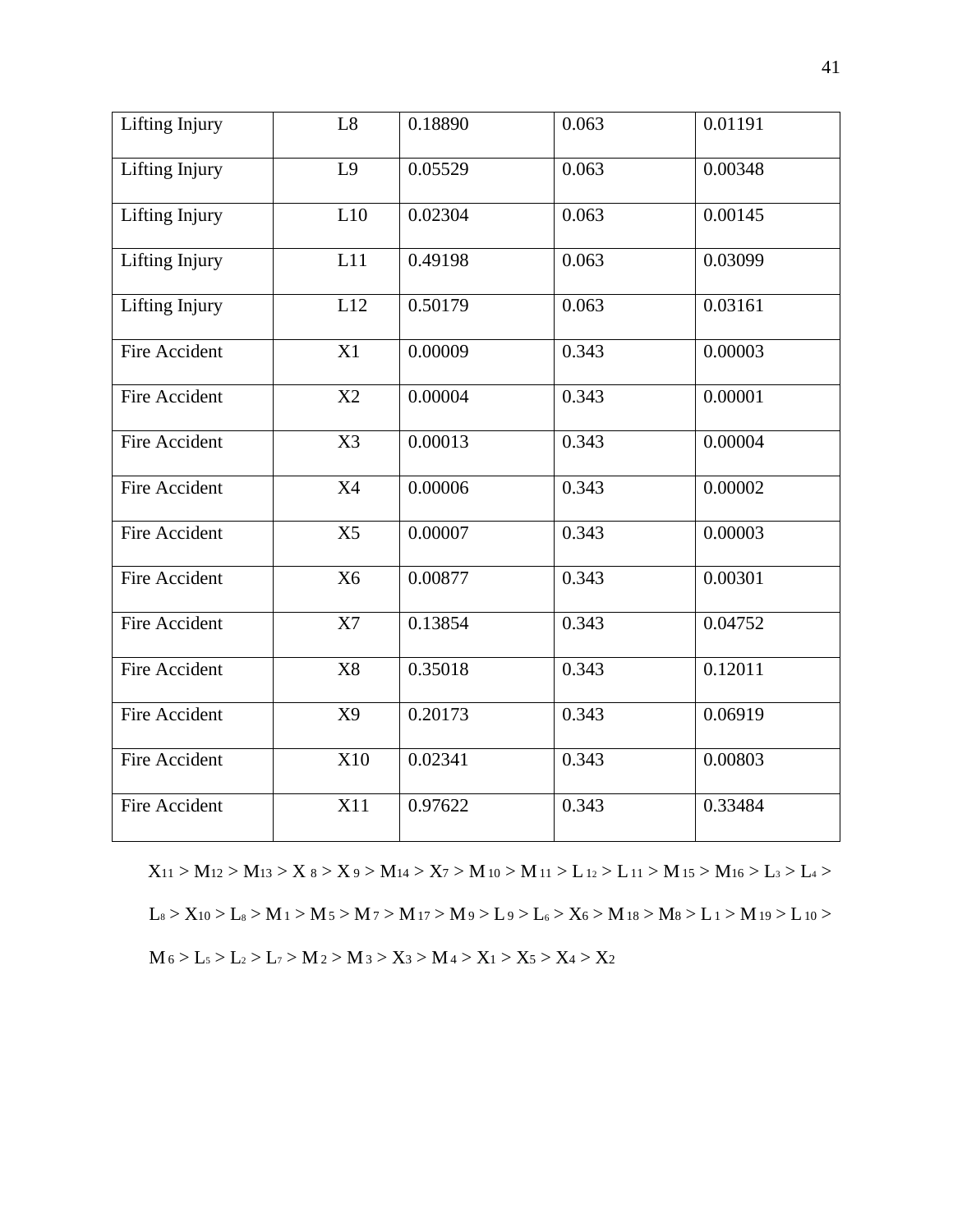

*Figure 13. Pareto chart of the contribution of each basic incident.*

# **4.2.4 DMAIC - Improve**

The ultimate purpose of this thesis is to find and propose a solution to improve key factors, which is human error and equipment failure. Through the define, measure and analysis of the three stages of work, the main reasons affecting the incident management have been identified, and the key factors leading to the occurrence of safety production accidents have been found, as well as the direction of safety incident management improvement has been made clear. The goal of this phase is to find the best solution for controlling these key factors.

The process of improving the key factors is mainly accomplished through the combination of technology, education, and management methods.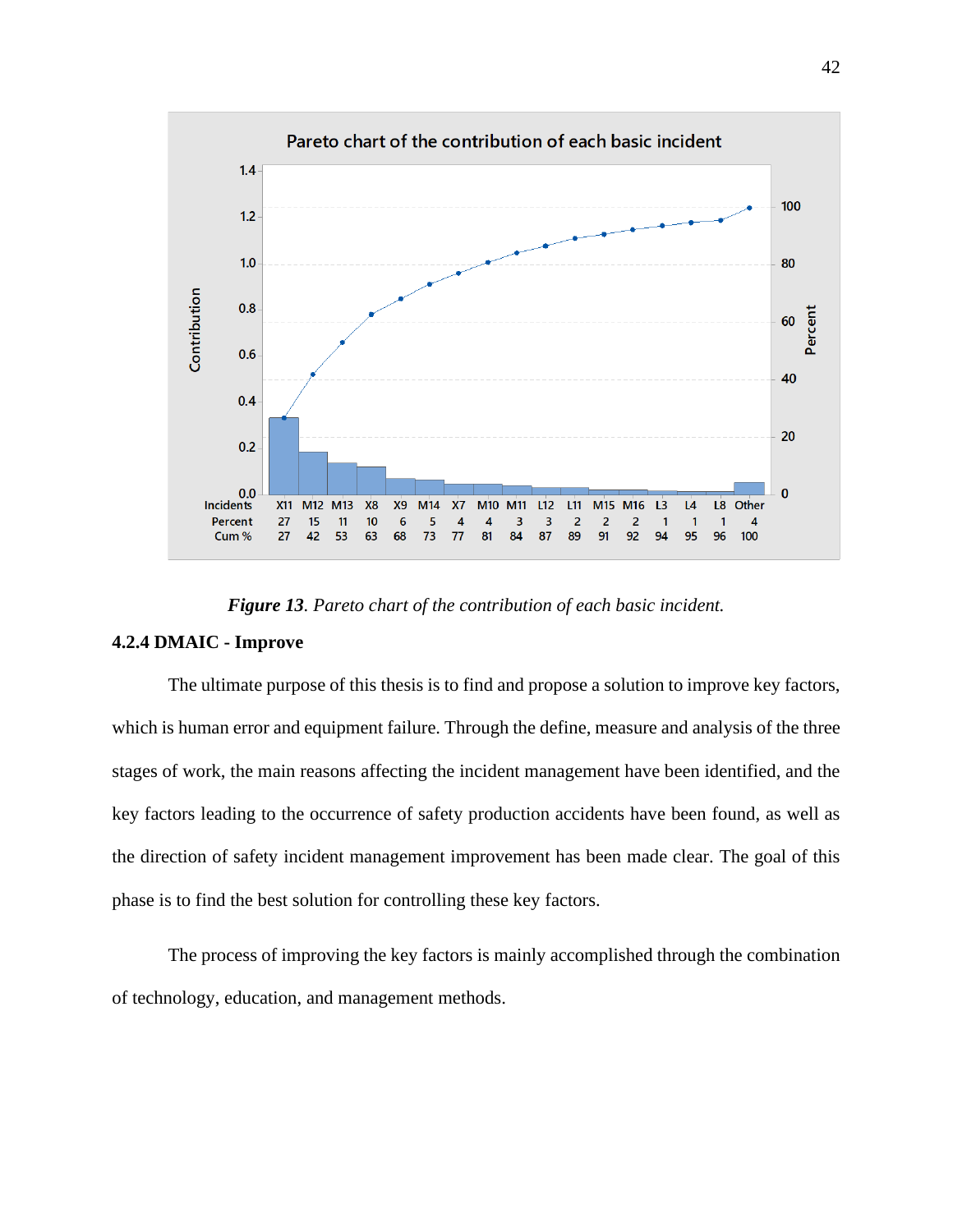The safety technology countermeasure focuses on solving the problem of the unsafe state of the object. Safety education and safety management methods mainly focus on solving the problem of unsafe human behavior.

The main countermeasures of safety technology include:

Control energy — The severity after an accident is related to the energy that causes the accident. However, the source of energy is mainly the system itself, so the way of controlling energy can fundamentally guarantee the safety of the system.

Risk minimization design — By eliminating the danger through design, even if human error or equipment failure will not lead to the accident, which fundamentally guarantees the safety of the system. However, such conditions are difficult to achieve, so only as far as possible to minimize the risk or to reduce to an acceptable level to ensure the safety of the system.

Isolation — In some ways, the safety goal is achieved by isolating the dangerous person from the equipment and avoiding the transmission of accidents.

Latching, interlocking, and locking — These three ways can reduce the ability of human error to cause accidents and improve the ability to control the consequences of human error.

Fail-safe — A fail-safe device is a design feature or practice that, in the event of a specific type of failure, inherently reacts in a way that causes minimal or no harm to other equipment, the environment, or people.

The alarm — Inform the relevant personnel of the existence of dangers and problems requiring attention through prompts so as to take timely and correct measures to avoid accidents.

The main methods of safety education countermeasures include: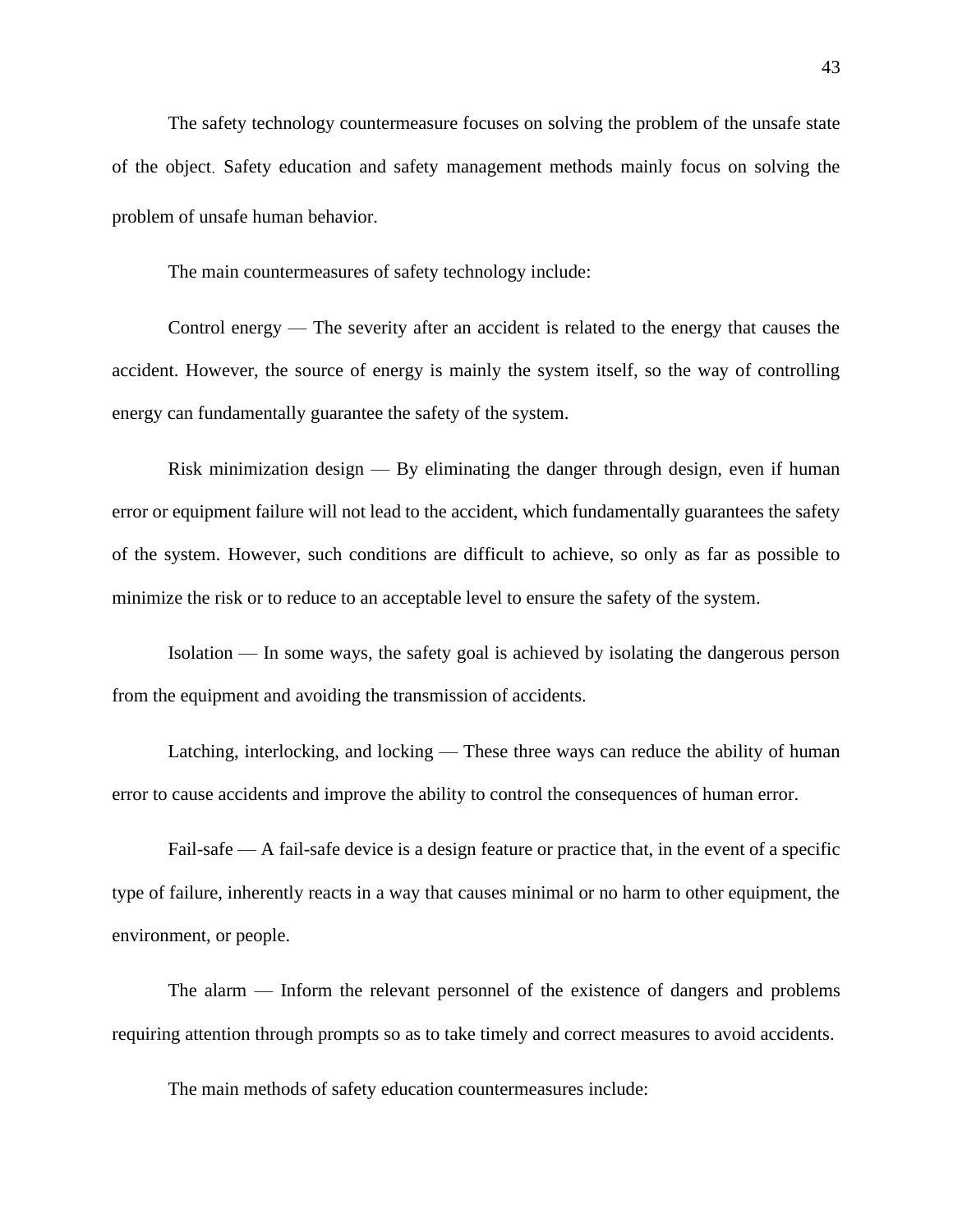Safety awareness — One of the main reasons for bad safety work is a lack of safety awareness. Most people think that increasing the safety level will increase investment, but this is not the case. In order to improve safety awareness, it is necessary to do a good job in the content and form of safety training for the training objects so as to ensure that the content of the training is highly targeted, diverse and effective.

Safety skills — Improve the skill level, analytical ability, emergency judgment and handling ability of employees through safety education.

The main methods of safety management countermeasures.

Safety inspection — First of all, check the degree of perfection and implementation of the existing safety management system. Then, safety environment inspection, identification of accident risk in advance, and also checking the implementation of safety improvement measures. Specific ways are: general inspection, professional inspection, seasonal inspection.

Safety review — Mainly for new and expansion projects, according to laws and regulations. Safety evaluation includes safety and evaluation, safety status evaluation and safety acceptance evaluation, mainly aiming at new projects. The three processes of construction, production and project acceptance are analyzed for hazardous factors, identifying hazards and proposing control measures.

According to the actual situation of the company, the improvement control measures should give priority to solving the key factors with high contribution rate. Through the understanding of the company's production and management process, make the improvement plan.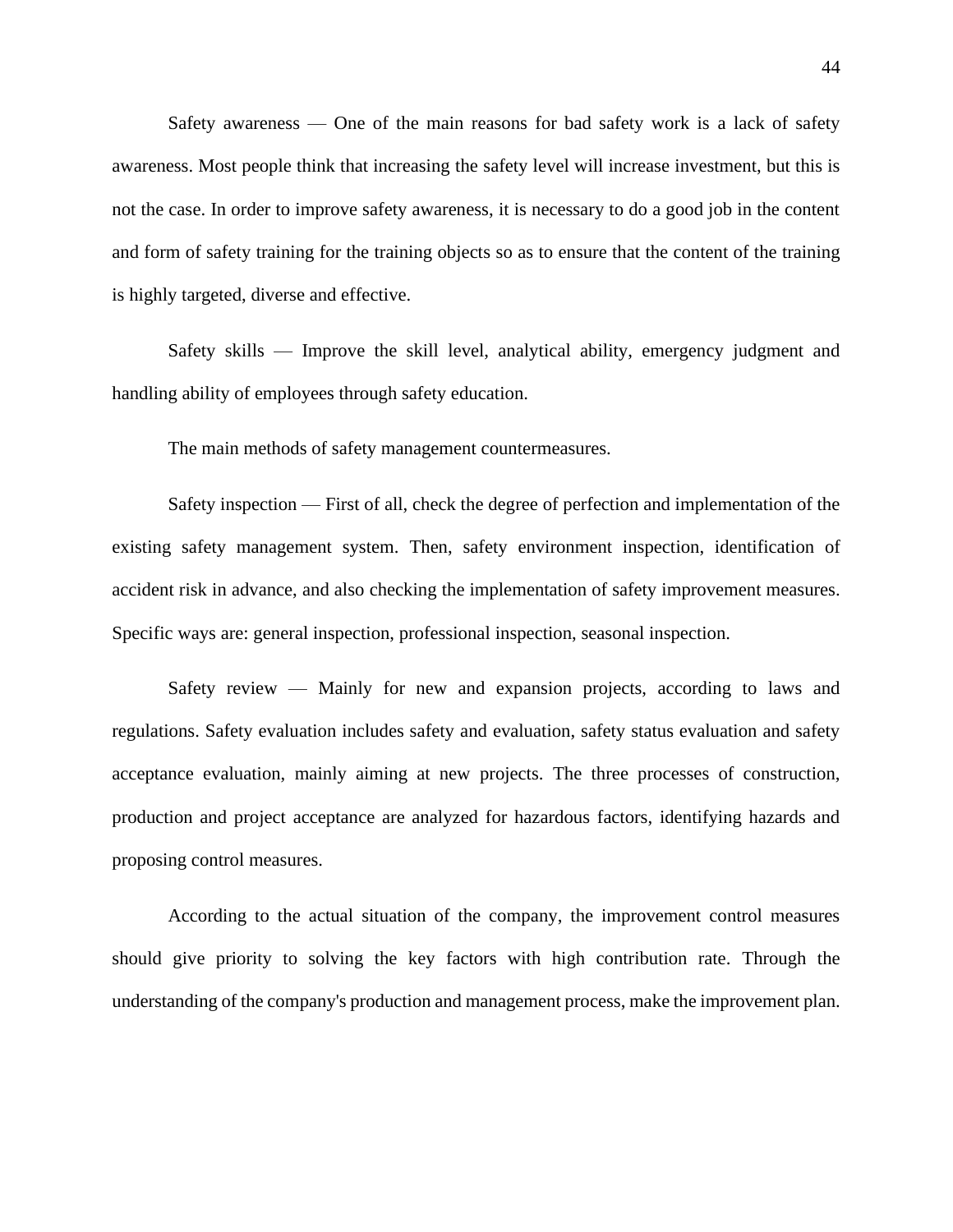| <b>Key Factors</b>  | <b>Causes</b>                | <b>Control Measure</b>                        |
|---------------------|------------------------------|-----------------------------------------------|
| Personnel operating | Insufficient fire protection | 1. Emergency action plan detailing what to    |
| fire<br>equipment   | training for personnel.      | do in the event of a fire.                    |
| error.              |                              | 2. Fire prevention plan, describing how to    |
|                     |                              | prevent fire.                                 |
|                     |                              | 3. Improve the fire training system, phased   |
|                     |                              | implementation of fire test, fire drill held  |
|                     |                              | regularly.                                    |
| Clean, pick up and  | 1. The operator does not     | 1. Install Man-machine Safety Interlock       |
| before<br>measure   | enough<br>have<br>safety     | Switches and a light curtain uses a row or    |
| stopping the lathe. | awareness.                   | grid of beams to detect intrusions and stop   |
|                     | 2. Lack of protective gear.  | or prevent potentially dangerous operations.  |
|                     |                              | Organize<br>2.<br>staff<br>to<br>carry<br>out |
|                     |                              | comprehensive training. Ensure that all       |
|                     |                              | employees in this position are able to attend |
|                     |                              | and complete all training for their position. |
| Electrostatic       | 1. Friction in work clothes  | 1. Install anti-static tape and maintain high |
|                     | creates static electricity.  | humidity by installing a spray device.        |
|                     | 2. No barrier device is      | 2. Provide workers with synthetic clothing,   |
|                     | equipped<br>avoid<br>to      | as natural fibers such as wool, cotton, and   |
|                     | generating loops.            | flax usually produce less static electricity  |
|                     |                              | than synthetic fibers such as polyester.      |

|  | Table 16. Key factors improvement schemes. |  |
|--|--------------------------------------------|--|
|  |                                            |  |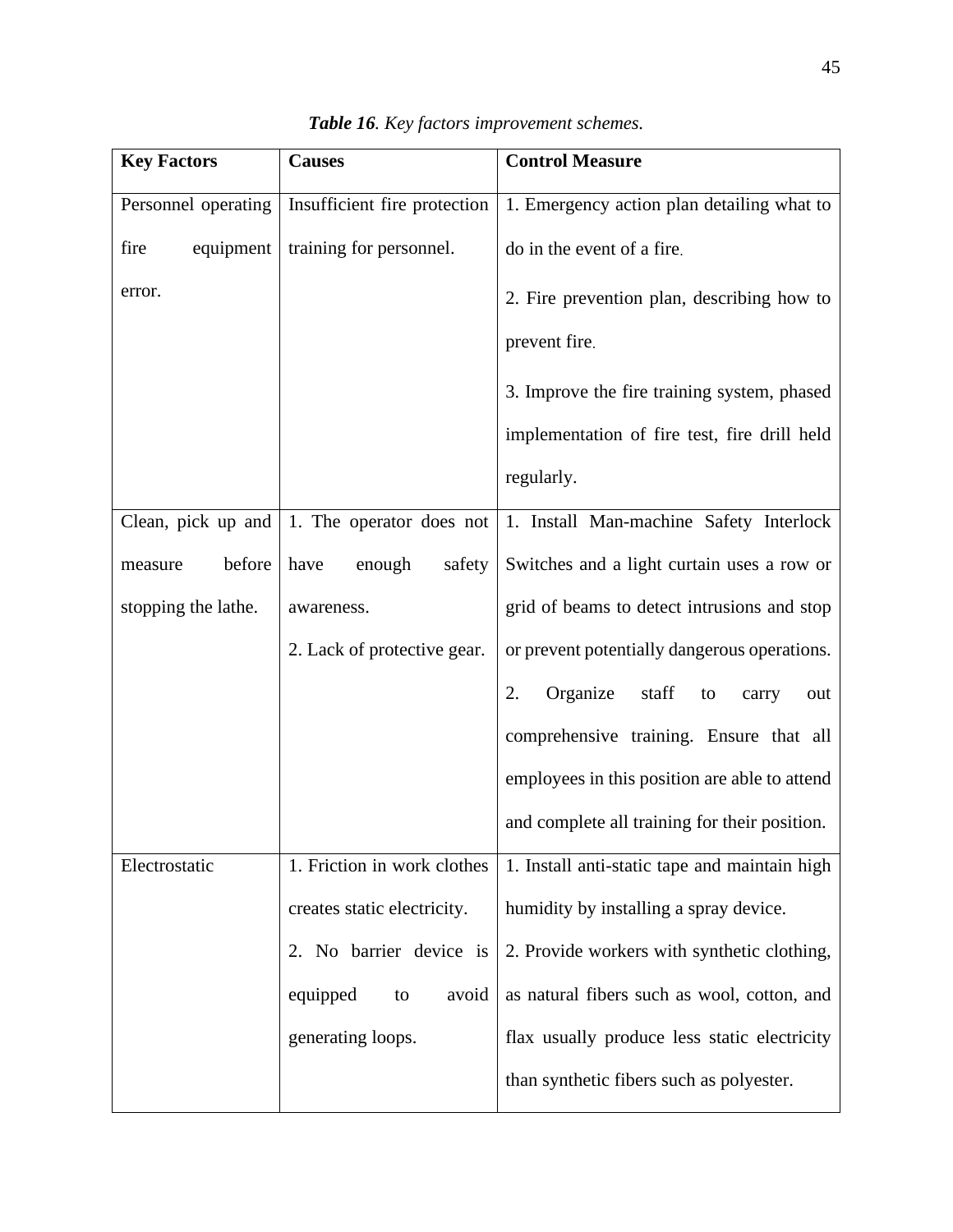| Work with gloves      | Protective clothing<br>and  | Comprehensive operator training<br>shall                            |
|-----------------------|-----------------------------|---------------------------------------------------------------------|
| on, sleeves not tied  | equipment<br>create<br>can  | include guidance or hands-on training for                           |
| properly              | hazards.<br>protective<br>A | operators<br>and<br>maintenance<br>new<br>or                        |
|                       |                             | glove or sleeves that can   installation personnel, when any new or |
|                       | become caught between       | changed safety measures are put into use, or                        |
|                       | rotating parts.             | when workers are assigned to new machines                           |
|                       |                             | or operations.                                                      |
| There<br>other<br>are | 1. Lift Team did not        | 1. All personnel involved in planning/                              |
| operations in the     | conduct a risk assessment   | performing lifting and maintaining lifting                          |
| hoisting work area.   | of the work area.           | equipment shall be trained and competent                            |
|                       | 2. The operator does not    | for their duties. Training and regular                              |
|                       | safety<br>have<br>enough    | assessment are essential means of ensuring                          |
|                       | awareness.                  | capacity.                                                           |
|                       |                             | 2. All persons should be kept away from                             |
|                       |                             | overhead loads and potential areas of impact                        |
| The work piece is     | The operator does not have  | Implement 5S management to ensure all                               |
| placed on the lathe   | enough safety awareness.    | items are in order and placed in the                                |
| face, or the work     | A small tool thrown into a  | designated place. Organize all items left in                        |
| piece is placed       | cycling lathe can easily    | the workplace in a logical way so that they                         |
| unsteadily            | turn into a bullet and hit  | can more easily accomplish tasks.                                   |
|                       | the injured person.         |                                                                     |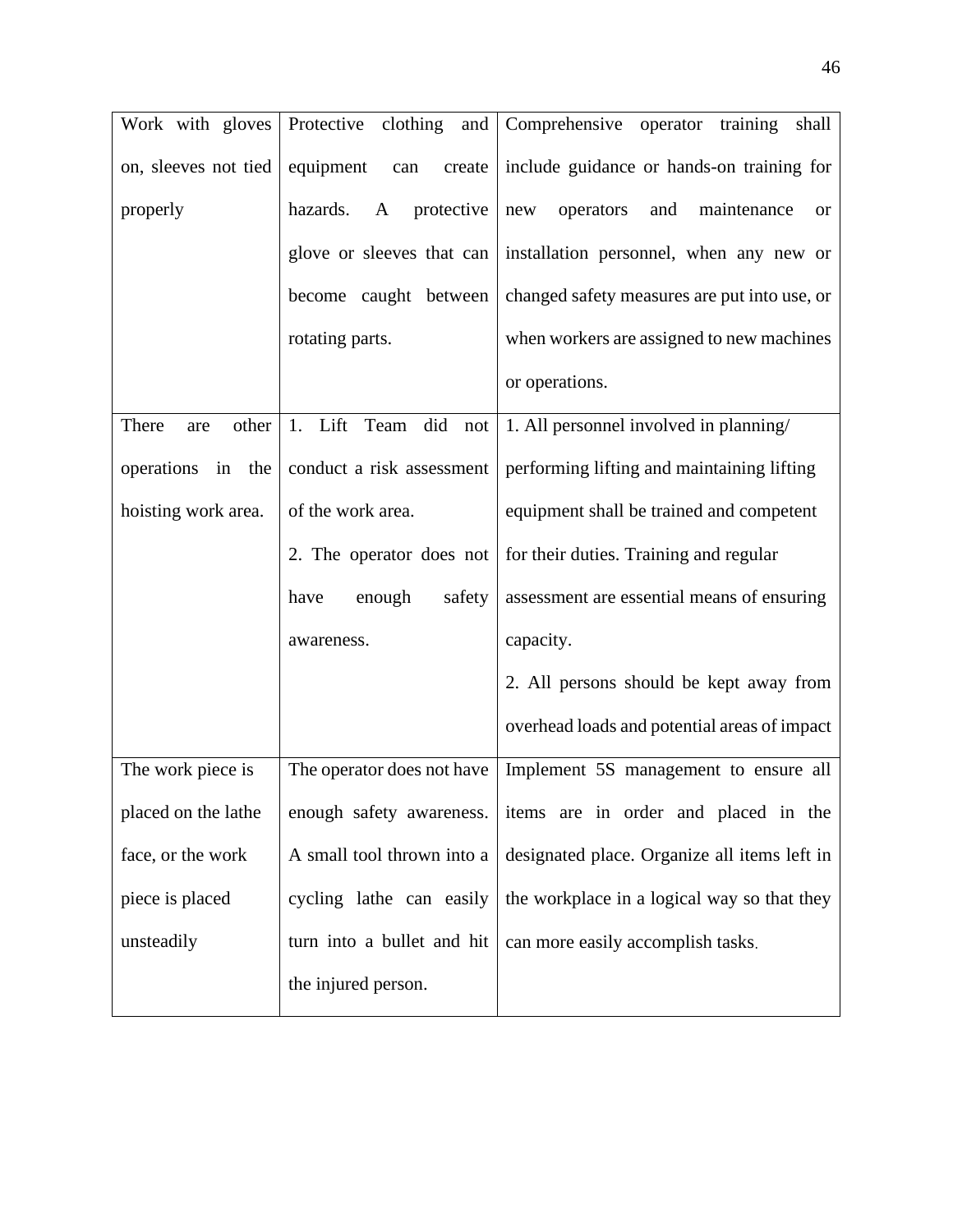| Crane controller       | 1. No equipment              | 1. The integrity of equipment shall be       |
|------------------------|------------------------------|----------------------------------------------|
| failure                | inspection.                  | maintained and assisted by equipment         |
| Crane brake failure    | 2. Operators do not have     | registration.                                |
| Crane spreader out     | sufficient safety skills and | 2. Lifting appliances and equipment shall be |
| of limit               | awareness.                   | subject to detailed/thorough inspection by a |
|                        |                              | qualified person at least every 12 months    |
|                        |                              | and equipment used for lifting shall be      |
|                        |                              | subject to inspection at least every 6       |
|                        |                              | months.                                      |
|                        |                              | 3. All lifting gear and equipment should be  |
|                        |                              | visually inspected before use                |
|                        |                              | The load shall not exceed the dynamic        |
|                        |                              | and/or static capacity of the lifting        |
|                        |                              | equipment.                                   |
|                        |                              | 4. The integrity and stability of the load   |
|                        |                              | should be checked before hoisting.           |
|                        |                              | Lifting operations will be carried out in    |
|                        |                              | accordance<br>documented<br>with<br>a        |
|                        |                              | management system.                           |
| machine<br>The         | 1. Unreasonable selection    | 1. Check whether the chip protection         |
| whirled<br>the<br>iron | of cutting tools.            | device and protection net are safe and       |
| filings out            | 2. Excessive cutting.        | reliable before cutting.                     |
|                        |                              | 2. Train operators on how to handle iron     |
|                        |                              | filings correctly. In the high speed cutting |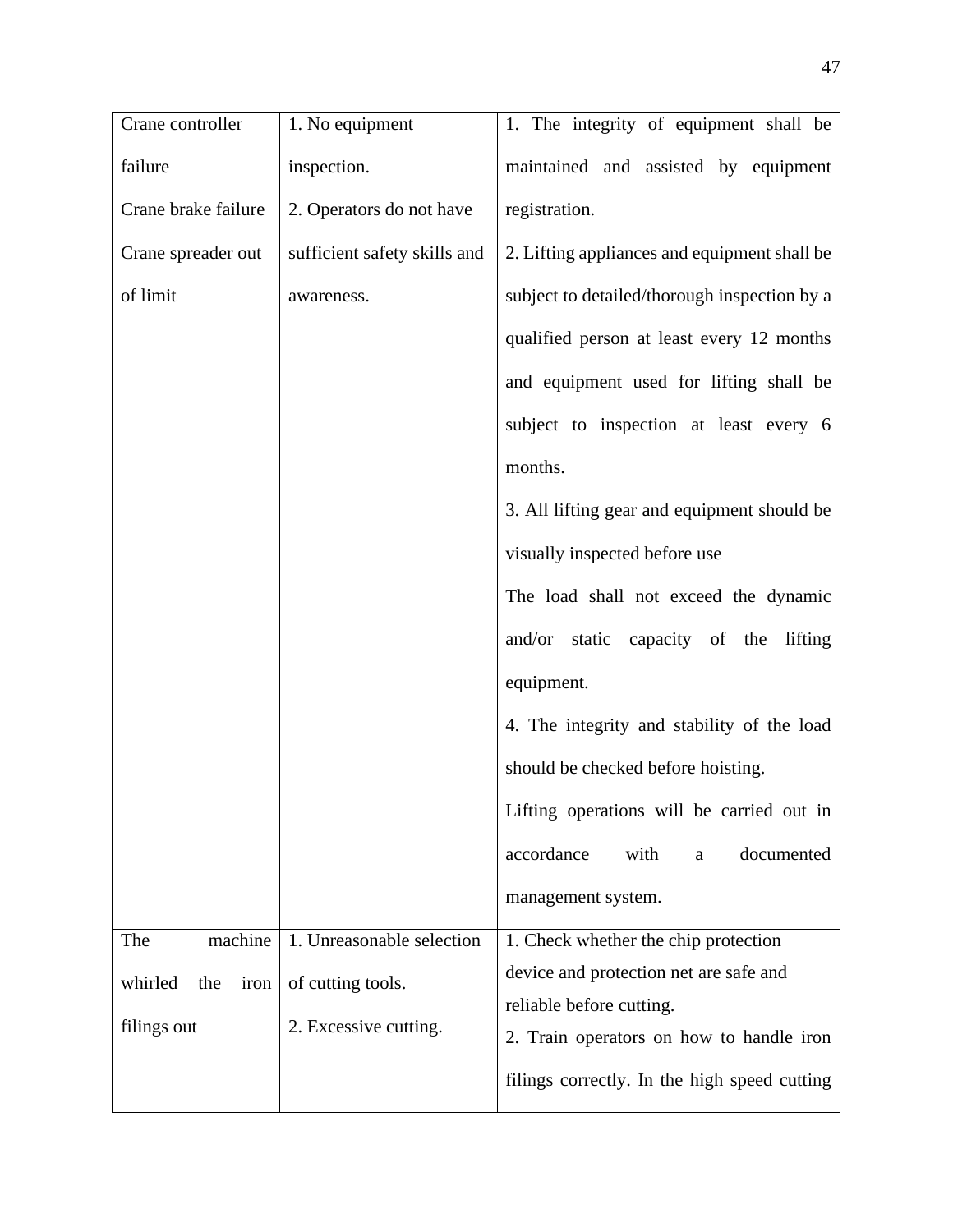|                      | 3. The protective device is | high strength, high toughness metal, must       |
|----------------------|-----------------------------|-------------------------------------------------|
|                      | out of order.               | take the strip iron filings cutting measures,   |
|                      |                             | such as: change the Angle of the cutting        |
|                      |                             | tool, repair and wear groove, select a          |
|                      |                             | reasonable feed amount; Use coolant to          |
|                      |                             | flush the iron filings, change the direction of |
|                      |                             | iron filings spray.                             |
|                      |                             | 3. Special tools such as hooks and brushes      |
|                      |                             | must be used to remove chips.                   |
|                      |                             | 4. Timely observe the iron filings shape and    |
|                      |                             | movement direction during the cutting           |
|                      |                             | process, select the safety station, and clean   |
|                      |                             | up and adjust when necessary.                   |
|                      |                             | 5. Wear the labor insurance correctly. Do       |
|                      |                             | not leave the cuffs and neckline open.          |
| Chip breaker failure | 1. The device exceeds its   | Implement equipment and facility life cycle     |
|                      | service life                | management, carry out<br>spot<br>check,         |
|                      | 2. Omission in equipment    | maintenance, scrap and other processes.         |
|                      | inspection                  | Organize safety training for operators to       |
|                      |                             | improve their ability to identify equipment     |
|                      |                             | risks.                                          |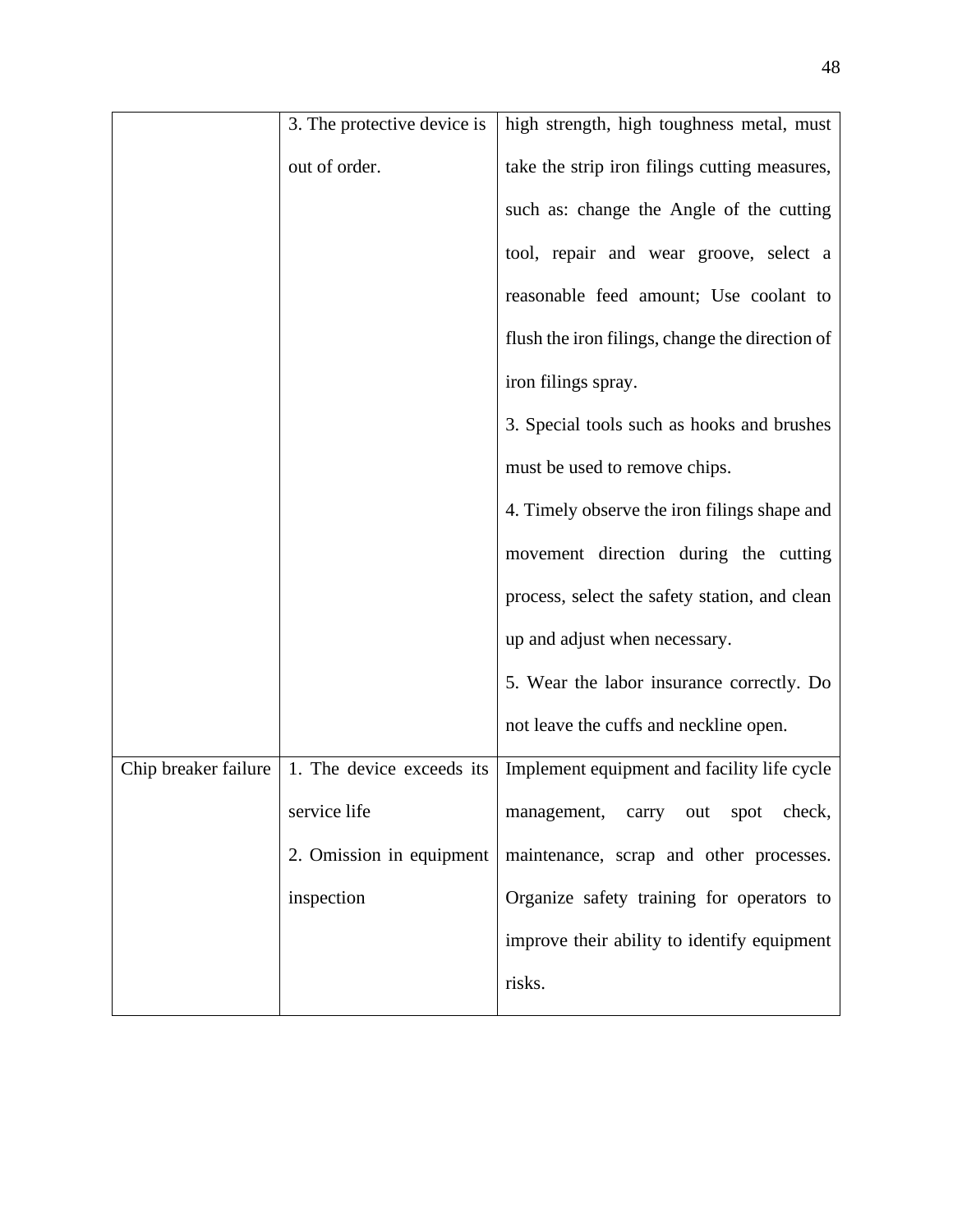## **4.2.5 DMAIC - Control**

The control stage is the last stage of DMAIC mode, which is the maintenance and continuous improvement of DMAIC safety production management. It is extremely important for any DMAIC problem-solving project to maintain the stability of improvement, which is the role of process management, it helps ensure that the work done with this process is not slowly forgotten.

The main work in the control stage is to track and evaluate the improvement effect of the safe production process and verify it, and at the same time formulate and document the improvement measures. When done properly, improvements can be sustained over the long term.

K-company needs to continuously collect data of key factors affecting the occurrence of production accidents and monitor the improvement of safe production process for a long time. Establish a standardized work flow, strictly require that the corresponding safety inspection, safety preparation and so on should be done before each supply and demand.

Employees shall be regularly organized to carry out hazard factor identification activities and review and summarize the implementation effect of hazard factor identification activities in this year.

During the implementation process, the company shall organize and inspect the implementation of incident management report on implementation in the form of thematic meetings.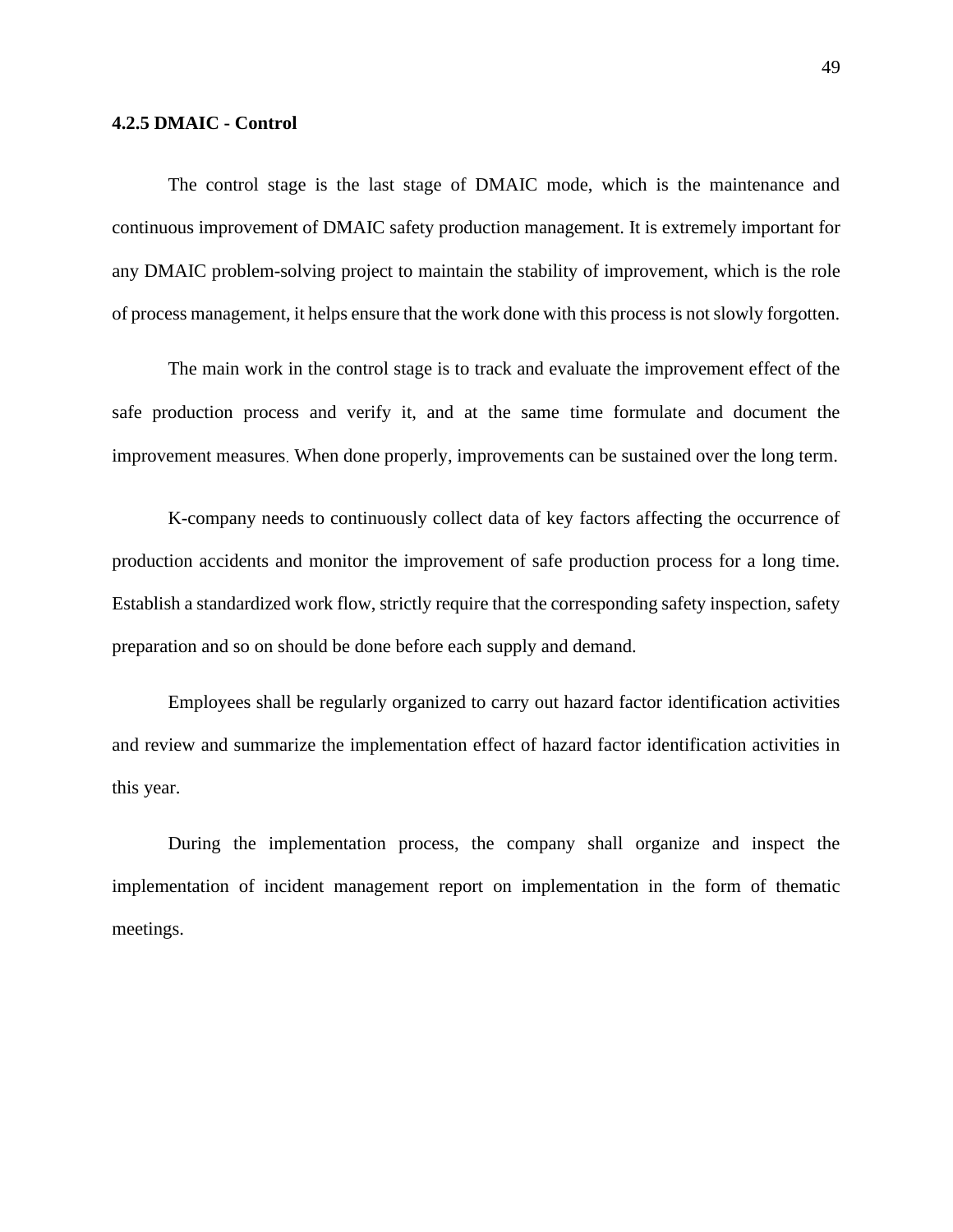#### **Chapter 5: Conclusion, and Recommendations**

<span id="page-56-0"></span>Through the analysis of the DMAIC process improvement methodology, this thesis explores and studies the application of DMAIC management method to safety incident management, and mainly obtains the following research results:

- Created a DMAIC process improvement program for incident management in the safety field.
- In this thesis, the data obtained can be used for quantitative risk analysis through fault tree analysis. Based on the failure risk, this thesis proposes a kind of sequencing based on the existing data and the basic events affecting the event management with structured judgment. This approach enhances the rigor of quantitative risk analysis by focusing on the most important factors.
- A case study was given to illustrate that the focus of FTA and AHP for safety incident management was to find out the key factors affecting the safety target by Pareto Chart and propose specific improvement schemes, based on the result of the factors, which could effectively and quickly solve the safety problem of enterprises.

Although this thesis has established a DMAIC problem-solving model for the safety incident management process of enterprises, but due to the time relationship and the author's own limited ability, this model still has some imperfections.

In the follow-up work, the determination of the key safety factors remains to be improved. In addition, further risk analysis is needed to ensure the effectiveness of the plan after the proposed safety improvement control measures, so as to ensure that the plan can carry out cyclic control improvement of safety incident management.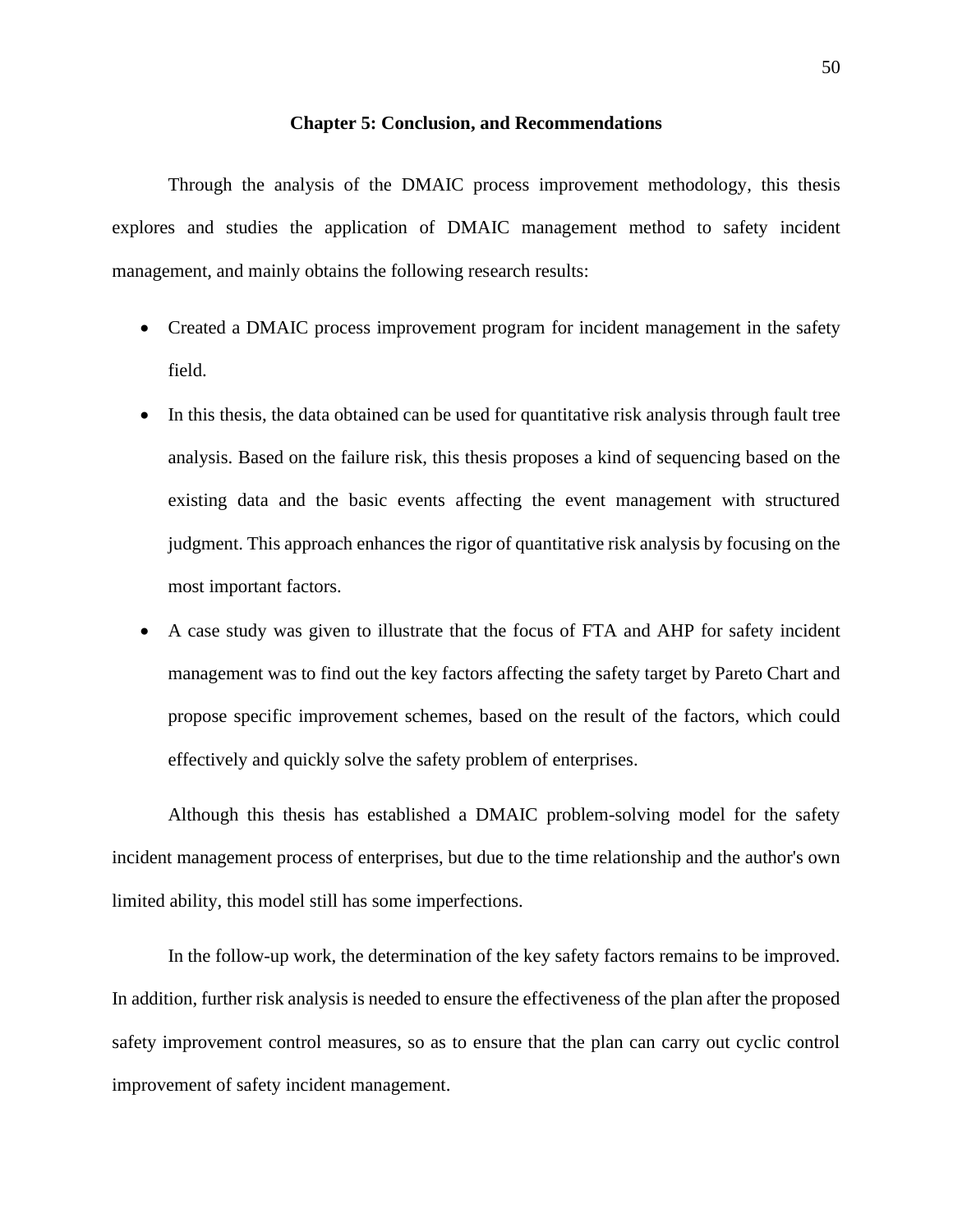#### **Reference**

- <span id="page-57-0"></span>OHSAS 18001 Occupational Health and Safety Management Systems Requirements Standard, 2007, [http://www.ohsas-18001-occupational-health-and-safety.com](http://www.ohsas-18001-occupational-health-and-safety.com/)
- Bird, F., Germain, G., A new horizon in accident prevention and cost improvement, New York, 1966.
- Borror, C. (2009). The certified quality engineer handbook (3rd ed.). ASQ Quality Press., pp. 321– 332.
- Menčík, J. (2016, April 13). Fault Tree Analysis and Reliability Block Diagrams. Retrieved November 04, 2020, from https://www.intechopen.com/books/concise-reliability-forengineers/fault-tree-analysis-and-reliability-block-diagrams
- Pareto Chart. Retrieved November 04, 2020, from https://www.health.state.mn.us/communities/practice/resources/phqitoolbox/pareto.html
- Goh, T. N., & Xie, M. (2004). Improving on the Six Sigma paradigm. The TQM Magazine, 16(4), 235-240.
- Brue, G., & Howes, R. (2005) Six Sigma: the MacGraw-Hill 36 hours course, New York.
- Dale, B. G., & Wiele, T., & Iwaarden, J. (2007) Managing Quality, 5th Edition, Blackwell Publishing Ltd., Oxford.
- Garza-Reyes, J., Oraifige, L., Soriano-Meier, H., Harmanto, D., & amp; Rocha-Lona, L. (2010, July 12). An empirical application of Six Sigma and DMAIC methodology for business process improvement. Retrieved November 04, 2020, 92-100 from http://nectar.northampton.ac.uk/3135/
- Evere, L., & Black, K. (2003), Integrating Six Sigma with total Quality Management: A Case Example for Measuring Medication Errors. Journal of Healthcare Management, p. 377-391.